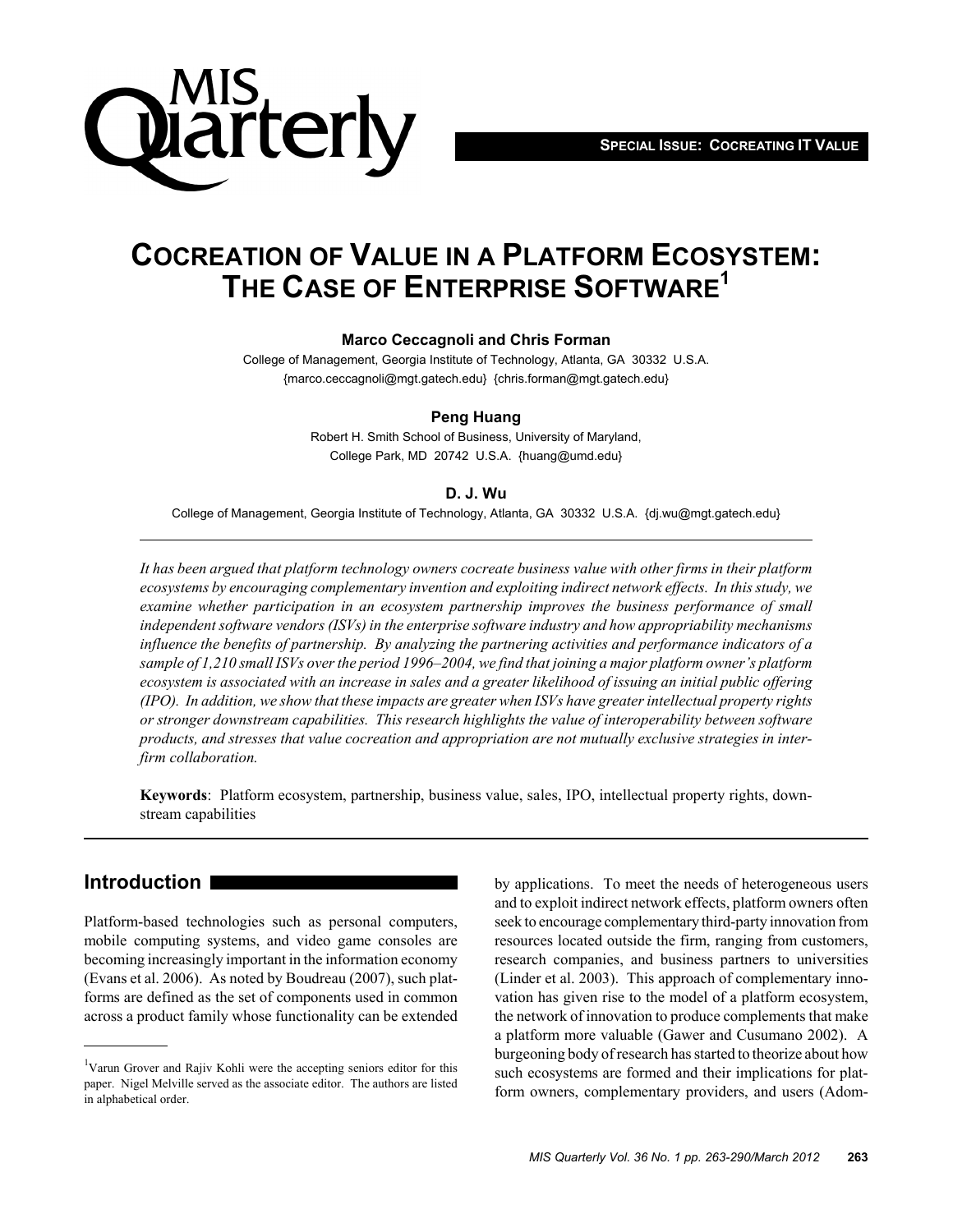avicius et al. 2007, 2008; Eisenmann et al. 2009; Gawer and Henderson 2007; Lee and Mendelson 2008; Mantena et al. 2007; Parker and Van Alstyne 2008; West 2003).

To encourage complementary innovation, owners of IT hardware and software platforms such as Microsoft, IBM, and SAP often have partnership programs for members of their platform ecosystems. Members of these partnership programs cocreate value with the platform owner by developing applications and solutions to be used on the platform. Such partnerships have also drawn interest as examples of coopetition<sup>2</sup> (Hamel et al. 1989) that inevitably involve competition and conflict of interest. However, despite increasing interest among practitioners and researchers in ecosystems, there has been little work in understanding the value of these partnership programs, and under what conditions they are most valuable to their participants. This is a significant gap in understanding. For researchers, this means that there is little systematic measurement of the extent to which partnership programs facilitate the cocreation of value. For example, recent theoretical work on how platform owners can encourage the development of ecosystems (Eisenmann et al. 2009; Parker and Van Alstyne 2008; West 2003) would benefit from empirical evidence on the value of these programs. For practitioners, platform owners and their complementors currently have no systematic means to determine how much to invest in them. In addition, efforts of start-up software vendors to use ecosystem participation as a growth strategy will have meaning only if vendors know who is most likely to benefit from such relationships.

In this paper we take one step toward addressing this gap in prior research. To do this, we develop a set of hypotheses building upon a rich literature on the commercialization of new technologies and markets for technology (e.g., Arora et al. 2001; Gans et al. 2002; Gans and Stern 2003). Following on one stream of the literature on standards competition (Brynjolfsson and Kemerer 1996; Katz and Shapiro 1994; Kauffman et al. 2000; Matutes and Regibeau 1988; Tassey 2000), we argue that independent software vendors (ISVs) will join a platform ecosystem to signal compatibility with the platform. This signal will increase the expected net benefits to platform adopters of adopting the ISV's software and lower the ISV's cost of selling to the platform installed base. Partnership leads to a cocreation of value that should, on average, be associated with an increase in the performance of the ISV.

While ISVs that join a platform ecosystem cocreate value with the platform owner, they also face classic issues of value appropriation in IT innovation networks. In particular, one potential risk is that competitors including the platform owner may replicate the technology of the ISV and begin to offer a competing product. Specifically, the risk of platform owner entry into the ISV's market is likely to increase with partnership due to knowledge transfer between the ISV and the platform owner that occurs as a result of partnering. Prior research from other settings has noted that these risks of knowledge transfer can be mitigated if intellectual property rights (IPRs) like patents and copyrights are available (Arora and Ceccagnoli 2006; Gans and Stern 2003; Oxley 1999), and that appropriability risks will also be affected by the ownership and strength of specialized downstream capabilities (Arora and Ceccagnoli 2006; Ceccagnoli and Rothaermel 2008; Gans and Stern 2003; Rothaermel and Hill 2005; Teece 1986). Building on this prior work, we develop hypotheses that explore the relationship between the returns to partnership and appropriability mechanisms like IPRs and downstream capabilities.

In short, we seek answers to the following set of questions for ISVs:

- (1) Is participation in a platform ecosystem, on average, associated with an increase in performance?
- (2) How is this improvement in performance affected by an ISV's ownership of IPRs and specialized downstream capabilities?

We investigate these issues in the context of the enterprise software industry. Specifically, using a unique data set on the partnering activities of 1,210 ISVs over the period 1996– 2004, we evaluate the effects of joining the SAP ecosystem on an ISV's performance. We examine two critical performance measures for ISVs: sales and the likelihood of obtaining an initial public offering (IPO). We analyze the former because it is strongly correlated with the profitability and overall financial performance of the firm, due to the high fixed cost/low marginal cost structure of software firms. We analyze the latter because it is both a measure of the future sales prospect for the firm and a common measure of small firm performance (Cockburn and MacGarvie 2009; Shane and Stuart 2002). We present robust empirical evidence showing that the decision to partner is, on average, associated with both an increase in sales and a greater likelihood of an IPO. To enhance identification of causal effects we adopt a variety of approaches, including the use of fixed effects panel data models with instrumental variables. Our instruments are based on an ISV's personal connections to SAP in the years

 ${}^{2}$ Co-opetition is a term used to describe collaboration between competitors. It was coined by Raymond Noorda, the founder of the networking software company Novell, to characterize Novell's business strategy. For details, see Nalebuff and Brandenburger (1997).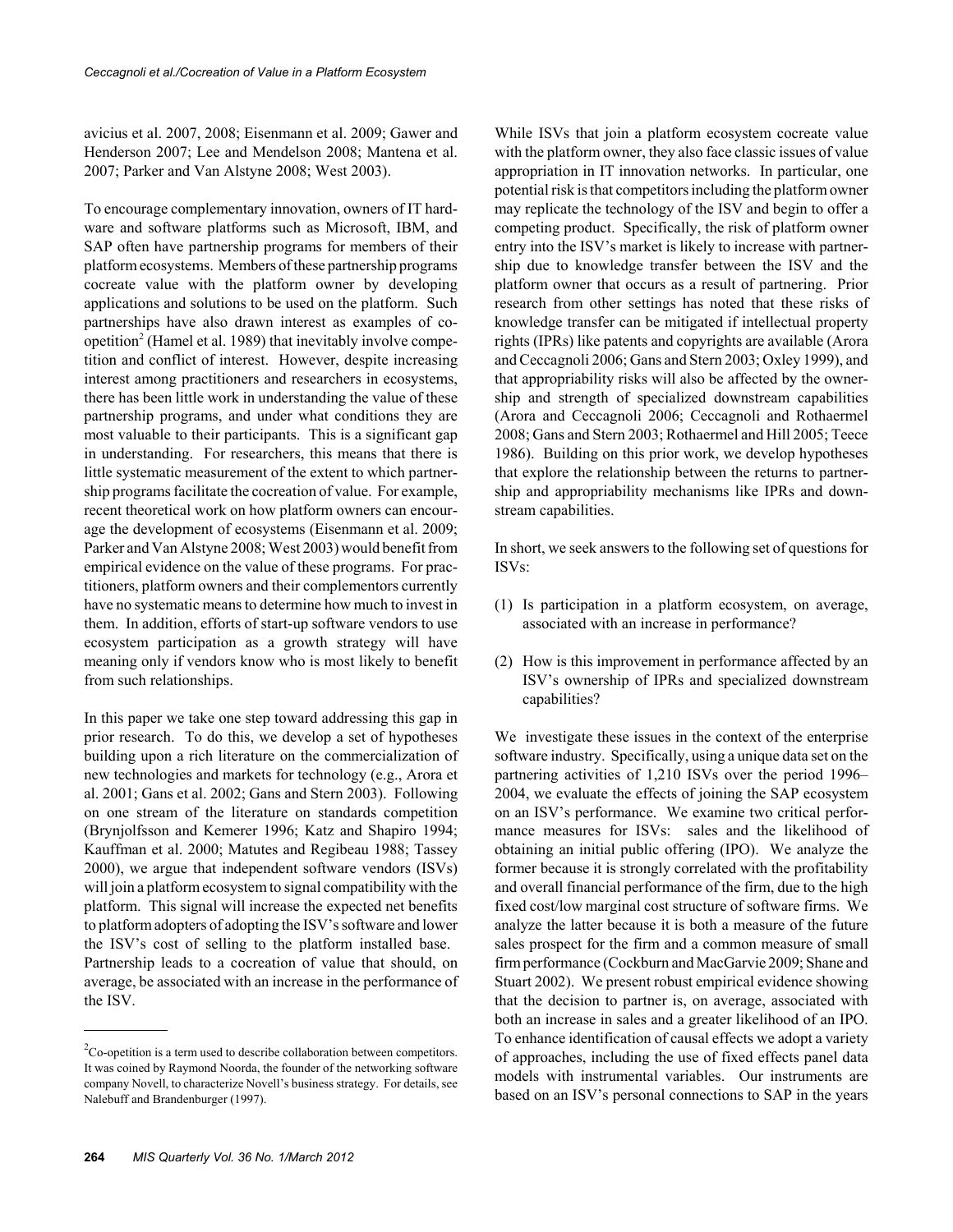prior to partnering, obtained from LinkedIn, and the propensity of similar ISVs to partner with SAP.

We next investigate how appropriability strategies, such as ownership of intellectual property rights (IPRs) and downstream complementary capabilities by the ISV, moderate the effects of partnership on ISV performance. In particular, we find that the impact of partnership on sales is higher for an ISV that is better protected by IPRs or that has stronger downstream capabilities, and find a similar pattern of results when we study the impact of partnership on the likelihood of an IPO.

A key feature of our setting is that ISVs have the option to choose between joining a platform and selling platformindependent, stand-alone applications. Partnership cocreates value by signaling software compatibility to platform users. In that sense, while our setting shares many commonalities with important platforms such as Cisco's Internetwork Operating System, it does differ from many platform settings in which ISVs are required to join one platform or another (e.g., video game platforms like Microsoft's Xbox or Sony's Playstation).

Our study contributes to the extant literature on several fronts. First, although prior research on alliance relationships has examined their impact on firm performance (Bae and Gargiulo 2004; Baum and Oliver 1991; Goerzen and Beamish 2005; Mitchell and Singh 1996; Zaheer and Bell 2005), the focus in much of that literature has been on the value of alliances as a mechanism to facilitate learning and access to specialized resources (Porter and Fuller 1986). Our analysis and theory differs from this extant literature in significant ways: in our setting, partnerships are valuable primarily as a way of signaling compatibility with the platform rather than as a mechanism of sharing critical information that will improve the innovative productivity of the partnering organizations (Colombo et al. 2006; Khanna et al. 1998; Mowery et al. 1996). In that way, our study shares similarities with Chellappa and Saraf (2010), who also argue that compatibility signaling is a primary benefit of partnership in enterprise software. However, while Chellappa and Saraf are primarily interested in how a firm's position in the social network of large enterprise software firms influences firm performance, we examine the impact of ecosystem partnership on an ISV's performance.

Second, with the exception of Lavie (2007), few authors have simultaneously studied value cocreation and value appropriation in alliance relationships. We contribute to prior alliance literature by applying theory on innovation commercialization to interfirm alliance studies. While Lavie emphasizes the role of bilateral and multilateral competition on value appropriation in alliance relationships, we examine how the benefits of participation in a platform ecosystem vary according to different appropriation strategies. Specifically, our findings imply that appropriability, in particular intellectual property protection, is a critical determinant of the returns to ISVs from the cocreation of value in the software industry, and that successful and sustainable ecosystems will be found in environments where appropriability mechanisms are strong. In such environments, strong ISV participation in the ecosystem will engender a rich supply of innovative solutions to meet heterogeneous customer needs, igniting a virtuous cycle of indirect network effects that will in turn lead to further value cocreation.

More broadly, while a growing body of literature has examined how platform owners can encourage third-party complementors to stimulate indirect network effects, the current literature on platform technology focuses primarily on the management issues and strategies from the perspective of the platform owners (Eisenmann et al. 2009; Gawer and Cusumano 2002). There is at present little work that takes the perspective of the platform participants. In this way, our research builds upon Huang et al. (2009) who study the decisions of ISVs to participate in a partnership program.

The rest of the article is organized as follows. In the next section we present an overview of literature in related research areas and propose hypotheses regarding value cocreation and appropriation in a platform ecosystem. We then describe the research setting, data, and methods used in the empirical investigation. We present the results, as well as a set of robustness checks, in the following section. We conclude the paper by discussing the implications of our findings.

## **Relevant Literature and Hypotheses**

In this section, we propose hypotheses regarding value creation and appropriation in platform ecosystems. Our hypotheses are grounded in the literature on innovation commercialization, appropriability, and markets for technology (e.g., Arora et al. 2001; Gans et al. 2002; Gans and Stern 2003). This line of work suggests that the decision of start-ups to partner with established firms in order to commercialize their innovations is critically conditioned by ownership of IPRs and downstream complementary capabilities. We apply and extend these ideas to analyze the impact of an ISV's decision to join a platform ecosystem on its financial performance. Later, in the "Conclusions" section, we discuss the generalizability of our findings to other platform environments.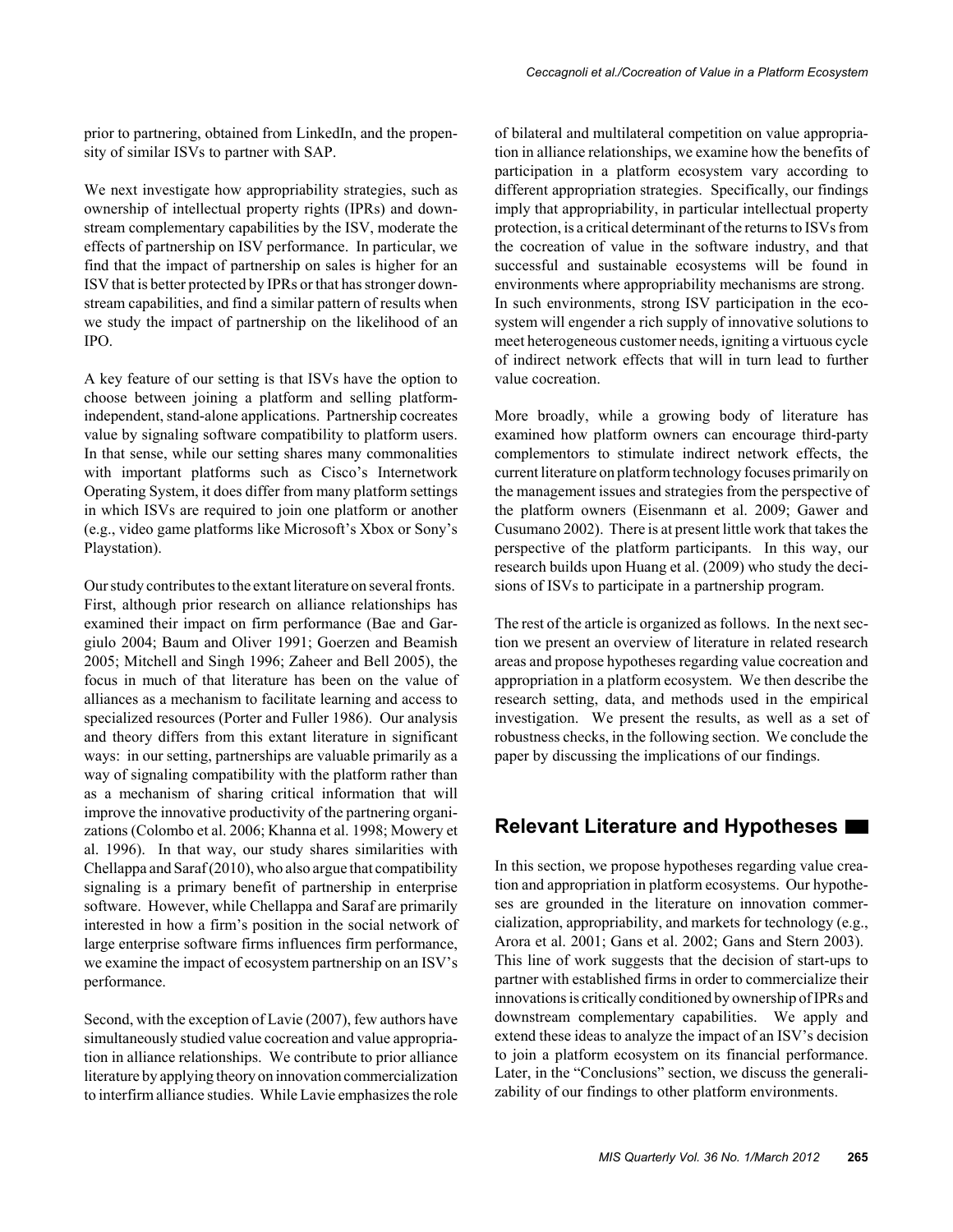| <b>Table 1. Terminology</b> |                                                                                                                  |
|-----------------------------|------------------------------------------------------------------------------------------------------------------|
| <b>ERP</b>                  | <b>Enterprise Resource Planning</b>                                                                              |
| <b>ISV</b>                  | Independent Software Vendor, or a company that makes or sells software products that run on                      |
|                             | one or more computer hardware or operating system platforms                                                      |
| <b>IPR</b>                  | Intellectual Property Right                                                                                      |
| <b>IPO</b>                  | Initial Public Offering                                                                                          |
| <b>IOS</b>                  | Cisco's Internetwork Operating System                                                                            |
| <b>ICC</b>                  | SAP's Integration and Certification Center                                                                       |
| <b>USPTO</b>                | United States Patent and Trademark Office                                                                        |
| Platform Ecosystem          | The network of innovation to produce complements that make a platform more valuable (Gawer<br>and Cusumano 2002) |

#### *Appropriating the Returns from Innovation*

Technology entrepreneurs such as small enterprise software vendors often face a critical challenge when attempting to translate their innovation into a steady stream of economic returns. When start-ups commercialize their innovations, they often face a choice between (1) embedding the innovation into a product and competing with incumbent firms or (2) earning returns through cooperation with incumbents (Gans and Stern 2003). A key determinant of this choice is the ownership of costly-to-build downstream complementary capabilities (such as manufacturing, marketing, and distribution) that are essential to a firm's value chain and required for successfully launching a product or service (Teece 1986). These complementary capabilities are often a choke point for innovation commercialization; they cannot be easily contracted for through the market on competitive terms and are therefore rare and difficult to imitate (Teece 1986). Their ownership may constitute a barrier to entry and provide a sustainable competitive advantage (Barney 1991; Rothaermel and Hill 2005; Teece 1992). Indeed, large scale empirical studies suggest that ownership of downstream capabilities required to commercialize an innovation is one of the most effective means of securing returns from innovation across a wide range of industries (Cohen et al. 2000).

While the ownership of downstream complementary assets is typically conducive to an appropriation strategy through vertical integration into the product market, securing returns from innovation by commercialization through the market for technology depends critically on the possession and strength of IPRs (Arora et al. 2001; Gans and Stern 2003; Oxley 1999).<sup>3</sup> For example, Gambardella and Giarratana (2006) find

a positive relationship between the effectiveness of patent protection and technology licensing in the security software industry, while the ownership of downstream complementary capabilities increases the likelihood that firms will launch new products. Recent research has also extended this literature to examine the role of markets for technology in affecting the survival of entrepreneurial firms in the security software industry (Arora and Nandkumar 2008).

In what follows, we develop a set of hypotheses based on some of the key ideas outlined above.

## *Participation in the Ecosystem and Sales*

In technology industries where network effects are important and a dominant standard has yet to be established, small technology firms may initiate an alliance or join a platform ecosystem to achieve technology compatibility with a platform. The literature on standards competition suggests that technology compatibility is often a prerequisite for gaining access to the installed base of the platform owner (Brynjolfsson and Kemerer 1996; Katz and Shapiro 1994; Kauffman et al. 2000; Matutes and Regibeau 1988; Tassey 2000).

Since the key objective of partnerships in this industry is to achieve compatibility between innovative software solutions of ISVs and the platform, cooperation is a way to access a key complementary asset, certification of software compatibility, that increases a start-up's ability to appropriate the returns from its innovation (Arora et al. 2001; Gans et al. 2002; Gans and Stern 2003; Teece 1986). This kind of alliance, therefore, *cocreates value* by avoiding investments in hard-to-duplicate complementary assets (e.g., investments needed to integrate complementary products with the platform and gain a reputation for quality and reliability). They also increase the *value captured* by the complementors, by allowing the ISV to achieve a more reliable integration with the platform, as well as to reach the installed base faster and more cost effectively.

 $3$ Research in the markets for technology literature examines transactions for the use, diffusion, and creation of technology. These include transactions involving knowledge that may or may not be protected by intellectual property and may or may not be embodied in a product. For a recent overview of the markets for technology literature see Arora and Gambardella (2010).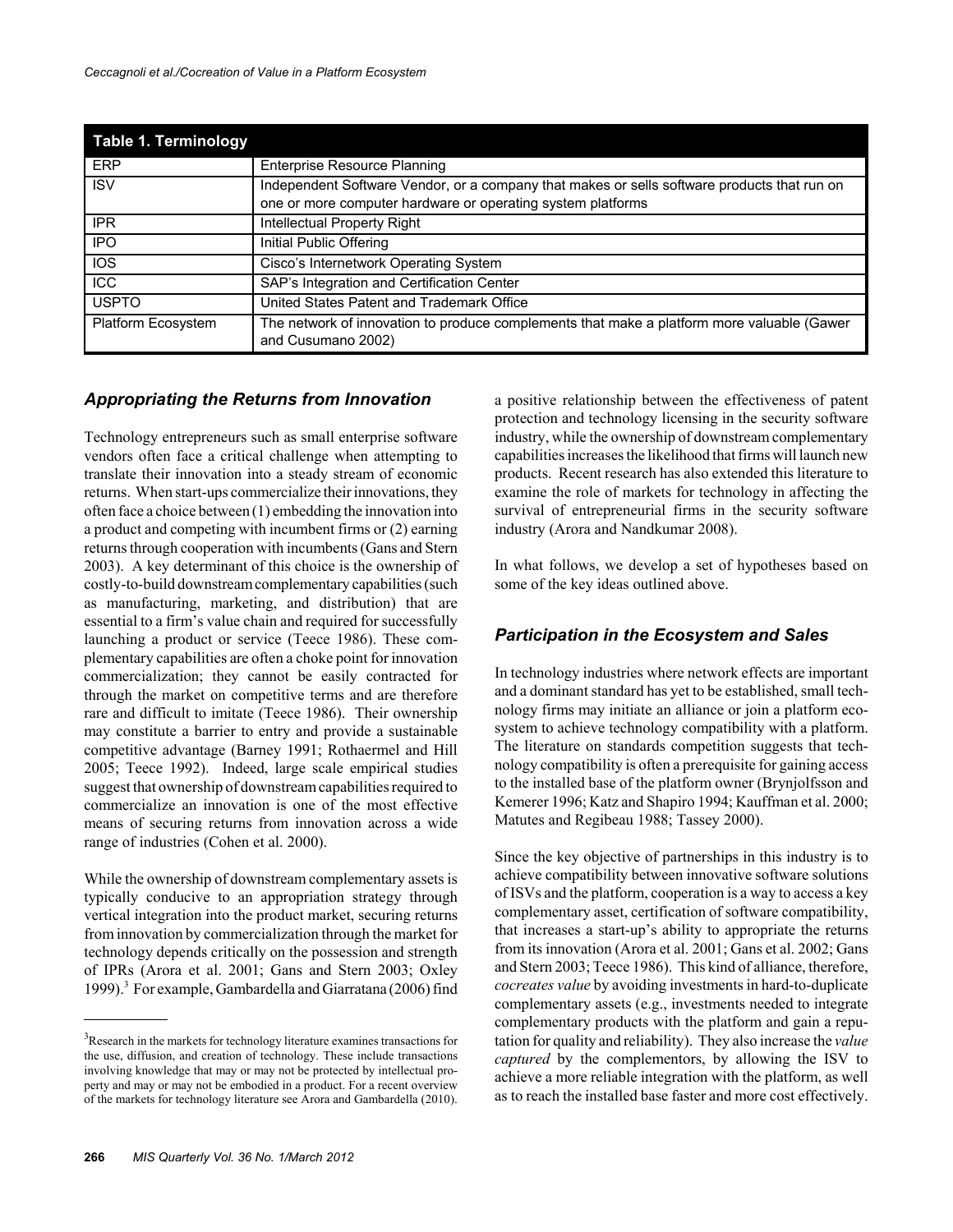Indeed, since platform owners are usually established incumbents with a large installed base, partnership exposes an ISV to a greater potential market that is not served or is underserved by the platform owner. Successful exploitation of the platform owner's installed base is, therefore, expected to boost the sales of a partnering ISV. In addition, in order to become a certified complementary solution provider to a platform, an ISV may have to conform to a series of quality specifications in product design and pass a rigorous certification process conducted by the platform owner. As a result, obtaining certification from an industry leader may be perceived by potential users as a quality signal (Rao and Ruekert 1994), which may enhance the willingness-to-pay of the ISV's potential customers, and in turn have a positive impact on sales, on average. Indeed, prior research has shown that obtaining quality certification such as ISO 9001 enhances software companies' revenue and is associated with higher

#### Therefore, we propose

Hypothesis 1: *ISV's participation in an enterprise software platform ecosystem is associated with an increase in sales, on average.*

price per unit of output (Arora and Asundi 1999).

A few words are in order about the statement of our hypothesis. As we discuss later , while platform participation may be associated with an increase in sales on average, the relationship between participation and sales may vary significantly with ISV characteristics (in particular, ISV appropriation strategies) and the market conditions under which the ISV operates. In other words, there may exist considerable heterogeneity in value cocreation—and for the ISV, value appropriation—across partnerships. Further, ISVs may choose to partner while facing incomplete knowledge about the future values of these variables that will moderate the effects of partnership. We discuss these variables in detail in the subsection after next.

## *Participation in the Ecosystem and IPO*

For young ISVs, a crucial dimension of long-term performance is the speed at which the company issues an initial sale of securities in the financial market (Hsu 2006; Stuart et al. 1999). An initial public offering (IPO) is a critical milestone that marks the transition of a privately held venture into a publicly owned company. From the perspective of a new venture, selling securities to the public is a less expensive way to raise working capital that is required for future growth and expansion, and it presents an opportunity for the equity holders to exchange their stakes in the company for cash.

However, the IPO market is a context in which investors need to assess the quality of relatively new companies with a short track-record and about which investors will have limited information (Pollock and Rindova 2003). We argue that given the significant uncertainty surrounding a new venture's viability and future profit-generating capabilities, an ISV's decision to join a platform ecosystem will be an effective way of mitigating uncertainties in the eyes of third party investors. First, the market's evaluation of the firm is based on its expected future cash flow (Kaplan and Ruback 1995), which will be correlated with its current market penetration and sales. Since joining the platform ecosystem facilitates a faster and more effective penetration of the platform's installed base by the ISV, as argued above, such partnerships should be interpreted favorably by the financial markets and boost investors' confidence in the future profitability of the new venture, resulting in a higher likelihood of IPO.

Second, institutional theory (DiMaggio and Powell 1983) suggests that organizations are under the pressure of institutional environments to conform to prevailing social norms and demonstrate legitimacy. Third parties such as investors will be more willing to engage in exchange relationships with firms that have proven social legitimacy (Sine et al. 2007). To the extent that small ventures have a limited history of demonstrating their conformance to prevailing rules, practices, and social norms, partnering with large, well-established companies can significantly increase their visibility, reputation, image, and prestige. Indeed, studies have examined how endorsements from venture capitalists (Gulati and Higgins 2003; Shane and Stuart 2002), investment banks (Gulati and Higgins 2003; Stuart et al. 1999), alliance partners (Stuart et al. 1999) and media coverage (Pollock and Rindova 2003) can affect impression formation and impart legitimacy to entrepreneurial ventures, and can increase the likelihood of raising capital through an IPO. Therefore, we propose

Hypothesis 2: *An ISV's participation in an enterprise software platform ecosystem is associated with an increase in the likelihood of issuing an IPO, on average.*

#### *Participation in the Platform Ecosystem and Appropriation Strategies*

As is widely noted in the markets for technology literature, cooperative strategies like ecosystem partnerships often occur in the shadow of competition (Arora and Ceccagnoli 2006; Arora et al. 2001; Gans et al. 2002; Gans and Stern 2003). The literature has highlighted the *paradox of disclosure* that occurs when start-ups explore potential licensing strategies with established firms: when trading in ideas, a potential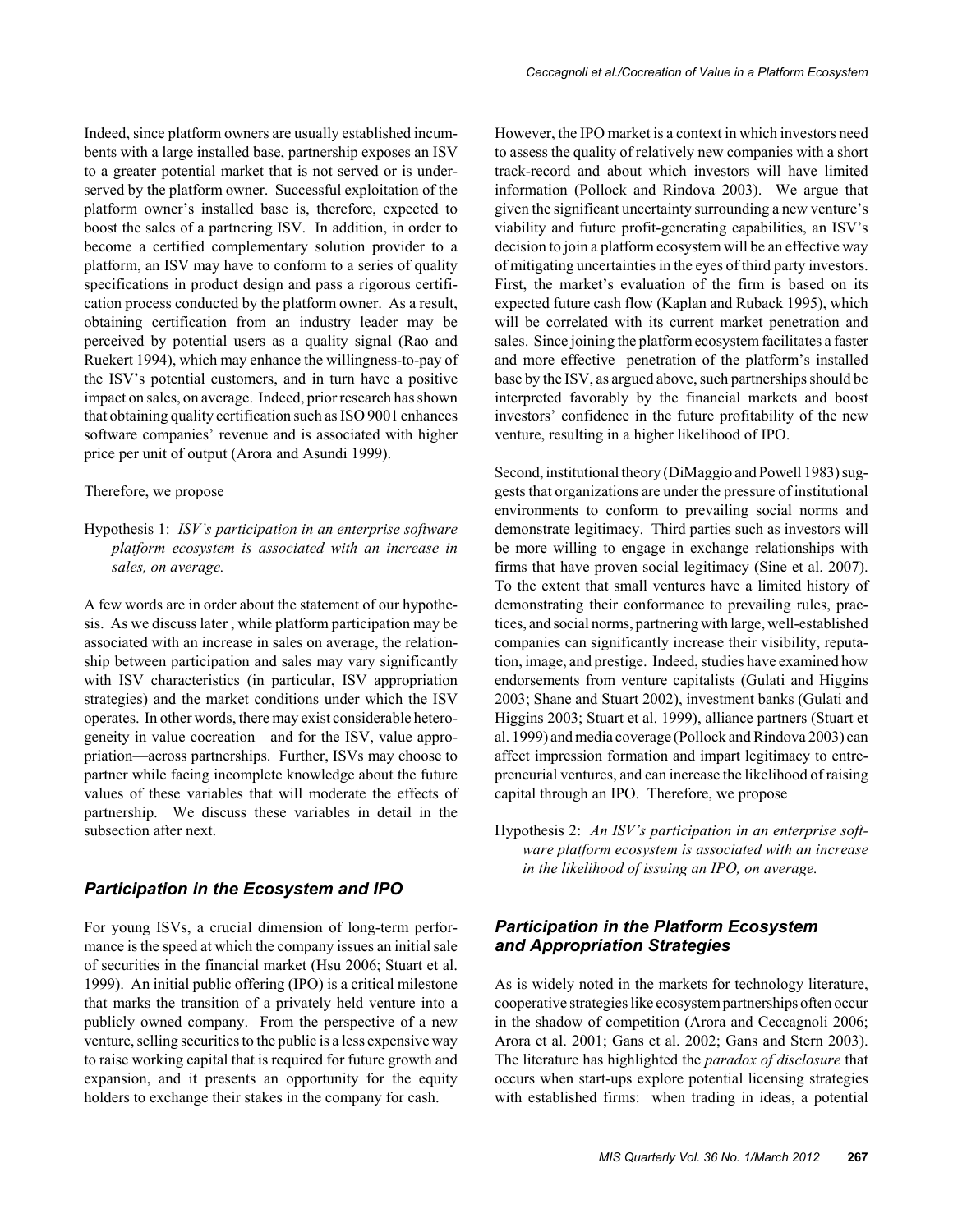buyer's willingness to pay depends on their knowledge of the idea; however, disclosure of the idea will result in the potential buyer not needing to pay for it (Gans and Stern 2003).

Similar appropriability risks arise for ISVs that consider joining a platform ecosystem. Although joining a platform ecosystem may improve an ISV's sales and likelihood of IPO *on average*, there may be considerable risks associated with such relationships that may lead to variance in the returns to partnership. One particular risk is that the platform owner may replicate the technology of the ISV and begin to offer a competing product, a risk that is likely to increase with partnership. Interfirm collaborative relationships often lead to unintended knowledge transfer (Khanna et al. 1998; Mowery et al. 1996). Knowledge that is not protected by any appropriation mechanism can, therefore, be profitably used by collaborators (Bresser 1988; Heiman and Nickerson 2004). As noted above, the potential risk that platform owners may enter a complementor's product space has been acknowledged by theoretical and case study work on software platforms (Gawer and Cusumano 2002; Gawer and Henderson 2007; Iansiti and Levien 2004), but has not been empirically tested.

The partnership between an ISV and a software platform owner is likely to facilitate such knowledge spillovers. Software certification may require the ISV to disclose proprietary knowledge, the codification of business processes, or its best practices that the platform owner could imitate. In this way, the costs of entry for the platform owner into the ISV's product market are reduced.

Prior research has noted that the disclosure problem can be ameliorated if IPRs are available (Arora and Ceccagnoli 2006; Gans and Stern 2003; Oxley 1999). Both patents and copyrights have been shown as common methods of IPR protection in the software industry (Bessen and Hunt 2007; Graham et al. 2009). In particular, in the presence of patents and copyrights, a start-up may be able to deter imitation or exercise its IPRs and prevent entry once imitation has occurred (Gans et al. 2002). We expect that stronger IPR protection from patents and copyrights will increase the payoff to partnering by decreasing the risks of imitation. As a result, the effect of partnership on sales and the likelihood of issuing an IPO will be higher in the presence of IPR-based appropriability strategies.

Appropriability will also be affected by the ownership and strength of specialized downstream capabilities (Arora and Ceccagnoli 2006; Ceccagnoli and Rothaermel 2008; Gans and Stern 2003; Rothaermel and Hill 2005; Teece 1986). These are assets necessary to manufacture, market, and distribute products (e.g., assets that lose value when redeployed to other

classes of products). For example, sales forces that specialize in a particular product may have accumulated specialized skills that are not easily transferred to other products. Specialized complementary assets are difficult to imitate since they are built over long periods of time, are not easily codified, and often result from the interaction of people from different parts of a firm's organization (Teece 1992).

The effect of partnering on an ISV's returns will be higher in the presence of specialized downstream capabilities for two reasons. First, the returns to accessing the platform owner's installed base will be higher if an ISV has an established brand image or strong marketing, distribution, and service capabilities, as it is able to convert platform adopters into its own customers more effectively. For example, recently the French toy retailer Picwic selected several supply chain solutions from Manhattan Associates, a certified SAP partner, to complement its ERP system from SAP. Manhattan Associates owns a strong portfolio of trademarks and a wellrecognized brand that increases the probability of being selected by customers using the SAP platform, thus increasing the business value of its participation in the SAP ecosystem. Put differently, a partnership with the platform owner and a strong brand are complementary for the ISV. The partnership signals software compatibility and a strong brand signals superior quality, and the two clearly increase their respective marginal value.

Second, an ISV with strong downstream capabilities will be able to better defend its "territory" in the presence of platform owner entry than those without such capabilities. Knowledge embedded in business practices or downstream service and consulting activities is difficult to codify and, therefore, will be more difficult for the platform owner to imitate (Barney 1991; Dierickx and Cool 1989). For example, implementation of enterprise software often requires extensive effort to configure it to meet the user's idiosyncratic needs (Hitt et al. 2002; Ko et al. 2005). Knowledge of how to conduct such configurations will typically reside in the consulting and service activities of the ISV. Such downstream knowledge and capabilities are difficult to transfer across firm boundaries (Brown and Duguid 2001; Von Hippel 1994) and may also act as a barrier to entry. In other words, transfer of codified knowledge about the ISV's product during the certification process is insufficient to compete effectively with the ISV without the complementary and tacit knowledge embedded in the latter's employees (Teece 1998).

In summary, we argue that the extent to which an ISV may benefit from joining a platform ecosystem is likely to vary according to the ISV's ownership of IPRs or downstream capabilities. In particular, we propose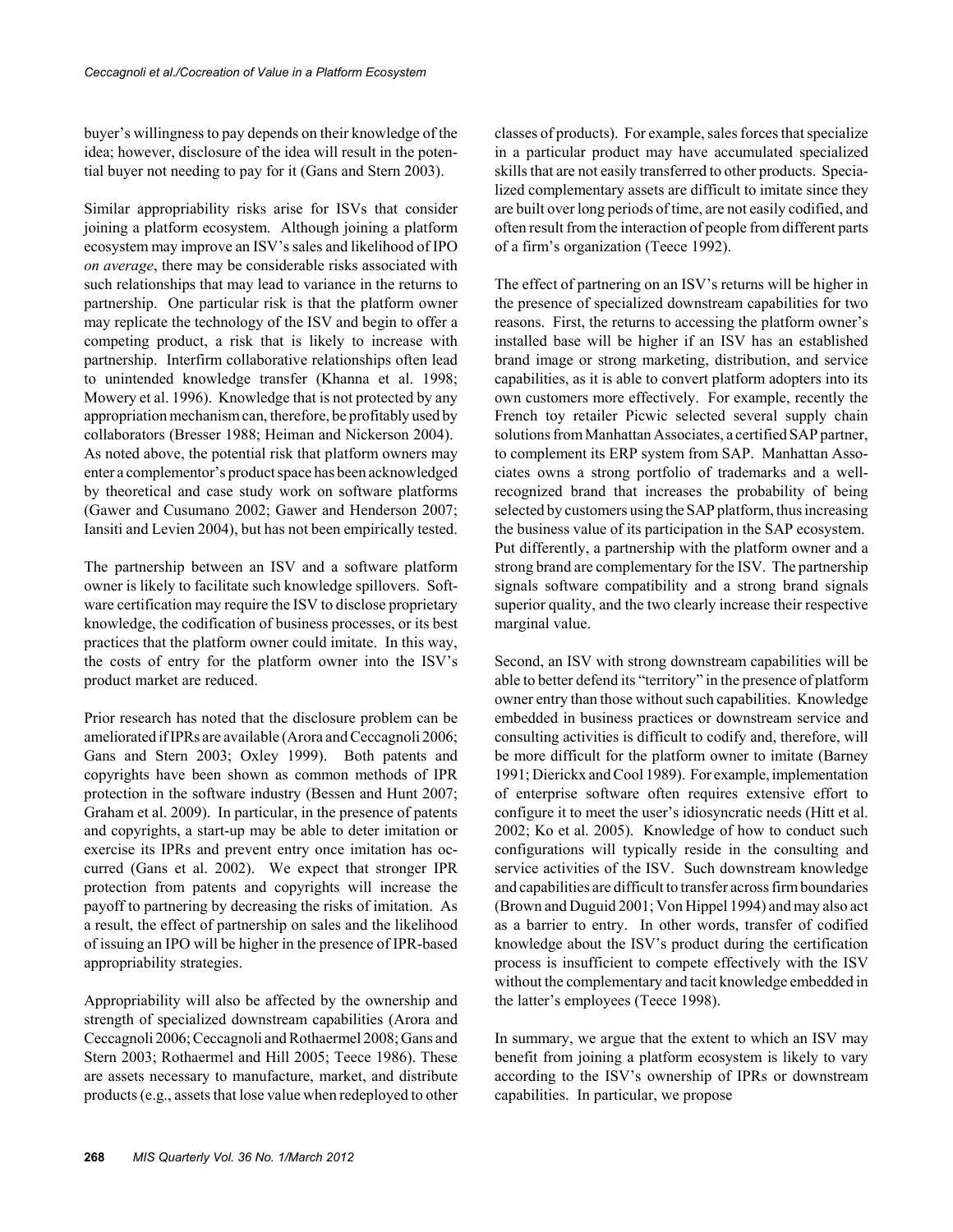- Hypothesis 3a: *The marginal effect of an ISV's participation in a platform ecosystem on sales is greater when the ISV is better protected by intellectual property rights such as patents and copyrights.*
- Hypothesis 3b: *The marginal effect of an ISV's participation in a platform ecosystem on sales is greater when the ISV has stronger downstream capabilities.*
- Hypothesis 4a: *The marginal effect of an ISV's participation in a platform ecosystem on the likelihood of issuing an IPO is greater when the ISV is better protected by intellectual property rights such as patents and copyrights.*
- Hypothesis 4b: *The marginal effect of an ISV's participation in a platform ecosystem on the likelihood of issuing an IPO is greater when the ISV has stronger downstream capabilities.*

Figure 1 schematically represents the research model and the hypotheses.

## **Methods and Measures**

#### *Research Context*

Enterprise software is often considered to be the organizational operating system (Chellappa and Saraf 2010; Cotteleer and Bendoly 2006), consolidating the diverse information needs of an enterprise's departments into a single, integrated software that operates on a shared database. In this study we are interested in the partnership between an enterprise software platform owner and the ISVs that develop complementary applications that are integrated with the owner's platform. As noted above, we adopt the definition of Boudreau (2007) and define a platform as the components used in common across a product family whose functionality can be extended by applications and is subject to network effects. ISV applications extend the functionality of the platform and cocreate value for customers who adopt the platform. SAP AG, the business software company, is chosen as the focal enterprise software platform owner for several reasons. First, SAP's enterprise computing platform is economically significant. Partnerships are core to SAP's platform strategy and its network of software solution providers, value-added resellers, distributors, and technology and service partners (numbering over 7,000 as of 2009) is among the industry's largest (SAP 2009). Second, many core features of SAP's platform are common to other settings where platform owners cocreate

value with their partners. For example, partnership with SAP signals compatibility with SAP's platform (Chellappa and Saraf 2010), enabling ISVs to more easily sell to SAP's installed base. Similar motivations are behind the decisions of network equipment vendors to join platforms such as Cisco's Internetwork Operating System platform for computer networking (Gawer and Cusumano 2002). Further, platform participants in other industries face similar appropriability risks, as platform owners have entered complementary markets for efficiency gains or strategic advantage (Casadesus-Masanell and Yoffie 2007; Eisenmann et al. 2011; Gawer and Cusumano 2002; Gawer and Henderson 2007). Further details on SAP's platform ecosystem program, as well as the major tradeoffs that an ISV faces when joining the platform, are presented in the Appendix.

#### *Data*

We test our theoretical predictions using a longitudinal data set of 1,210 small ISVs over the period of 1996 - 2004. We collect information on both ISVs' decisions to join SAP's platform ecosystem and information on their business performance. The sampling period starts from 1996 as we find no partnership activities between SAP and small ISVs before then (more details will be provided later in the section on variable definitions).

Our primary data source is the CorpTech database, a subscription-based database that has detailed information on over 100,000 public and private firms, including information on sales, employees, product offerings, source of funding, and company executives.<sup>4</sup> It is well known that studies related to firm performance solely based on public firms may suffer from severe sample selection bias issues (Cockburn and MacGarvie 2006; Shan 1990), and will be particularly problematic for our study given our focus on small firms.

To construct a representative sample of ISVs that could potentially form partnerships with SAP, we first identify within CorpTech the set of firms operating in the United States that list computer software as their primary industry. To further identify firms in the enterprise software industry we examine the product portfolios of current SAP software

<sup>&</sup>lt;sup>4</sup>These data have been used frequently to study firm behavior in technology industries. For examples of recent studies using the CorpTech database to study the software industry, see Lerner and Zhu (2007) and Cockburn and MacGarvie (2009).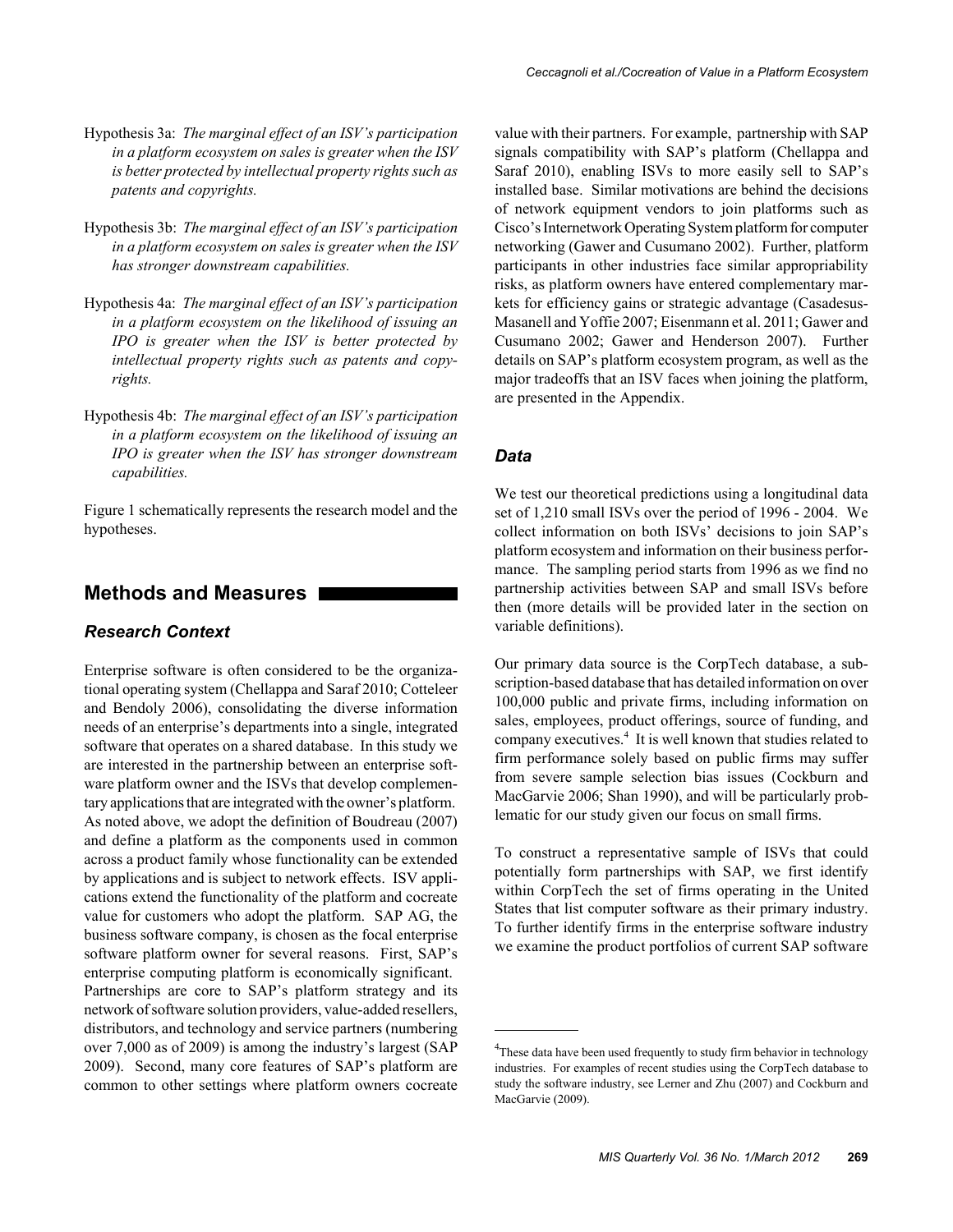

partners, and then find all software firms in CorpTech that produce similar products. The first step involves retrieving a complete list of SAP's current software partners. SAP publishes the directory of all of its certified partners as well as their solution offerings on its Internet portal,<sup>5</sup> and a search using the terms "*Country: United States*" and "*Partner Category: Independent Software Vendor*" yields a list of 411 software firms that are current SAP partners. Comparing this list with software firms within CorpTech generates 206 matching records.

We use these matching records to identify the set of potential partners. One of the key advantages of the CorpTech database is that it records the product portfolio of each company and assigns each product to a three-digit product class.<sup>6</sup> We retrieve the distinct two-digit product classification codes of the 206 current SAP software partners, and find that SOF-MA (manufacturing software, 61 firms, or 29.6 percent) and SOF-WD (warehousing/distribution software, 44 firms, or 21.4 percent) are the most frequent software product codes in the product portfolios of the matched partnering firms. To verify that the unmatched partners are not systematically different

from those matched to CorpTech, we collect information on the unmatched ISVs and find that manufacturing software and warehouse/distribution software are also the two most frequently produced by the unmatched ISVs.<sup>7</sup> We subsequently define our sample as firms that have produced SOF-MA or SOF-WD products during the sample period.<sup>8</sup> The final query retrieves 2,175 ISVs from the CorpTech database.

We further exclude established incumbents and restrict our sample to start-up ISVs. Consistent with prior literature (Petersen and Rajan 1994; Puranam et al. 2006) that has focused on small, entrepreneurial businesses, we restrict our sample to firms with less than \$500 million in sales and 1,000

<sup>5</sup> http://www.sap.com/ecosystem/customers/directories/searchpartner.epx.

 ${}^{6}$ CorpTech uses a proprietary, three-digit product classification system. For example, a product coded as "AUT-AT-DA" means factory automation – automatic test equipment – analog/digital component.

 $7$ Specifically, we collected information on unmatched ISVs from Company Insight Center (CIC), a database launched by Business Week and Capital IQ. A short business profile is obtained from CIC for each of the remaining ISVs, which is complemented by a description of their business and products that we collect from the ISVs' websites. Then we manually examine the product portfolio of these ISVs by reading their business profiles and product descriptions.

 $8$ As an additional check, we manually go through the business description field in the CorpTech data for each company, and visit the website of each firm (if the company no longer exists, we visit the archival website from www.archive.org instead) to confirm that the ISVs product enterprise software applications, and delete those that do not fit the profile.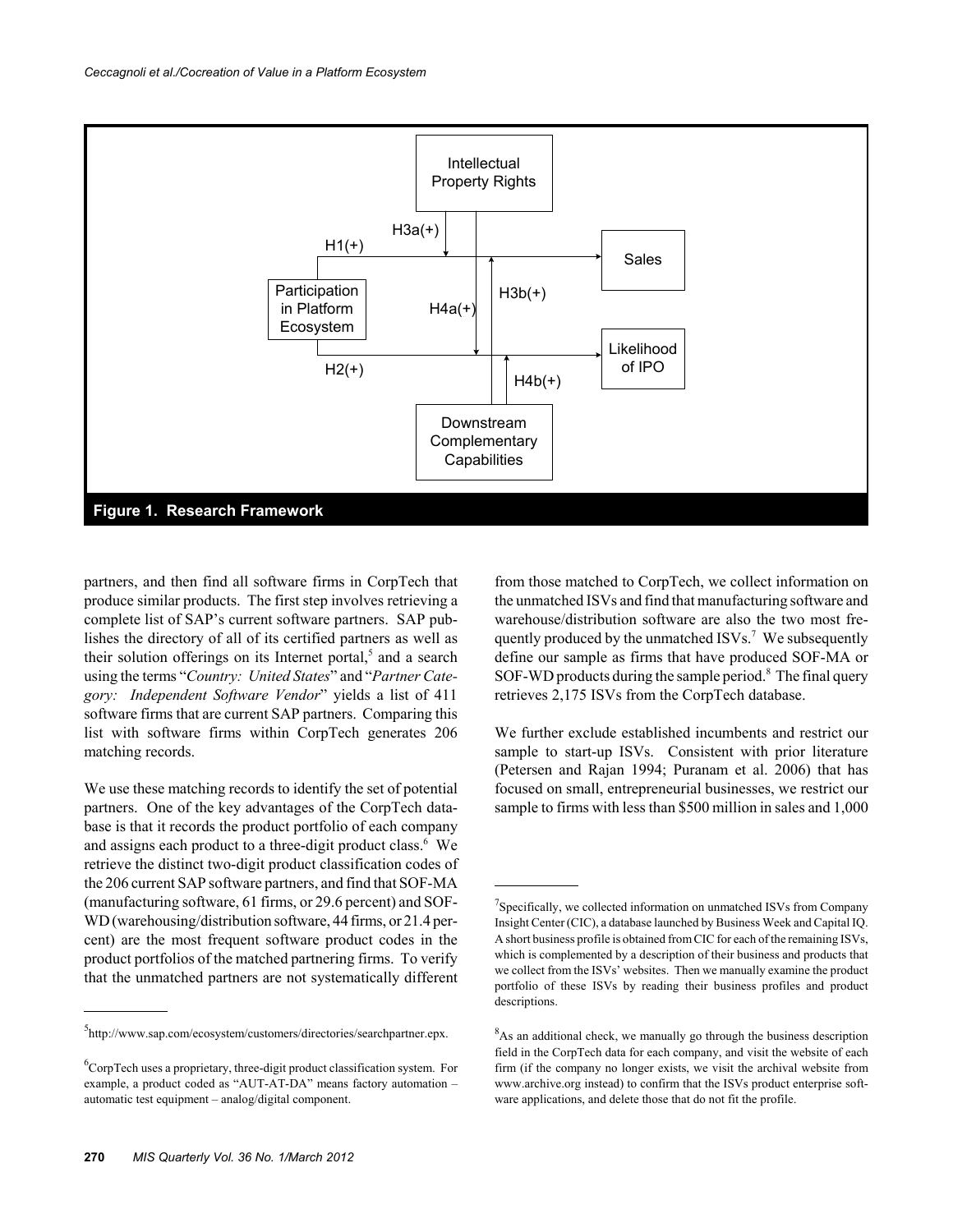employees, and those established after 1980.<sup>9</sup> We exclude established incumbents because our research focuses on small ISV behavior and because the partnering incentives and payoffs of large firms are likely to be quite different from those of small firms. For example, to the extent that large firms sponsor platforms of their own, partnership may increase the value of a large firm's own platform. Also the appropriability risks that large firms face after partnering may be quite different than those of small firms due to the their strong IPRs and/or downstream capabilities. Our final sample consists of 1,210 ISVs with 6578 observations over the period 1996–2004. The typical ISV in our final sample is, on average, about 12 years old, with 56 employees, and sales of \$7 million.

It should be noted that in our setting, ISVs produce software products that can be sold both as a stand-alone product and as platform-compliant software. Once the product is developed, the cost of making it compatible with a platform (technical cost, to be specific) is considerably lower than the product development cost. As a result, ISVs rarely make products that are dedicated to one specific platform from the beginning; in most cases, a stand-alone product is first developed, then is made compatible with the platforms of incumbents. In addition, many ISVs certify their product for multiple platforms to gain access to as many customers as possible. As an additional check, we examined the history of SAP partners in our sample to check whether their certified products were new, exclusive add-ons for only one platform. If this is true, it may suggest alternative explanations for the proposed hypotheses, especially H1. We found that all of our partners fell into one of three cases: (1) the partner had already produced multiple versions of the software prior to partnering with SAP; (2) the partner had already used trademarks related to the product in commerce at least two years prior to partnering (and so were not new); or (3) the product had been certified by multiple other enterprise software platforms such as Oracle, Siebel, J.D. Edwards, Infor, PeopleSoft, etc. We further note that ISVs in our sample had been around for several years prior to partnering; the average age of the ISVs in the year prior to patenting is 9.4, with the youngest being 1 in the year prior to partnering (that is, 2 in the year when a partnership was formed) and oldest being 23, and the average sales of these firms at one year prior to partnering is \$20.7 million, with the lowest being \$.33 million.

#### *Dependent Variables*

*Sales.* Sales data for each company-year are retrieved directly from the CorpTech database, and are measured in millions of U.S. dollars. We take the log form of the sales variable (that is,  $log(1 + x)$  to avoid taking  $log$  of zeroes) as the dependent variable in the regressions because this variable is highly skewed to the right. When the distribution of dependent variable is skewed, models using a logged transformation of the dependent variable often satisfy the classical linear model assumptions more closely than models using the level of the dependent variable (Verbeek 2008; Wooldridge 2008).

*IPO*. We search the Securities Data Company (SDC) platinum database to retrieve the list of ISVs in our sample that issued an initial public offering in the U.S. market during the sample period. We also obtain the date of IPO. The variable is set to 1 if an IPO is issued for a firm during a year, 0 otherwise.

#### *Independent Variables*

*Partnership.* The independent variable of interest is whether an ISV is an SAP-certified software solution provider in a particular year. As our study is longitudinal in nature, using the list of partnering ISVs retrieved from SAP's web portal as the key independent variable is problematic for several reasons. First, the list of partnering ISVs reflects only the current snapshot but fails to capture historical partnering events. Second, the enterprise software industry experiences considerable entry and exit during the sampling period; many partnering firms are eventually acquired by or merged with other companies. Third, information about the exact partnering date is missing from SAP's web portal, which makes determination of the year of partnership formation difficult.

As an alternative to overcome the aforementioned difficulties, we identify the partnership formation events through press releases. To test the viability of this approach, we examined the existing partner list retrieved from the SAP web portal to see whether a matching press release could be found in the LexisNexis database for each firm. For a random sample (60 firms) of the 411 existing SAP partners, we are able to find a matching news release for over 98 percent of the firms, which confirms the validity of using press releases to determine the formation of partnerships. We subsequently apply the same algorithm to our sample universe and retrieve 148 alliance events between sample ISVs and SAP. It is notable that there has been no such alliance activity prior to 1996. We further exclude pure joint development, marketing, or distribution alliances and alliances after 2004 from the list. In addition,

 $^{9}$ Our results are robust to an alternative sample that uses \$100 million in sales and 500 employees as cutoffs.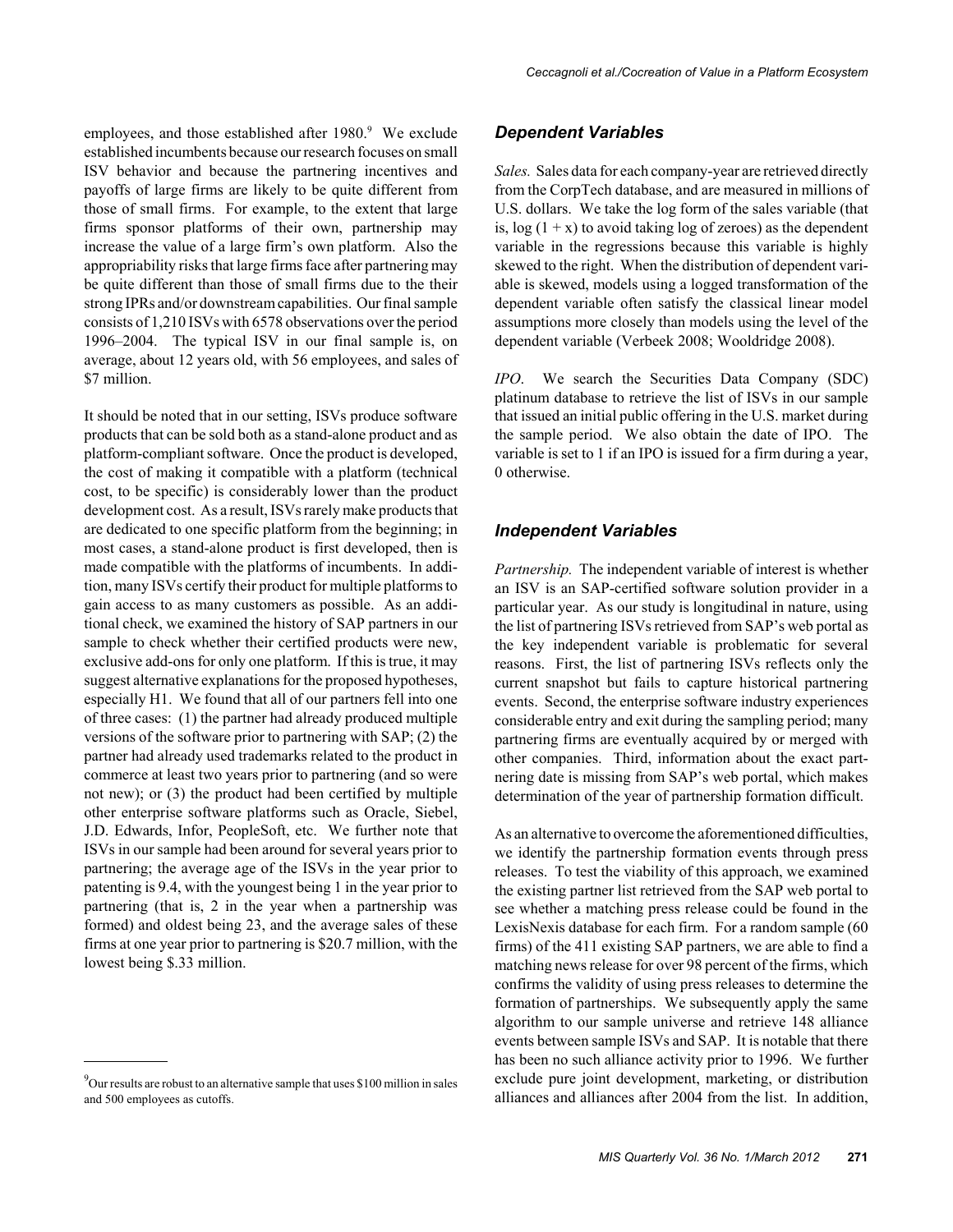for ISVs that have multiple SAP alliance press releases (due to certification for multiple products, new versions of the same product, or different interface certifications), we use the first instance of such events to indicate the time that the ISV joins SAP's platform ecosystem.

The *partnership* variable is set to 1 in the first year that a partnership is formed and remains 1 for the rest of the years, and is 0 otherwise. We treat partnering with SAP as an absorbing state, as there are no obvious reasons for a partnering ISV to make its certified product incompatible with SAP's platform. In order to verify that partnering with SAP is indeed an absorbing state, we collect information on the ISVs' status after the partnering events. We find that partnering ISVs fall into the following three categories:

- (1) Thirty-one percent of the ISVs remain partners with SAP with certified products as of April 2010.
- (2) Forty-six percent of the ISVs were acquired or merged with other companies since they partnered with SAP. By reading the press releases of these merger and acquisition events, we find that the certified product existed at the acquisition/merger event in all cases, and note that such firms are dropped from our sample subsequently.
- (3) Twenty-three percent of the ISVs are no longer listed on SAP's website as certified partners as of April 2010, but their most recent SAP certification occurs after 2004, the end of our sample period.

To summarize, these efforts reassure us that partnering is an absorbing state for all of the ISVs during our sample period (1996–2004).

*Patents*. We measure the patent stock of ISVs by using the USPTO CASSIS patent BIB database. Although diversified software vendors may have patented innovations in related areas (e.g., manufacturing control or data acquisition equipment), we are primarily interested in their software patents. We follow Hall and MacGarvie (2006) by defining the universe of software patents as the intersection of two sets of criteria: the patents in the software-related United States Patent and Trademark Office (USPTO) technology classes defined by Graham and Mowery (2005), and those that are found in the results of Boolean queries that searches for key words in the text of issued patents (as defined by Bessen and Hunt  $2007$ ).<sup>10</sup> For a survey of different ways to identify

software-related inventive activities, see Arora et al. (2008). We also weight the resulting stock of software patents using each patent's forward citations, to account for the heterogeneity in the value of an innovation protected by the patent (Hall et al.  $2001$ ).<sup>11</sup>

*Copyrights.* The cumulative number of registered software copyrights for each firm-year is obtained from the U.S. Copyright Office.<sup>12</sup> To indicate copyright type, the U.S. Copyright Office assigns a prefix to each copyright it issues. As we are interested in software copyrights, we retrieve only those copyrights that are described as "computer file" within the TX (monograph including books, maps, and software) class.

*Downstream capabilities*. Following prior literature, we use the stock of software trademarks registered in the United States as a proxy of the ISV's effort to build brand, reputation, and distribution channels (Gao and Hitt 2004). According to the USPTO definition, a trademark (or a service mark) is

a word, phrase, symbol or design, or combination of words, phrases, symbols or designs, that identifies and distinguishes the source of the goods [or services] of one party from those of others.

While trademarks may not directly protect a firm against the imitation of its products by its rivals per se, they enhance a firm's appropriability by legally protecting its investments in marketing and other intangibles such as brand and reputation (Fosfuri et al. 2008). It is important to note that trademarks not only protect the brand and logo of a firm's products, but also the broader marketing and promotional investments. For example, "The Best-Run Businesses Run SAP" is a registered trademark of SAP AG, as the slogan "Global Access to Local Knowledge" is of Microsoft. We follow prior research where trademarks have been used as a proxy for the stock of marketing-specific downstream assets and a firm's brand capital (Fosfuri et al. 2008; Gambardella and Giarratana 2006). Brand capital represents a hard to imitate capability since it is not easily contracted for through the market on

 $10<sup>10</sup>$ As a robustness check, we also use the union of the two software patent sets and derive alternative measures, and find that all of the empirical results are robust to this alternative measure.

 $11$ Use of patent data is becoming increasingly common in IS research. For one example, see Kleis et al. (2009).

 $12A$  copyright protects the original expression of an idea fixed in a medium and does not need to be registered to be obtained. However, registration of a copyright in the U.S. Copyright Office provides evidence of validity of the claim and enables the rights holder to file an infringement suit in court and to file for statutory damages as well as recover attorney's fees if claims are litigated (http://www.copyright.gov/circs/circ01.pdf).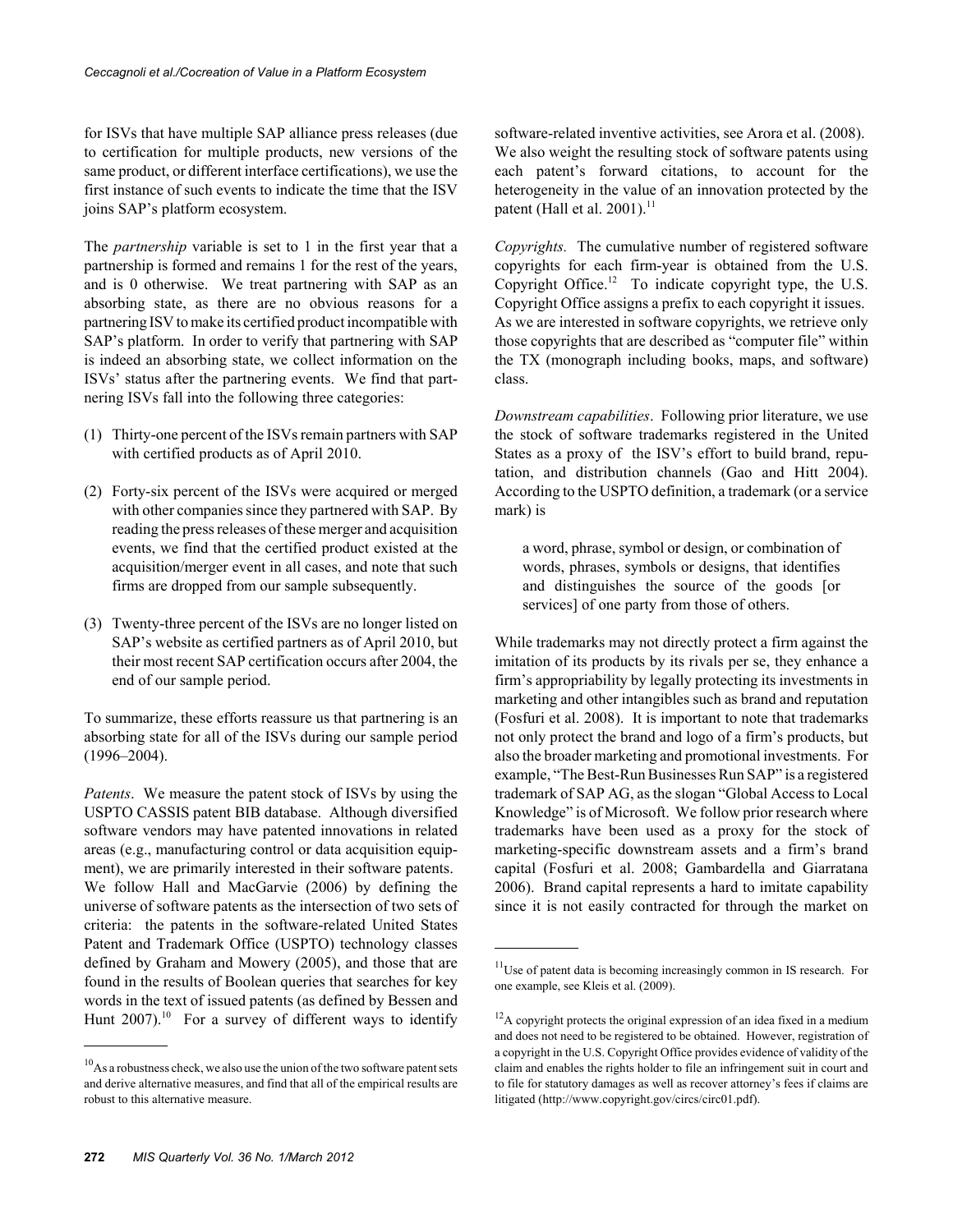competitive terms and is hard to be redeployed to alternative uses and alternative users (Williamson 1991). The data have been obtained from the USPTO CASSIS Trademarks BIB database. We use only software trademarks that are active for the firm-year.

While a firm's stock of trademarks is a good measure of its marketing and distribution capabilities as well as other intangibles such as brand and reputation, we acknowledge that the downstream capabilities of an ISV may encompass other equally important dimensions that may not be entirely captured by the firm's stock of trademarks, such as its consulting and other professional service capabilities. As a robustness check of our measure of downstream capabilities, we construct a variable that measures the extent of software services that are offered by an ISV. The CorpTech database provides information on our sample firms' portfolio of software service offerings, which are classified into categories such as software consulting services, business intelligence services, custom software programming services, and artificial intelligence R&D services.<sup>13</sup> From this information we derive the variable *anyService*, which indicates that the ISV offers services to its clients (about 22 percent of the sample has *anyService* equal to 1). These offerings of services and support will, in many cases, be required by potential buyers to purchase the software. Thus, it is an alternative measure of downstream capabilities.

#### *Control Variables*

We control for a number of firm characteristics that could potentially influence operational performance. In particular, we control for an ISV's basic R&D capabilities by including its yearly stock of *publications* in academic journals or conferences in both the sales and IPO regressions. We obtain this variable from the ISI Web of Knowledge database, by searching for the ISV's name as organization and (article or proceedings paper) as document type. We weight the number of publications by the number of forward citations obtained by each article to account for heterogeneity in their importance.

Software firms' funding sources are likely to impact their operations. Therefore, we control for the effect of firms' sources of funding. We create three dummy variables,

*cinvest*, *pinvest*, and *vinvest* following the CorpTech database classification of funding sources into corporate investment, private investment, or venture capital investment.

We also control for firm *age* in both performance equations based on the year in which an ISV was established, as well as its quadratic term, to account for nonlinear effects. As is typically done for IPO regression equations, we control for firm size by incorporating the number of *employees*, which is obtained directly from the CorpTech database. Due to the high correlation (greater than 0.9) between *sales* and *employees*, we exclude *sales* in the IPO equation to avoid multicollinearity (Hsu 2006). The variable *employees* is not included in the sales equation due to endogeneity concerns. To control for performance differences between public and privately held companies, we instead add an ownership indicator variable in the sales equation.

Investments in product and process innovations are driven in part by expectations about the potential size of the market and its growth potential (Acemoglu and Linn 2004; Cohen 1995; Schmookler 1966). In other words, ecosystem partnership may be associated with unobserved industry-level features such as expected industry growth that may influence a firm's success. To control for these industry-level features, we obtain the target industries that each ISV serves from the CorpTech database and classify them into 40 categories (such as banking, chemical, oil and gas). Next, we calculate the industry growth rate by averaging the sales growth rates of all the ISVs that serve the industry. We then map the industry growth to individual ISVs and derive the variable *industryGrowth* as a control. Table 2 presents the summary statistics of all of our variables, as well as the correlation among them. $14$ 

#### *Methods*

*Main effect of partnering*. Cross-sectional analysis of the effect of partnering on an ISV's performance is likely to suffer from unobserved firm heterogeneity, which may be correlated with partnering decisions, resulting in inconsistent estimates. We choose panel data methods with fixed effects as a starting point for the empirical analysis. Specifically, for firm sales we estimate the following equation:

<sup>&</sup>lt;sup>13</sup>The complete list of service categories is as follows: artificial intelligence (AI) services, AI software programming, AI R&D services, other R&D services not elsewhere classified, software consulting services, custom software programming services, applications software services, systems software services, other custom programming services, and other software services.

 $14$ Notice that the correlations need to be interpreted with caution due to the panel structure of the data. For example, the correlation coefficient between partner and IPO is 0.06. If the data are collapsed at the firm level, the correlation increases to 0.24, which reflects variation *between* firms. Similarly, the correlation between trademarks and IPO is 0.005 overall, but jumps to 0.11 in the between sample. It is difficult to describe the correlation between variables *within* firms.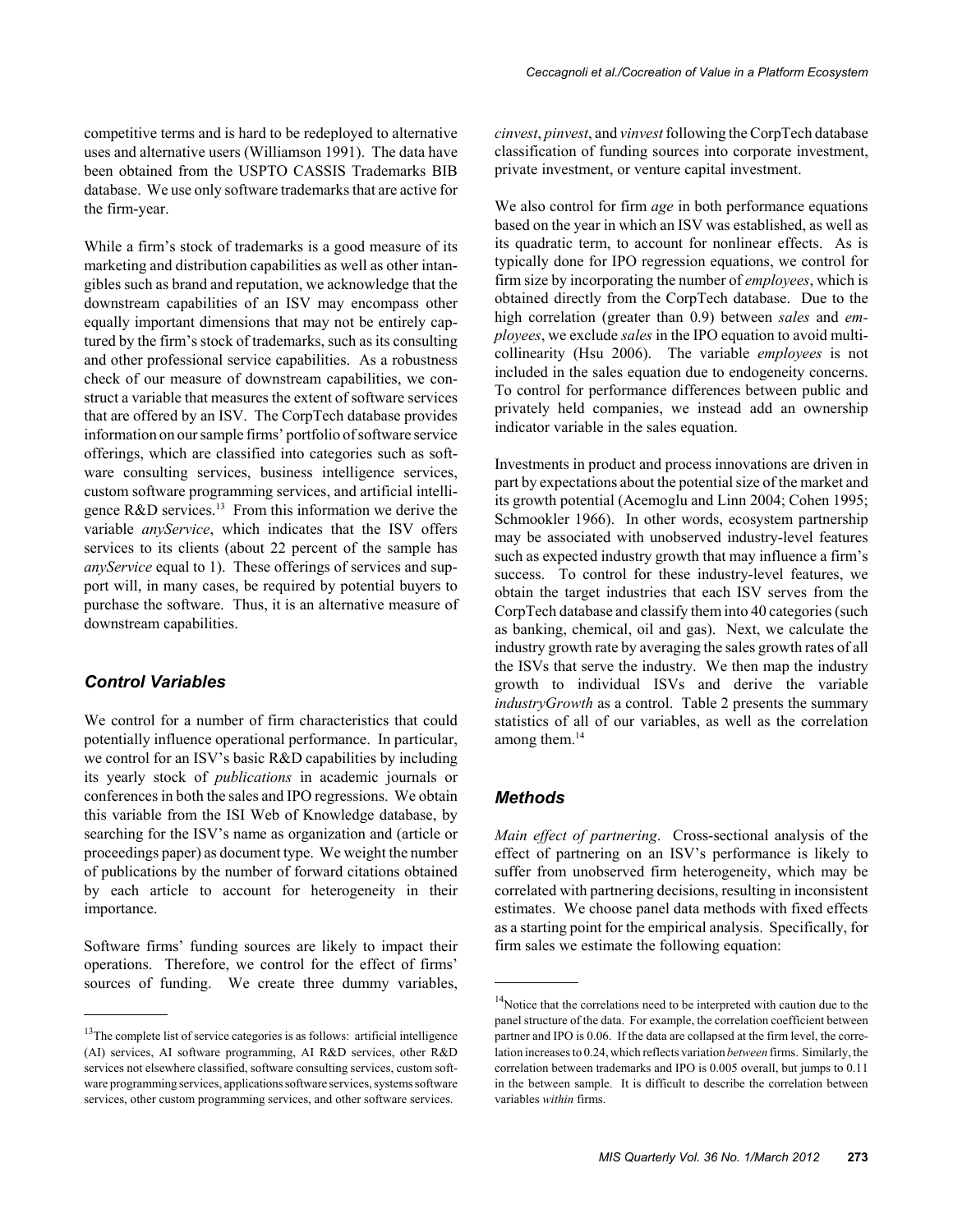|    | <b>Table 2. Summary Statistics and Correlation Matrix</b> |        |             |       |                                |                         |                       |       |                                                                                  |          |       |       |                                                         |   |          |       |       |    |    |
|----|-----------------------------------------------------------|--------|-------------|-------|--------------------------------|-------------------------|-----------------------|-------|----------------------------------------------------------------------------------|----------|-------|-------|---------------------------------------------------------|---|----------|-------|-------|----|----|
|    |                                                           |        | Std.        |       |                                |                         |                       |       |                                                                                  |          |       |       |                                                         |   |          |       |       |    |    |
|    | Variable                                                  | Mean   | Dev.        | Min   | Max                            |                         | $\mathbf{2}$          | 3     | 4                                                                                | 5        | 6     | 7     | 8                                                       | 9 | 10       | 11    | 12    | 13 | 14 |
|    | $Sales_{i}$                                               | 7.539  | 16.219      | 0.000 | 206.400                        | 1.000                   |                       |       |                                                                                  |          |       |       |                                                         |   |          |       |       |    |    |
| 2  | $\mathsf{IPO}_{i,t+1}$                                    | 0.004  | 0.064       | 0.000 | 1.000                          | 0.035                   | 1.000                 |       |                                                                                  |          |       |       |                                                         |   |          |       |       |    |    |
| 3  | $Partner_{i+}$                                            | 0.017  | 0.129       | 0.000 | 1.000                          | 0.295                   | 0.063                 | 1.000 |                                                                                  |          |       |       |                                                         |   |          |       |       |    |    |
| 4  | $Copyrighti+$                                             | 1.988  | 12.841      | 0.000 | 498.000                        | 0.253                   | 0.029 0.044           |       | 1.000                                                                            |          |       |       |                                                         |   |          |       |       |    |    |
| 5  | Patent.                                                   | 0.145  | 0.722 0.000 |       | 13.000                         | 0.303                   | $0.038$ $0.129$ 0.016 |       |                                                                                  | 1.000    |       |       |                                                         |   |          |       |       |    |    |
| 6  | $Trademark_{i+}$                                          | 0.835  | 2.011       | 0.000 | 23.000 0.377                   |                         | $0.005$ 0.154 0.282   |       |                                                                                  | 0.338    | 1.000 |       |                                                         |   |          |       |       |    |    |
|    | $Age_{i}$                                                 | 12.566 | 5.830       | 0.000 | 24.000 0.052 0.059 0.058 0.069 |                         |                       |       |                                                                                  | $-0.114$ | 0.004 | 1.000 |                                                         |   |          |       |       |    |    |
| 8  | Publication <sub>i</sub>                                  | 0.600  | 5.259       | 0.000 | 137.000                        | 0.044                   | $-0.005$ 0.003 0.001  |       |                                                                                  | $-0.005$ | 0.030 | 0.045 | 1.000                                                   |   |          |       |       |    |    |
| 9  | Corporate invest.                                         | 0.046  | 0.210 0.000 |       | 1.000                          | 0.102                   | $0.010$ 0.101         |       | $-0.019$ 0.031                                                                   |          |       |       | $0.062$ -0.118 -0.016 1.000                             |   |          |       |       |    |    |
| 10 | Private invest,                                           | 0.501  | 0.500 0.000 |       |                                |                         |                       |       | 1.000 0.087 0.029 0.039 0.007 0.048 0.053 0.144 0.017 0.068 1.000                |          |       |       |                                                         |   |          |       |       |    |    |
| 11 | VC invest,                                                | 0.122  | 0.327       | 0.000 |                                | 1.000 0.176 0.108 0.171 |                       |       | -0.008 0.155 0.106 -0.339 0.039 0.071                                            |          |       |       |                                                         |   | $-0.073$ | 1.000 |       |    |    |
| 12 | $Emplovee_{i}$                                            | 56.248 | 104.904     | 1.000 | 997.000                        | 0.901                   | 0.071                 |       | $0.283$ 0.240 0.286                                                              |          |       |       | 0.385 -0.075 0.049 0.108 -0.100 0.199                   |   |          |       | 1.000 |    |    |
| 13 | Industry growth.                                          | 1.261  | 0.342 0.873 |       | 6.322                          | 0.007                   |                       |       | 0.011 1.000 0.012 0.001 0.012 0.023 0.051 0.013 0.019 0.015 0.019 0.011 1.000 0. |          |       |       |                                                         |   |          |       |       |    |    |
| 14 | $Public_{i}$                                              | 0.061  | 0.239       | 0.000 | 1.000                          | 0.447                   |                       |       | -0.017 0.230 0.059 0.248                                                         |          |       |       | 0.243 -0.058 0.072 0.075 -0.040 0.157 0.477 0.013 1.000 |   |          |       |       |    |    |

**Notes:** Number of firms: 1,210. Number of observations: 6,578.

$$
Log(sales_{ii}) = \alpha + \beta_1 partner_{ii} + \beta_2 patent_{ii} + \beta_3 copyright_{ii} + \beta_4 trademark_{ii} + \beta_5age_{ii} + \beta_6age_{ii}^2 + \beta_7 public_{ii} + \beta_8cinvest_{ii} + \beta_9 pinvest_{ii} + \beta_{10} vinest_{ii} + \beta_{11} publication_{ii} + \beta_{12} industryGrowth_{ii} + year_{i} + c_i + u_{ii}
$$

where *year*<sub>t</sub> is a set of year dummies, and  $c_i$  denotes firm fixed effects. The variables patent, copyright, trademark, and publication are entered in log form (that is,  $log(1+x)$  to avoid taking log of zeroes) because their distributions are highly skewed.

Following prior studies (Forman et al. 2009; Gowrisankaran and Stavins 2004; Tucker 2008) with binary dependent variables, we estimate the IPO regression using a linear probability model with firm fixed effects, due to the known difficulty of controlling for time-invariant unobserved heterogeneity using panel data probit or logit models.<sup>15</sup> In particular, we estimate:

 $1(IPO_{i+1} = 1) = \alpha + \beta_1$ *partner*<sub>it</sub> +  $\beta_2$ *patent*<sub>it</sub> +  $\beta_3$ *copyright*<sub>it</sub>  $+ \beta_4$ trademark<sub>it</sub> +  $\beta_5$ age<sub>it</sub></sub> +  $\beta_6$ age<sub>it</sub><sup>2</sup> +  $\beta_7$ cinvest<sub>it</sub>  $+ \beta_s p$ *invest<sub>it</sub>* +  $\beta_s$ *vinest<sub>it</sub>* +  $\beta_{10}$ *publication*<sub>it</sub>  $+ \beta_{11}$ *industryGrowth*<sub>it</sub> $+ \beta_{12}$ *employee*<sub>it</sub> $+$ *year*<sub>t+1</sub>  $+ c_i + u_{i+1}$ 

where  $1(IPO_{i+1} = 1)$  represents a binary variable indicating whether an IPO has been issued in year *t+*1. Note that only private firms are included in the IPO regression. The observations after a firm goes public are dropped from the sample as the firm is no longer exposed to the hazard of issuing an IPO. We lag all of the independent variables by one year to further mitigate for potential endogeneity of the right-handside variables. Number of employees is entered into the regression equation in log form.

*Moderating effects of appropriation mechanisms*. In order to evaluate Hypotheses 3 and 4, we add interactions between an ISV's partnering status and its IPR and downstream capabilities. To enable a more intuitive interpretation of our regression results, we create discrete measures of IPR and downstream capabilities. In particular, the variables *high-Copyright* and *highTrademark* are set to 1 if an ISV's cumulative number of copyrights and trademarks is in the top quartile of the distribution.<sup>16</sup> Because less than 15 percent of the observations have patents, the variable *highPatent* is set to 1 if an ISV has at least one patent during the year, 0 otherwise.

To summarize, we estimate the following two equations to test if the effects of partnering on an ISV's sales and likelihood of issuing an IPO are moderated by appropriation mechanisms:

 $15$ For a full discussion of these issues, see Wooldridge (2002). Unconditional fixed effects provide inconsistent estimates using probit or logit models because of the well-known incidental parameters problem. Further, conditional fixed effects models drop panels where there is no variation in the dependent variable; in our setting, this would include any ISV that does not eventually issue an IPO.

<sup>&</sup>lt;sup>16</sup>As a robustness check, we test the models using an alternative threshhold, the 50th percentile, to define the variables *highPatent*, *highCopyright*, and *highTrademark*. We conduct further robustness checks using continuous values for patents, copyrights, and trademarks. All of our findings reported in the main text are robust to these alternative specifications.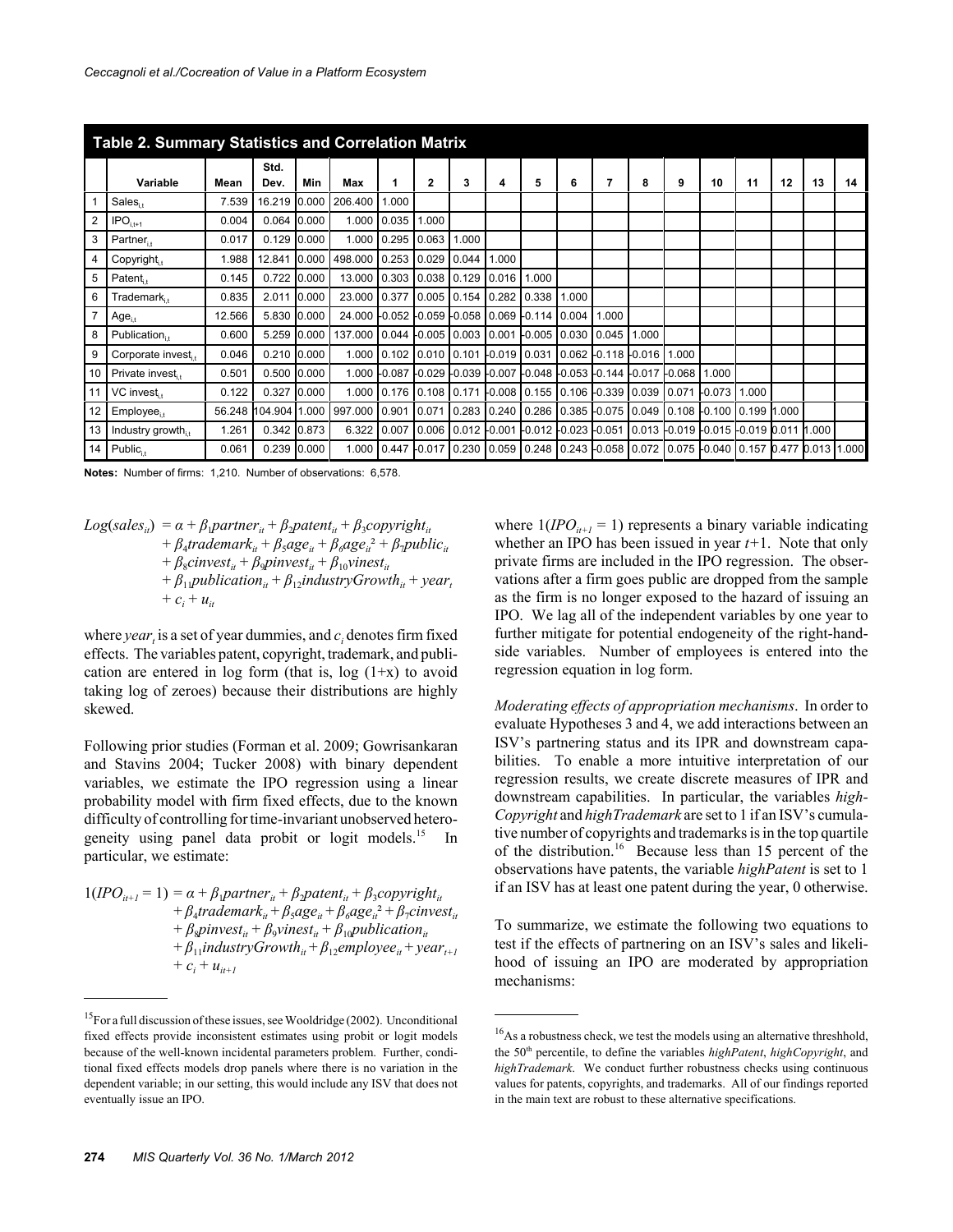$Log(sales_{it}) = \alpha + \beta_1 partner_{it} + \beta_2 highPatent_{it}$ + *β*<sub>3</sub>*highCopyright<sub>it</sub>* + *β*<sub>4</sub>*highTrademark*<sub>it</sub>  $+ \beta_5 a g e_{it} + \beta_6 a g e_{it}^2 + \beta_7 p u b l i c_{it} + \beta_8 c i n v e s t_{it}$  $+ \beta_9$ *pinvest<sub>it</sub>* +  $\beta_{10}$ *vinest<sub>it</sub>* +  $\beta_{11}$ *publication*<sub>it</sub>  $+ \beta_{12}$ *industryGrowth*<sub>it</sub>  $+ \beta_{13}$ *partner*<sub>it</sub>  $\times$  *highPatent<sub>it</sub>* +  $\beta_{14}$ *partner<sub>it</sub>*  $\times$  *highCopyright<sub>it</sub>*  $+ \beta_{15}$ *partner*<sub>*it</sub>* × *highTrademark*<sub>*it*</sub> + *year*<sub>*t*</sub> + *c*<sub>*i*</sub> + *u*<sub>*it*</sub></sub>  $1(IPO_{i+1} = 1) = \alpha + \beta_1$ *partner*<sub>it</sub> +  $\beta_2$ *highPatent*<sub>it</sub> + *β*<sub>3</sub>*highCopyright<sub>it</sub>* + *β*<sub>4</sub>*highTrademark*<sub>it</sub>

 $+ \beta_5 a g e_{it} + \beta_6 a g e_{it}^2 + \beta_7 c invest_{it} + \beta_8 p invest_{it}$  $+ \beta_9 \text{vinest}_{it} + \beta_{19} \text{publication}_{it}$  $+ \beta_{11}$ *industryGrowth*<sub>*it*</sub> +  $\beta_{12}$ *employee*<sub>*it*</sub>  $+ \beta_{13}$ *partner*<sub>it</sub> × *highPatent*<sub>it</sub> +  $\beta_{14}$ *partner*<sub>it</sub>  $\times$  *highCopyright*<sub>it</sub> +  $\beta_{15}$ *partner*<sub>it</sub>  $\times$  *highTrademark*<sub>it</sub> + *year*<sub>t + 1</sub> +  $c_i$  +  $u_{it+1}$ 

#### **Results**

#### *Effect of Joining Platform Ecosystem on Sales*

The results of fixed effects models that use *log(sales)* as the dependent variable are presented in Table 3. Variables are entered into the regressions sequentially. In column 1, we present the baseline model in which only the variables partnering status, IPRs, and downstream capabilities are included. In column 2, we add the other control variables. In column 3, we include year dummies.

Examining the results from the full model (column 3), we find support for Hypothesis 1, suggesting that joining a platform ecosystem is associated with greater sales. The variable *partner* is significant at the 5 percent level in all of the models. On average, ISVs enjoy a 26 percent  $(e^{23} - 1)$ increase in sales after they become SAP certified. Interestingly, we also find that ISVs' annual sales are strongly correlated with their appropriability mechanisms, as the coefficients of patent, copyright, and trademark are positive and highly significant. $17$ 

#### *Effect of Joining Platform Ecosystem on IPO*

Hypothesis 2 suggests that joining a platform ecosystem is associated with a greater likelihood of issuing an IPO. The hypothesis is supported by the results in Table 4. As we did for the sales models, we present the baseline model in column 1, the one with the full set of control variables in column 2, and include year dummies in column 3. The variable *partner* is significant at the 5 percent or 10 percent level in all of the models. Using the results of the full model in column 3, we find that joining SAP's platform ecosystem is associated with a 5.9 percentage point increase in the likelihood of obtaining an IPO, supporting Hypothesis 2.

#### *Robustness Checks*

We test a number of alternative models and use different variable definitions to demonstrate the robustness of our findings. The results are presented in columns 4–7 in Table 3 (sales results) and Table 4 (IPO results).

First, in the benchmark models we use forward-citationweighted patents and publications as independent variables. In column 4 of Tables 3 and 4, we present a similar specification using a fixed effects model and raw counts of patent stocks and scientific publications that are unweighted by forward citations. Second, although fixed effects models are robust to time-invariant unobserved heterogeneity, they are more susceptible to attenuation bias arising from measurement error (Griliches and Hausman 1986). In column 5 of Tables 3 and 4, we present the results from a random effects model. We observe that the estimates of the marginal effects of partnering are very similar to that of the fixed effects model.

It is possible that there exist time-varying omitted variables that affect both the ISV's decision to join SAP's platform ecosystem and its performance, which are not fully accounted for in our fixed effects models. For example, it is possible that ISVs with superior performance choose to join SAP's platform ecosystem. We address these endogeneity concerns in several ways. First, as a falsification test, we verify that the measured positive impacts of partnering on ISV performances do not occur before the partnering year (Agrawal and Goldfarb 2008). If we expect firms with better financial status will join SAP's ecosystem, it is likely that we will observe an increase in sales or the likelihood of an IPO in the years preceding their partnership with SAP. To investigate this possibility, we add as additional controls two dummy variables that are equal to one in the two years prior to the first

 $17$ Note that we present two sets of R-squared values in all of our tables. First, we present "within" R-squares that do not include the explanatory power of the fixed effects on the explained sum of squares, and are computed based on the fraction of variance explained within firms. These within R-square values are lower than our R-squared with fixed effects, which are based on the total (within and between) sum of squares and incorporate the explanatory power of our fixed effects. Note that in our IPO regressions, our dependent variable is binary, not continuous, and regressions with binary dependent variables typically have lower R-squared values than continuous variables. For further examples, see Forman et al. (2009).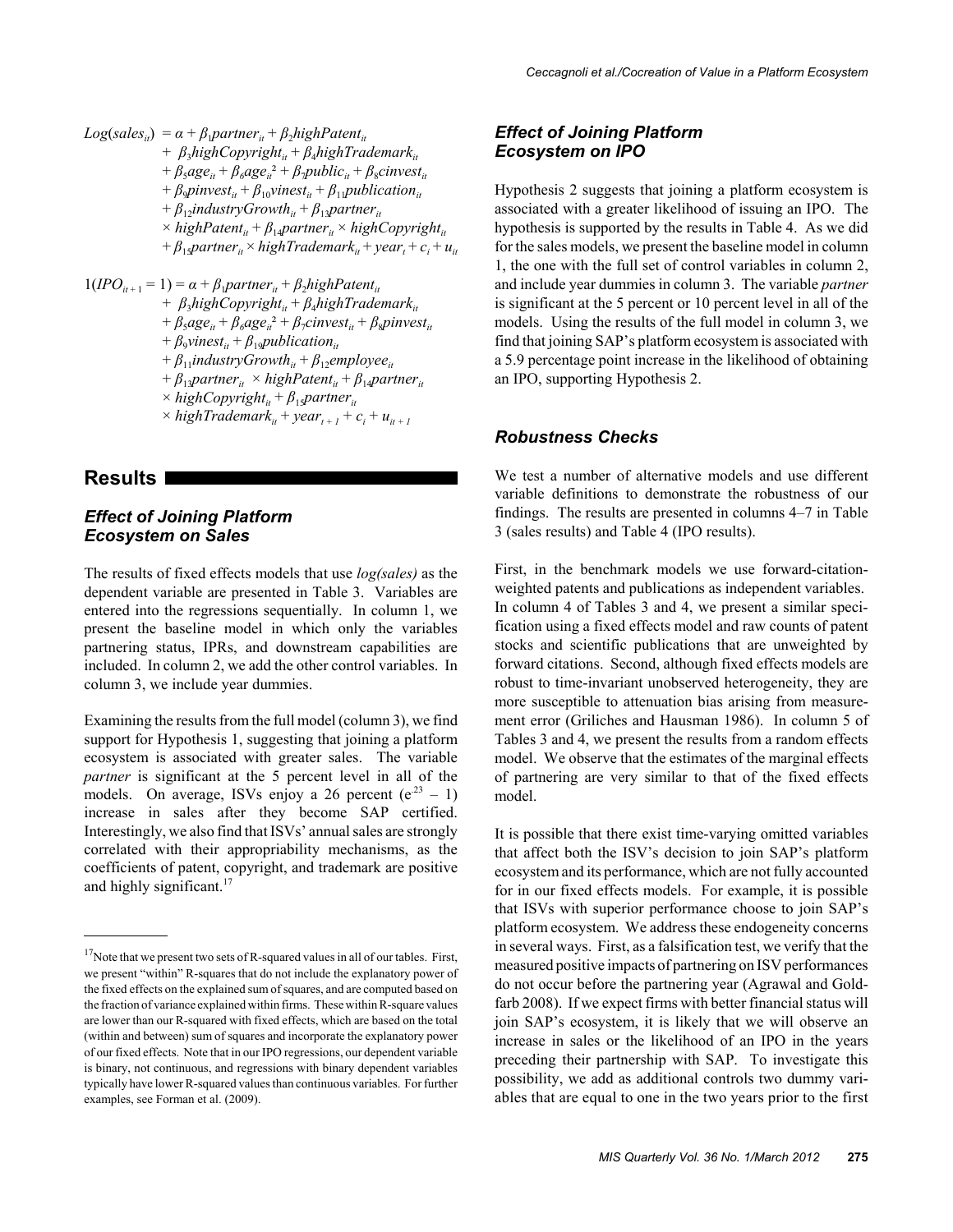| Table 3. Effect of Partnering on Sales |                 |             |             |                   |             |             |              |
|----------------------------------------|-----------------|-------------|-------------|-------------------|-------------|-------------|--------------|
|                                        | (1)             | (2)         | (3)         | (4)               | (5)         | (6)         | (7)          |
|                                        |                 | With firm   |             | <b>Unweighted</b> |             | Years       |              |
|                                        | <b>Baseline</b> | level       | With year   | patent and        | Random      | before      | Instrumental |
| <b>Variables</b>                       | model           | controls    | dummies     | publication       | effects     | partner     | variables    |
| Partner                                | $0.484***$      | $0.254**$   | $0.231**$   | $0.230**$         | $0.232**$   | $0.298***$  | 1.995**      |
|                                        | (0.115)         | (0.105)     | (0.105)     | (0.102)           | (0.096)     | (0.115)     | (0.822)      |
| Patent                                 | $0.179***$      | $0.121***$  | $0.111***$  | $0.443***$        | $0.097***$  | $0.110***$  | $0.100***$   |
|                                        | (0.032)         | (0.026)     | (0.027)     | (0.091)           | (0.022)     | (0.027)     | (0.029)      |
| Copyright                              | $0.233***$      | $0.167***$  | $0.156***$  | $0.128***$        | $0.173***$  | $0.156***$  | $0.136***$   |
|                                        | (0.034)         | (0.031)     | (0.031)     | (0.031)           | (0.022)     | (0.031)     | (0.032)      |
| Trademark                              | $0.204***$      | $0.102***$  | $0.085***$  | $0.080***$        | $0.136***$  | $0.084***$  | $0.057**$    |
|                                        | (0.025)         | (0.024)     | (0.024)     | (0.023)           | (0.021)     | (0.023)     | (0.028)      |
| Age                                    |                 | $0.079***$  | $0.037***$  | $0.035***$        | $0.032***$  | $0.036***$  | $0.037***$   |
|                                        |                 | (0.009)     | (0.011)     | (0.011)           | (0.008)     | (0.011)     | (0.011)      |
| Age <sup>2</sup>                       |                 | $-0.002***$ | $-0.002***$ | $-0.002***$       | $-0.002***$ | $-0.002***$ | $-0.002***$  |
|                                        |                 | (0.000)     | (0.000)     | (0.000)           | (0.000)     | (0.000)     | (0.000)      |
| Publication                            |                 | 0.062       | 0.048       | 0.062             | 0.014       | 0.049       | 0.089        |
|                                        |                 | (0.065)     | (0.065)     | (0.060)           | (0.044)     | (0.065)     | (0.068)      |
| Cinvest                                |                 | $0.339***$  | $0.327***$  | $0.321***$        | $0.301***$  | $0.328***$  | $0.347***$   |
|                                        |                 | (0.119)     | (0.117)     | (0.118)           | (0.082)     | (0.117)     | (0.125)      |
| Pinvest                                |                 | 0.040       | 0.027       | 0.024             | $-0.058*$   | 0.028       | 0.036        |
|                                        |                 | (0.045)     | (0.045)     | (0.044)           | (0.033)     | (0.045)     | (0.048)      |
| Vinvest                                |                 | $0.172**$   | $0.171**$   | $0.166*$          | $0.290***$  | $0.168**$   | 0.033        |
|                                        |                 | (0.085)     | (0.085)     | (0.086)           | (0.059)     | (0.086)     | (0.108)      |
| IndustryGrowth                         |                 | $0.048***$  | $0.055***$  | $0.054***$        | $0.059***$  | $0.055***$  | $0.057***$   |
|                                        |                 | (0.015)     | (0.016)     | (0.016)           | (0.016)     | (0.016)     | (0.017)      |
| Public                                 |                 | $0.715***$  | $0.704***$  | $0.626***$        | $0.791***$  | $0.705***$  | $0.426**$    |
|                                        |                 | (0.136)     | (0.136)     | (0.137)           | (0.105)     | (0.136)     | (0.217)      |
| One year before partnering             |                 |             |             |                   |             | 0.070       |              |
|                                        |                 |             |             |                   |             | (0.102)     |              |
| Two years before partnering            |                 |             |             |                   |             | 0.122       |              |
|                                        |                 |             |             |                   |             | (0.123)     |              |
| Year dummies                           | <b>No</b>       | No          | Yes         | Yes               | Yes         | Yes         | Yes          |
| Constant                               | $1.232***$      | $0.476***$  | $0.848***$  | $0.868***$        | $0.941***$  | $0.850***$  |              |
|                                        | (0.019)         | (0.071)     | (0.090)     | (0.090)           | (0.067)     | (0.090)     |              |
| Observations                           | 6578            | 6578        | 6578        | 6578              | 6578        | 6578        | 6578         |
| Number of firms                        | 1210            | 1210        | 1210        | 1210              | 1210        | 1210        | 1210         |
| R-squared (within)                     | 0.103           | 0.183       | 0.192       | 0.197             |             | 0.193       | 0.069        |
| R-squared (with fixed effects)         | 0.906           | 0.914       | 0.915       | 0.915             |             | 0.915       |              |

**Notes:** Fixed effects panel data models (except for column 5). Robust standard errors, clustered by firm, in parentheses. R-squared (within) centers the dependent and independent variables before R-squared computation; R-squared (with fixed effects) includes fixed effects in R-squared computation.

\*\*\*p < 0.01; \*\*p < 0.05; \*p < 0.1.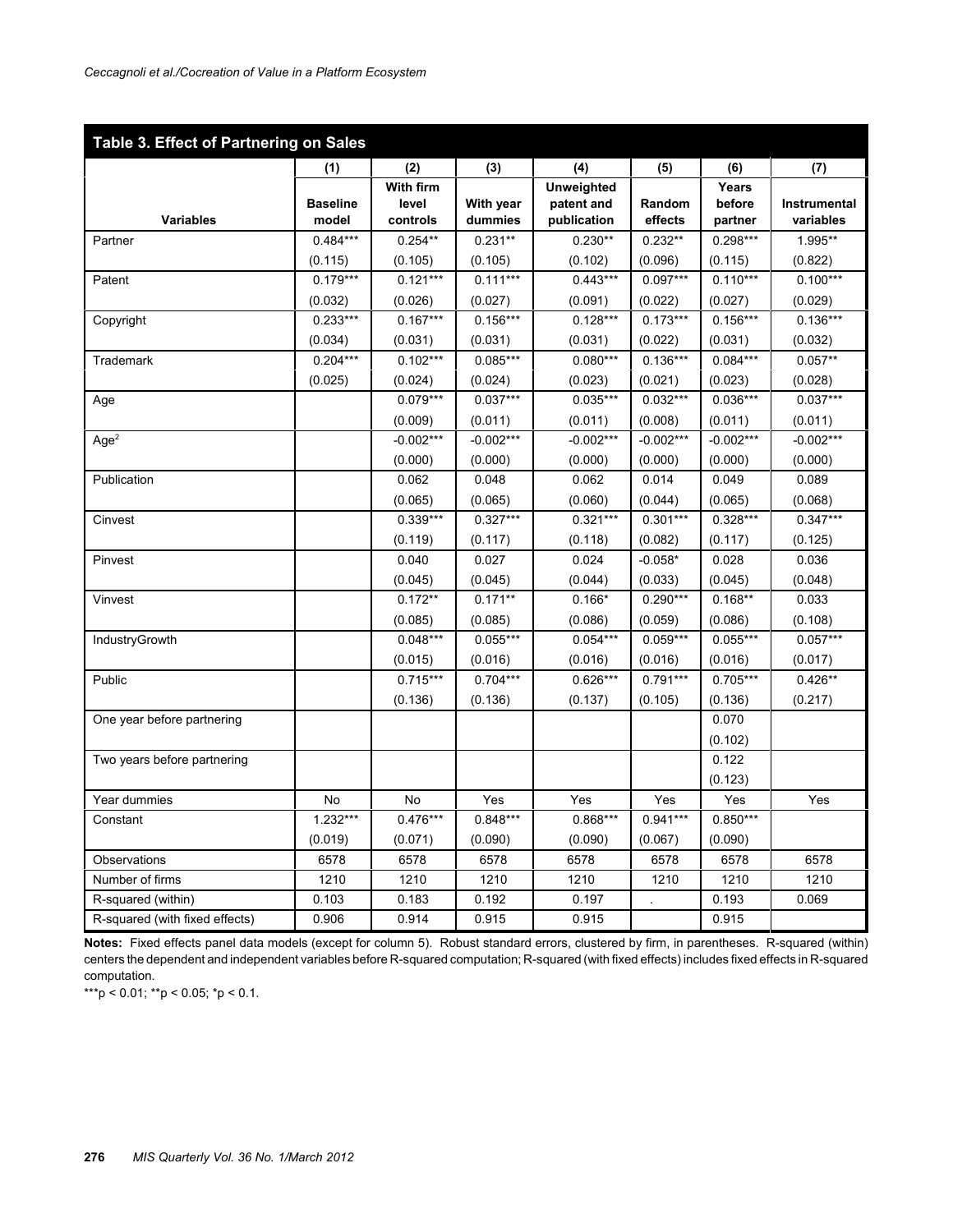| Table 4. Effect of Partnering on IPO |                   |                   |                   |                   |                   |                   |                   |
|--------------------------------------|-------------------|-------------------|-------------------|-------------------|-------------------|-------------------|-------------------|
|                                      | (1)               | (2)               | (3)               | (4)               | (5)               | (6)               | (7)               |
|                                      |                   | With firm         |                   | <b>Unweighted</b> |                   | Years             |                   |
|                                      | <b>Baseline</b>   | level             | With year         | patent and        | Random            | before            | Instrumental      |
| <b>Variables</b>                     | model             | controls          | dummies           | publication       | effects           | partner           | variables         |
| Partner                              | $0.066**$         | $0.060*$          | $0.059*$          | $0.059*$          | $0.058*$          | $0.063*$          | $0.242*$          |
|                                      | (0.033)           | (0.034)           | (0.034)           | (0.034)           | (0.035)           | (0.035)           | (0.132)           |
| Patent                               | 0.004             | 0.005             | 0.004             | 0.018             | 0.006             | 0.004             | 0.002             |
|                                      | (0.004)           | (0.004)           | (0.004)           | (0.016)           | (0.004)           | (0.004)           | (0.005)           |
| Copyright                            | $0.019**$         | $0.016**$         | $0.016*$          | $0.015*$          | $0.014**$         | $0.016**$         | $0.014*$          |
|                                      | (0.008)           | (0.008)           | (0.008)           | (0.008)           | (0.006)           | (0.008)           | (0.008)           |
| Trademark                            | 0.002             | $-0.000$          | $-0.000$          | $-0.000$          | $-0.001$          | $-0.000$          | $-0.003$          |
|                                      | (0.003)           | (0.003)           | (0.003)           | (0.003)           | (0.003)           | (0.003)           | (0.004)           |
| Age                                  |                   | 0.000             | $-0.001$          | $-0.001$          | 0.000             | $-0.001$          | $-0.001$          |
|                                      |                   | (0.001)           | (0.001)           | (0.001)           | (0.001)           | (0.001)           | (0.001)           |
| Age <sup>2</sup>                     |                   | $-0.000$          | $-0.000$          | $-0.000$          | 0.000             | $-0.000$          | 0.000             |
|                                      |                   | (0.000)           | (0.000)           | (0.000)           | (0.000)           | (0.000)           | (0.000)           |
| Publication                          |                   | $-0.006*$         | $-0.006*$         | $-0.010**$        | $-0.005$          | $-0.005*$         | $-0.002$          |
|                                      |                   | (0.003)           | (0.003)           | (0.004)           | (0.003)           | (0.003)           | (0.002)           |
| Employee                             |                   | $0.004***$        | $0.004**$         | $0.004**$         | $0.006***$        | $0.004**$         | 0.001             |
|                                      |                   | (0.002)           | (0.002)           | (0.002)           | (0.002)           | (0.002)           | (0.002)           |
| Cinvest                              |                   | 0.043             | 0.044             | 0.044             | 0.028             | 0.044             | 0.041             |
|                                      |                   | (0.028)           | (0.028)           | (0.028)           | (0.021)           | (0.028)           | (0.028)           |
| Pinvest                              |                   | 0.004             | 0.004             | 0.004             | $-0.002$          | 0.004             | 0.006             |
|                                      |                   | (0.005)           | (0.005)           | (0.005)           | (0.004)           | (0.005)           | (0.005)           |
| Vinvest                              |                   | 0.027             | 0.028             | 0.029             | $0.035**$         | 0.028             | 0.014             |
|                                      |                   | (0.021)           | (0.021)           | (0.021)           | (0.015)           | (0.021)           | (0.018)           |
| IndustryGrowth                       |                   | 0.002             | $-0.001$          | $-0.001$          | $-0.001$          | $-0.001$          | $-0.001$          |
|                                      |                   | (0.002)           | (0.002)           | (0.002)           | (0.002)           | (0.002)           | (0.002)           |
| One year before partnering           |                   |                   |                   |                   |                   | $-0.009$          |                   |
|                                      |                   |                   |                   |                   |                   | (0.030)           |                   |
| Two years before partnering          |                   |                   |                   |                   |                   | 0.032             |                   |
|                                      |                   |                   |                   |                   |                   | (0.050)           |                   |
| Year dummies                         | No                | No                | Yes               | Yes               | Yes               | Yes               | Yes               |
| Constant                             | $-0.005$          | $-0.025***$       | $-0.003$          | $-0.002$          | $-0.021*$         | $-0.003$          |                   |
|                                      | (0.003)           | (0.009)           | (0.022)           | (0.022)           | (0.011)           | (0.022)           |                   |
| Observations                         | 62661             | 62661             | 62661             | 62661             | 62661             | 62661             | 62661             |
| Number of firms                      | 1175 <sup>1</sup> | 1175 <sup>1</sup> | 1175 <sup>1</sup> | 1175 <sup>1</sup> | 1175 <sup>1</sup> | 1175 <sup>1</sup> | 1175 <sup>1</sup> |
| R-squared (within)                   | 0.020             | 0.032             | 0.037             | 0.038             |                   | 0.040             | 0.041             |
| R-squared (with fixed effects)       | 0.654             | 0.662             | 0.664             | 0.664             |                   | 0.665             |                   |

**Notes:** Fixed effects panel data models (except for column 5). Robust standard errors, clustered by firm, in parentheses. R-squared (within) centers the dependent and independent variables before R-squared computation; R-squared (with fixed effects) includes fixed effects in R-squared computation.

\*\*\*p < 0.01; \*\*p < 0.05; \*p < 0.1.

<sup>1</sup>Only private companies are included. Post IPO observations are dropped.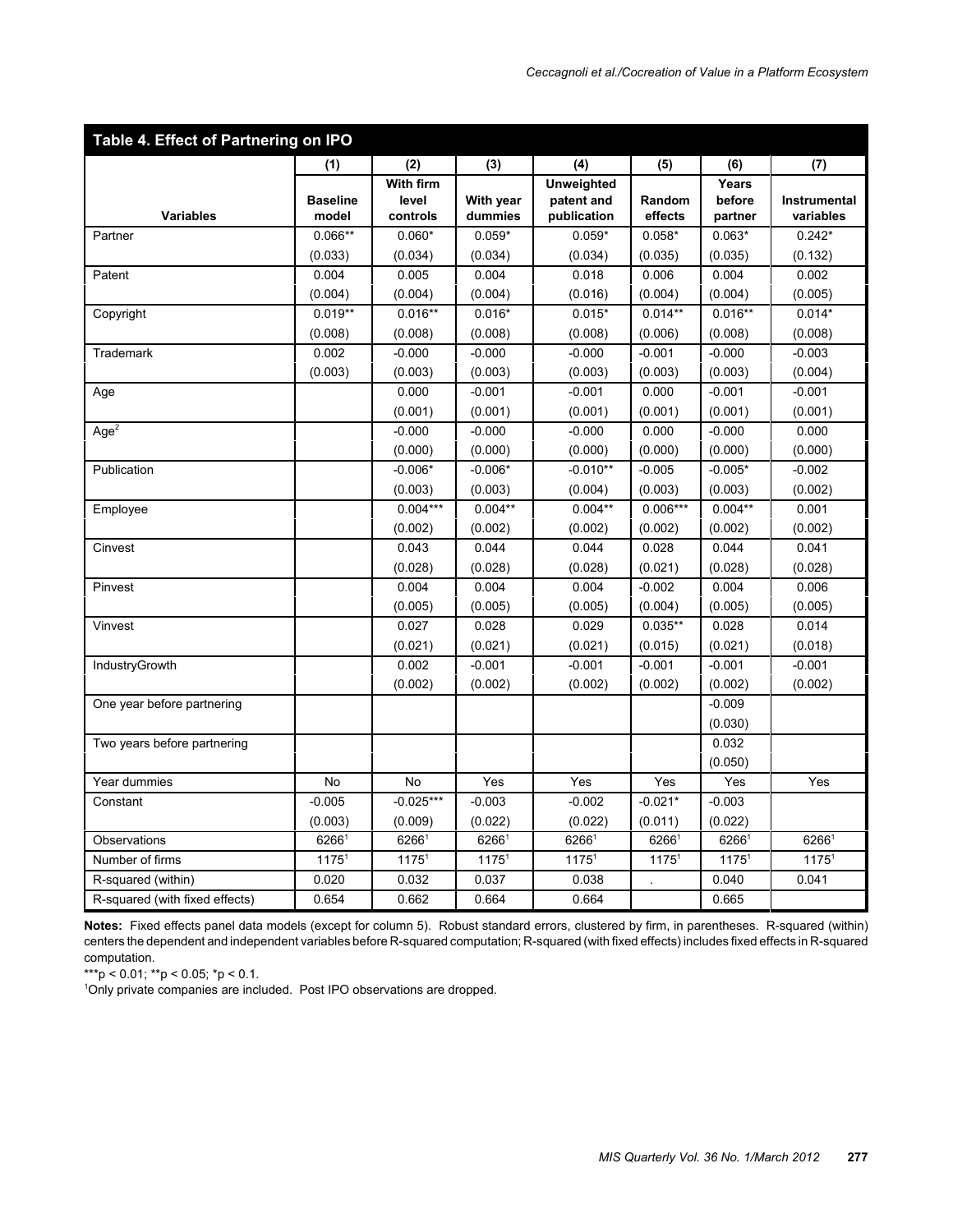partnering event. We present the results in column 6 of Tables 3 and 4. The results show no significant preexisting trend on sales or the likelihood of an IPO for partnering ISVs. The effect only takes place *after* partnering with SAP.

Second, we use instrumental variables (IV) methods to address potential endogeneity concerns. In particular, we use two candidate variables that should be correlated with the partnering decision but not with financial performance. The first variable describes how many executives of an ISV have personal connections with SAP. From the CorpTech database, we retrieve the complete list of executives for every firm-year. We then look up the working experience of each executive on the business-oriented social network website, LinkedIn, to find if he/she has ever worked for SAP as an employee. We then aggregate the number of executive links to SAP at the firm-year level. The rationale for using this variable as an instrument is that an executive's past working experience at SAP is likely to establish personal connections that would increase the propensity to partner with SAP. However, it is unlikely to be correlated with unobserved firm-level factors that would increase the performance of the firm where he/she serves as an executive. The second variable describes the propensity to partner with SAP among ISVs that serve markets similar to those of the focal ISV. The CorpTech database has data on the target industries within which each company sells its products and services, which we broadly classify into 40 categories. We calculate the fraction of ISVs that partner with SAP in each industry-year, and use this to approximate the partnering propensity at the industry level. We then calculate the partnering propensity for each ISV, by weighting these data by the set of industries served by the ISV. If an ISV serves multiple industries, the industry-level propensities are averaged to derive the ISV's propensity. The logic for this variable is that it will capture cross-industry differences in the value of partnership. However, conditional on our controls for industry growth, it should be uncorrelated with factors influencing ISV performance. Following prior literature on instrumental variables under binary endogenous variables (Angrist and Pischke 2009), we use these instruments to run a probit model of the propensity of a firm-year to be an SAP partner.<sup>18</sup> We then use the predicted probability of partnership from this probit model and the square of this predicted probability as our instruments. Using nonlinear fitted values of instruments in this way has been shown under some cases to have efficiency properties superior to a traditional linear first stage but still able to provide consistent estimates (Angrist 2001; Newey 1990).

 $18$ That is, we run the probit model of partnership on our two instruments: social connections and industry propensity to partner.

We present the results from the instrumental variable model in column 7 of Tables 3 and 4. Our results are robust to the use of these models.<sup>19</sup>

Since acquisition by another firm is often considered a successful exit strategy for small start-up firms, an alternative measure of forward-looking performance in the literature is whether the firm issues an IPO or has been acquired (Cockburn and MacGarvie 2009). We also examine how partnership influenced the likelihood of obtaining an IPO or acquisition,<sup>20</sup> and the results were qualitatively similar to our  $IPO$  models. $^{21}$ 

#### *Moderating Effect of Appropriability Mechanisms for Sales*

Hypotheses 3a and 3b suggest that the marginal effect of joining a platform ecosystem on an ISV's sales is greater when the ISV enjoys greater IPR protection or stronger downstream capabilities. In other words, the effect of partnering on ISV sales is moderated by their appropriability mechanisms. We present the results for the moderating effects in Table 5. As usual, fixed effects panel data models are used. Column 1 presents the baseline model where only partnering status, appropriability mechanisms, and their interactions are included. In column 2, we add the control variables, while in column 3, we include year dummies. The results in column 3 suggest that ISVs that partner with SAP on average experience a 35.9 percent sales increase provided they have high patent stocks ( $p < 0.01$ ), a 22.5 percent increase provided they have high copyright stocks ( $p < 0.05$ ), or a 18.8 percent increase provided they have high trademark stocks (p < 0.05). The upper panel of Figure 2, which is based on column 3 of Table 5, visually illustrates the moderating effect of IPR and downstream capabilities on the relationship between partnership and ISV sales. Surprisingly, our results indicate that ISVs whose innovations are not protected by any

<sup>&</sup>lt;sup>19</sup>All of the instrumental variable results presented in the paper are supported by tests of instrument validity (available from the authors on request). Indeed, the p-value related to the tests of the joint null hypothesis of no effect of the instruments on partnership is always lower than 0.001. In addition, the tests of the overidentifying restrictions (Hansen J tests) always suggest that the instruments used are exogenous in all of the IV specifications presented in the paper.

 $20$ We define acquisitions as majority share acquisitions, and we exclude bankrupt acquisitions and liquidation acquisitions. Data are collected from the SDC Platinum database.

 $21$ Due to space constraints, the results of these models are not reported, but are available on request from the authors.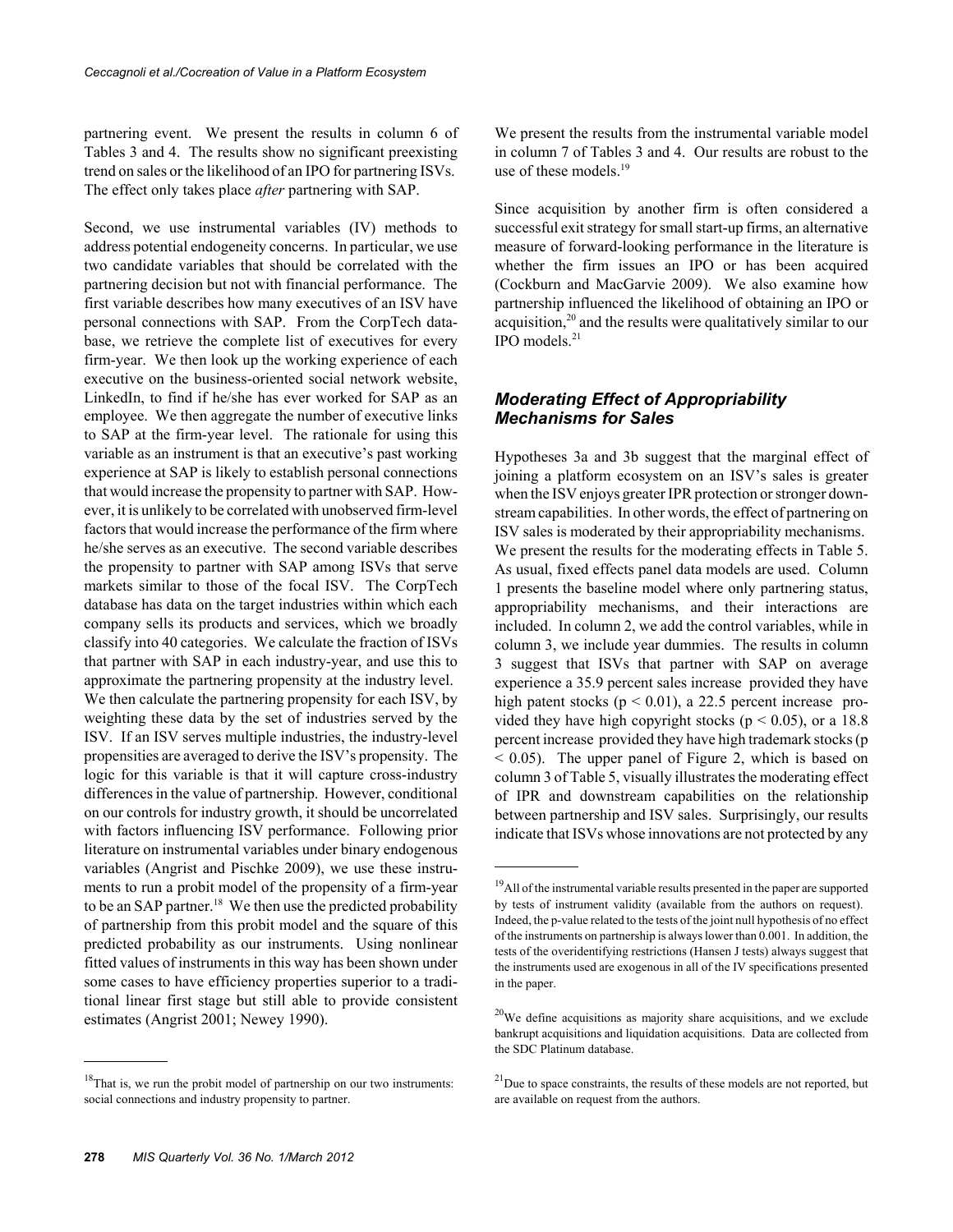| (1)<br>(2)<br>(3)<br>(4)<br>(5)<br>(6)<br>With firm<br><b>Baseline</b><br>With year<br><b>With service</b><br>With service and<br>Instrumental<br>Variables<br>level controls<br>dummies<br>trademarks<br>variables<br>model<br>only<br>0.057<br>$-0.084$<br>$-0.149$<br>$-0.043$<br>$-0.185$<br>$-0.543$<br>Partner<br>(0.136)<br>(0.129)<br>(1.398)<br>(0.129)<br>(0.107)<br>(0.132)<br>$0.616***$<br>$0.383***$<br>$0.346***$<br>$0.356***$<br>$0.344***$<br>HighPatent<br>(0.058)<br>(0.057)<br>(0.056)<br>(0.056)<br>(0.056)<br>$0.456***$<br>$0.339***$<br>$0.310***$<br>$0.315***$<br>$0.310***$<br>HighCopyright<br>(0.045)<br>(0.043)<br>(0.043)<br>(0.043)<br>(0.043)<br>$0.199***$<br>$0.104***$<br>$0.088***$<br>$0.089***$<br>$0.070*$<br>HighTrademark<br>(0.021)<br>(0.021)<br>(0.021)<br>(0.021)<br>(0.031)<br>0.009<br>0.017<br>AnyService<br>(0.043)<br>(0.043)<br>$0.285***$<br>HighIPR<br>(0.063)<br>$0.392***$<br>$0.323**$<br>$0.362**$<br>$0.466***$<br>$0.426***$<br>Partner × HighPatent<br>(0.149)<br>(0.143)<br>(0.142)<br>(0.148)<br>(0.149)<br>$0.251**$<br>$0.262**$<br>$0.265**$<br>$0.295**$<br>$0.278**$<br>Partner × HighCopyright<br>(0.127)<br>(0.121)<br>(0.121)<br>(0.121)<br>(0.121)<br>$0.214**$<br>$0.385***$<br>$0.238**$<br>$0.199*$<br>1.175<br>Partner × HighTrademark<br>(0.765)<br>(0.112)<br>(0.107)<br>(0.106)<br>(0.110)<br>$0.230*$<br>Partner × AnyService<br>0.161<br>(0.121)<br>(0.124)<br>$2.498*$<br>Partner × HighIPR<br>(1.323)<br>$0.081***$<br>$0.035***$<br>$0.038***$<br>$0.035***$<br>$0.029***$<br>Age<br>(0.007)<br>(0.009)<br>(0.009)<br>(0.009)<br>(0.011)<br>$-0.002***$<br>$-0.002***$<br>$-0.002***$<br>$-0.002***$<br>$-0.002***$<br>Age <sup>2</sup><br>(0.000)<br>(0.000)<br>(0.000)<br>(0.000)<br>(0.000)<br>$0.083*$<br>0.064<br>$0.120*$<br>Publication<br>0.066<br>0.062<br>(0.050)<br>(0.050)<br>(0.050)<br>(0.050)<br>(0.068)<br>$0.357***$<br>$0.339***$<br>$0.354***$<br>$0.342***$<br>$0.329**$<br>Cinvest<br>(0.069)<br>(0.068)<br>(0.068)<br>(0.068)<br>(0.136)<br>0.049<br>0.035<br>0.042<br>0.036<br>0.059<br>Pinvest<br>(0.034)<br>(0.034)<br>(0.034)<br>(0.034)<br>(0.050)<br>$0.165***$<br>$0.164***$<br>$0.158***$<br>$0.159***$<br>$-0.035$<br>Vinvest<br>(0.051)<br>(0.125)<br>(0.051)<br>(0.051)<br>(0.051)<br>$0.749***$<br>$0.730***$<br>$0.754***$<br>Public<br>$0.732***$<br>$0.484*$<br>(0.061)<br>(0.061)<br>(0.061)<br>(0.061)<br>(0.225)<br>$0.048***$<br>$0.055***$<br>$0.055***$<br>$0.056***$<br>$0.058***$<br>IndustryGrowth<br>(0.013)<br>(0.015)<br>(0.015)<br>(0.015)<br>(0.018)<br>No<br>No<br>Yes<br>Yes<br>Yes<br>Yes<br>Year dummies<br>$1.220***$<br>$0.430***$<br>$0.835***$<br>$0.839***$<br>$0.838***$<br>Constant<br>(0.014)<br>(0.053)<br>(0.076)<br>(0.077)<br>(0.077)<br>6578<br>6578<br>6578<br>6578<br>6578<br>6477<br>Observations<br>Number of firms<br>1210<br>1210<br>1210<br>1210<br>1210<br>1109<br>R-squared (within)<br>0.091<br>0.182<br>0.192<br>0.189<br>0.193<br>0.012<br>0.904<br>R-squared (with fixed effects)<br>0.913<br>0.915<br>0.914<br>0.915 | Table 5. Moderating Effect of IPRs and Downstream Capabilities, Sales |  |  |  |  |  |  |
|---------------------------------------------------------------------------------------------------------------------------------------------------------------------------------------------------------------------------------------------------------------------------------------------------------------------------------------------------------------------------------------------------------------------------------------------------------------------------------------------------------------------------------------------------------------------------------------------------------------------------------------------------------------------------------------------------------------------------------------------------------------------------------------------------------------------------------------------------------------------------------------------------------------------------------------------------------------------------------------------------------------------------------------------------------------------------------------------------------------------------------------------------------------------------------------------------------------------------------------------------------------------------------------------------------------------------------------------------------------------------------------------------------------------------------------------------------------------------------------------------------------------------------------------------------------------------------------------------------------------------------------------------------------------------------------------------------------------------------------------------------------------------------------------------------------------------------------------------------------------------------------------------------------------------------------------------------------------------------------------------------------------------------------------------------------------------------------------------------------------------------------------------------------------------------------------------------------------------------------------------------------------------------------------------------------------------------------------------------------------------------------------------------------------------------------------------------------------------------------------------------------------------------------------------------------------------------------------------------------------------------------------------------------------------------------------------------------------------------------------------------------------------------------------------------------------------------------------------------------------------------------------------------------------------------------------------------------------------------------------------------------------------------------------------------------------------------------------|-----------------------------------------------------------------------|--|--|--|--|--|--|
|                                                                                                                                                                                                                                                                                                                                                                                                                                                                                                                                                                                                                                                                                                                                                                                                                                                                                                                                                                                                                                                                                                                                                                                                                                                                                                                                                                                                                                                                                                                                                                                                                                                                                                                                                                                                                                                                                                                                                                                                                                                                                                                                                                                                                                                                                                                                                                                                                                                                                                                                                                                                                                                                                                                                                                                                                                                                                                                                                                                                                                                                                             |                                                                       |  |  |  |  |  |  |
|                                                                                                                                                                                                                                                                                                                                                                                                                                                                                                                                                                                                                                                                                                                                                                                                                                                                                                                                                                                                                                                                                                                                                                                                                                                                                                                                                                                                                                                                                                                                                                                                                                                                                                                                                                                                                                                                                                                                                                                                                                                                                                                                                                                                                                                                                                                                                                                                                                                                                                                                                                                                                                                                                                                                                                                                                                                                                                                                                                                                                                                                                             |                                                                       |  |  |  |  |  |  |
|                                                                                                                                                                                                                                                                                                                                                                                                                                                                                                                                                                                                                                                                                                                                                                                                                                                                                                                                                                                                                                                                                                                                                                                                                                                                                                                                                                                                                                                                                                                                                                                                                                                                                                                                                                                                                                                                                                                                                                                                                                                                                                                                                                                                                                                                                                                                                                                                                                                                                                                                                                                                                                                                                                                                                                                                                                                                                                                                                                                                                                                                                             |                                                                       |  |  |  |  |  |  |
|                                                                                                                                                                                                                                                                                                                                                                                                                                                                                                                                                                                                                                                                                                                                                                                                                                                                                                                                                                                                                                                                                                                                                                                                                                                                                                                                                                                                                                                                                                                                                                                                                                                                                                                                                                                                                                                                                                                                                                                                                                                                                                                                                                                                                                                                                                                                                                                                                                                                                                                                                                                                                                                                                                                                                                                                                                                                                                                                                                                                                                                                                             |                                                                       |  |  |  |  |  |  |
|                                                                                                                                                                                                                                                                                                                                                                                                                                                                                                                                                                                                                                                                                                                                                                                                                                                                                                                                                                                                                                                                                                                                                                                                                                                                                                                                                                                                                                                                                                                                                                                                                                                                                                                                                                                                                                                                                                                                                                                                                                                                                                                                                                                                                                                                                                                                                                                                                                                                                                                                                                                                                                                                                                                                                                                                                                                                                                                                                                                                                                                                                             |                                                                       |  |  |  |  |  |  |
|                                                                                                                                                                                                                                                                                                                                                                                                                                                                                                                                                                                                                                                                                                                                                                                                                                                                                                                                                                                                                                                                                                                                                                                                                                                                                                                                                                                                                                                                                                                                                                                                                                                                                                                                                                                                                                                                                                                                                                                                                                                                                                                                                                                                                                                                                                                                                                                                                                                                                                                                                                                                                                                                                                                                                                                                                                                                                                                                                                                                                                                                                             |                                                                       |  |  |  |  |  |  |
|                                                                                                                                                                                                                                                                                                                                                                                                                                                                                                                                                                                                                                                                                                                                                                                                                                                                                                                                                                                                                                                                                                                                                                                                                                                                                                                                                                                                                                                                                                                                                                                                                                                                                                                                                                                                                                                                                                                                                                                                                                                                                                                                                                                                                                                                                                                                                                                                                                                                                                                                                                                                                                                                                                                                                                                                                                                                                                                                                                                                                                                                                             |                                                                       |  |  |  |  |  |  |
|                                                                                                                                                                                                                                                                                                                                                                                                                                                                                                                                                                                                                                                                                                                                                                                                                                                                                                                                                                                                                                                                                                                                                                                                                                                                                                                                                                                                                                                                                                                                                                                                                                                                                                                                                                                                                                                                                                                                                                                                                                                                                                                                                                                                                                                                                                                                                                                                                                                                                                                                                                                                                                                                                                                                                                                                                                                                                                                                                                                                                                                                                             |                                                                       |  |  |  |  |  |  |
|                                                                                                                                                                                                                                                                                                                                                                                                                                                                                                                                                                                                                                                                                                                                                                                                                                                                                                                                                                                                                                                                                                                                                                                                                                                                                                                                                                                                                                                                                                                                                                                                                                                                                                                                                                                                                                                                                                                                                                                                                                                                                                                                                                                                                                                                                                                                                                                                                                                                                                                                                                                                                                                                                                                                                                                                                                                                                                                                                                                                                                                                                             |                                                                       |  |  |  |  |  |  |
|                                                                                                                                                                                                                                                                                                                                                                                                                                                                                                                                                                                                                                                                                                                                                                                                                                                                                                                                                                                                                                                                                                                                                                                                                                                                                                                                                                                                                                                                                                                                                                                                                                                                                                                                                                                                                                                                                                                                                                                                                                                                                                                                                                                                                                                                                                                                                                                                                                                                                                                                                                                                                                                                                                                                                                                                                                                                                                                                                                                                                                                                                             |                                                                       |  |  |  |  |  |  |
|                                                                                                                                                                                                                                                                                                                                                                                                                                                                                                                                                                                                                                                                                                                                                                                                                                                                                                                                                                                                                                                                                                                                                                                                                                                                                                                                                                                                                                                                                                                                                                                                                                                                                                                                                                                                                                                                                                                                                                                                                                                                                                                                                                                                                                                                                                                                                                                                                                                                                                                                                                                                                                                                                                                                                                                                                                                                                                                                                                                                                                                                                             |                                                                       |  |  |  |  |  |  |
|                                                                                                                                                                                                                                                                                                                                                                                                                                                                                                                                                                                                                                                                                                                                                                                                                                                                                                                                                                                                                                                                                                                                                                                                                                                                                                                                                                                                                                                                                                                                                                                                                                                                                                                                                                                                                                                                                                                                                                                                                                                                                                                                                                                                                                                                                                                                                                                                                                                                                                                                                                                                                                                                                                                                                                                                                                                                                                                                                                                                                                                                                             |                                                                       |  |  |  |  |  |  |
|                                                                                                                                                                                                                                                                                                                                                                                                                                                                                                                                                                                                                                                                                                                                                                                                                                                                                                                                                                                                                                                                                                                                                                                                                                                                                                                                                                                                                                                                                                                                                                                                                                                                                                                                                                                                                                                                                                                                                                                                                                                                                                                                                                                                                                                                                                                                                                                                                                                                                                                                                                                                                                                                                                                                                                                                                                                                                                                                                                                                                                                                                             |                                                                       |  |  |  |  |  |  |
|                                                                                                                                                                                                                                                                                                                                                                                                                                                                                                                                                                                                                                                                                                                                                                                                                                                                                                                                                                                                                                                                                                                                                                                                                                                                                                                                                                                                                                                                                                                                                                                                                                                                                                                                                                                                                                                                                                                                                                                                                                                                                                                                                                                                                                                                                                                                                                                                                                                                                                                                                                                                                                                                                                                                                                                                                                                                                                                                                                                                                                                                                             |                                                                       |  |  |  |  |  |  |
|                                                                                                                                                                                                                                                                                                                                                                                                                                                                                                                                                                                                                                                                                                                                                                                                                                                                                                                                                                                                                                                                                                                                                                                                                                                                                                                                                                                                                                                                                                                                                                                                                                                                                                                                                                                                                                                                                                                                                                                                                                                                                                                                                                                                                                                                                                                                                                                                                                                                                                                                                                                                                                                                                                                                                                                                                                                                                                                                                                                                                                                                                             |                                                                       |  |  |  |  |  |  |
|                                                                                                                                                                                                                                                                                                                                                                                                                                                                                                                                                                                                                                                                                                                                                                                                                                                                                                                                                                                                                                                                                                                                                                                                                                                                                                                                                                                                                                                                                                                                                                                                                                                                                                                                                                                                                                                                                                                                                                                                                                                                                                                                                                                                                                                                                                                                                                                                                                                                                                                                                                                                                                                                                                                                                                                                                                                                                                                                                                                                                                                                                             |                                                                       |  |  |  |  |  |  |
|                                                                                                                                                                                                                                                                                                                                                                                                                                                                                                                                                                                                                                                                                                                                                                                                                                                                                                                                                                                                                                                                                                                                                                                                                                                                                                                                                                                                                                                                                                                                                                                                                                                                                                                                                                                                                                                                                                                                                                                                                                                                                                                                                                                                                                                                                                                                                                                                                                                                                                                                                                                                                                                                                                                                                                                                                                                                                                                                                                                                                                                                                             |                                                                       |  |  |  |  |  |  |
|                                                                                                                                                                                                                                                                                                                                                                                                                                                                                                                                                                                                                                                                                                                                                                                                                                                                                                                                                                                                                                                                                                                                                                                                                                                                                                                                                                                                                                                                                                                                                                                                                                                                                                                                                                                                                                                                                                                                                                                                                                                                                                                                                                                                                                                                                                                                                                                                                                                                                                                                                                                                                                                                                                                                                                                                                                                                                                                                                                                                                                                                                             |                                                                       |  |  |  |  |  |  |
|                                                                                                                                                                                                                                                                                                                                                                                                                                                                                                                                                                                                                                                                                                                                                                                                                                                                                                                                                                                                                                                                                                                                                                                                                                                                                                                                                                                                                                                                                                                                                                                                                                                                                                                                                                                                                                                                                                                                                                                                                                                                                                                                                                                                                                                                                                                                                                                                                                                                                                                                                                                                                                                                                                                                                                                                                                                                                                                                                                                                                                                                                             |                                                                       |  |  |  |  |  |  |
|                                                                                                                                                                                                                                                                                                                                                                                                                                                                                                                                                                                                                                                                                                                                                                                                                                                                                                                                                                                                                                                                                                                                                                                                                                                                                                                                                                                                                                                                                                                                                                                                                                                                                                                                                                                                                                                                                                                                                                                                                                                                                                                                                                                                                                                                                                                                                                                                                                                                                                                                                                                                                                                                                                                                                                                                                                                                                                                                                                                                                                                                                             |                                                                       |  |  |  |  |  |  |
|                                                                                                                                                                                                                                                                                                                                                                                                                                                                                                                                                                                                                                                                                                                                                                                                                                                                                                                                                                                                                                                                                                                                                                                                                                                                                                                                                                                                                                                                                                                                                                                                                                                                                                                                                                                                                                                                                                                                                                                                                                                                                                                                                                                                                                                                                                                                                                                                                                                                                                                                                                                                                                                                                                                                                                                                                                                                                                                                                                                                                                                                                             |                                                                       |  |  |  |  |  |  |
|                                                                                                                                                                                                                                                                                                                                                                                                                                                                                                                                                                                                                                                                                                                                                                                                                                                                                                                                                                                                                                                                                                                                                                                                                                                                                                                                                                                                                                                                                                                                                                                                                                                                                                                                                                                                                                                                                                                                                                                                                                                                                                                                                                                                                                                                                                                                                                                                                                                                                                                                                                                                                                                                                                                                                                                                                                                                                                                                                                                                                                                                                             |                                                                       |  |  |  |  |  |  |
|                                                                                                                                                                                                                                                                                                                                                                                                                                                                                                                                                                                                                                                                                                                                                                                                                                                                                                                                                                                                                                                                                                                                                                                                                                                                                                                                                                                                                                                                                                                                                                                                                                                                                                                                                                                                                                                                                                                                                                                                                                                                                                                                                                                                                                                                                                                                                                                                                                                                                                                                                                                                                                                                                                                                                                                                                                                                                                                                                                                                                                                                                             |                                                                       |  |  |  |  |  |  |
|                                                                                                                                                                                                                                                                                                                                                                                                                                                                                                                                                                                                                                                                                                                                                                                                                                                                                                                                                                                                                                                                                                                                                                                                                                                                                                                                                                                                                                                                                                                                                                                                                                                                                                                                                                                                                                                                                                                                                                                                                                                                                                                                                                                                                                                                                                                                                                                                                                                                                                                                                                                                                                                                                                                                                                                                                                                                                                                                                                                                                                                                                             |                                                                       |  |  |  |  |  |  |
|                                                                                                                                                                                                                                                                                                                                                                                                                                                                                                                                                                                                                                                                                                                                                                                                                                                                                                                                                                                                                                                                                                                                                                                                                                                                                                                                                                                                                                                                                                                                                                                                                                                                                                                                                                                                                                                                                                                                                                                                                                                                                                                                                                                                                                                                                                                                                                                                                                                                                                                                                                                                                                                                                                                                                                                                                                                                                                                                                                                                                                                                                             |                                                                       |  |  |  |  |  |  |
|                                                                                                                                                                                                                                                                                                                                                                                                                                                                                                                                                                                                                                                                                                                                                                                                                                                                                                                                                                                                                                                                                                                                                                                                                                                                                                                                                                                                                                                                                                                                                                                                                                                                                                                                                                                                                                                                                                                                                                                                                                                                                                                                                                                                                                                                                                                                                                                                                                                                                                                                                                                                                                                                                                                                                                                                                                                                                                                                                                                                                                                                                             |                                                                       |  |  |  |  |  |  |
|                                                                                                                                                                                                                                                                                                                                                                                                                                                                                                                                                                                                                                                                                                                                                                                                                                                                                                                                                                                                                                                                                                                                                                                                                                                                                                                                                                                                                                                                                                                                                                                                                                                                                                                                                                                                                                                                                                                                                                                                                                                                                                                                                                                                                                                                                                                                                                                                                                                                                                                                                                                                                                                                                                                                                                                                                                                                                                                                                                                                                                                                                             |                                                                       |  |  |  |  |  |  |
|                                                                                                                                                                                                                                                                                                                                                                                                                                                                                                                                                                                                                                                                                                                                                                                                                                                                                                                                                                                                                                                                                                                                                                                                                                                                                                                                                                                                                                                                                                                                                                                                                                                                                                                                                                                                                                                                                                                                                                                                                                                                                                                                                                                                                                                                                                                                                                                                                                                                                                                                                                                                                                                                                                                                                                                                                                                                                                                                                                                                                                                                                             |                                                                       |  |  |  |  |  |  |
|                                                                                                                                                                                                                                                                                                                                                                                                                                                                                                                                                                                                                                                                                                                                                                                                                                                                                                                                                                                                                                                                                                                                                                                                                                                                                                                                                                                                                                                                                                                                                                                                                                                                                                                                                                                                                                                                                                                                                                                                                                                                                                                                                                                                                                                                                                                                                                                                                                                                                                                                                                                                                                                                                                                                                                                                                                                                                                                                                                                                                                                                                             |                                                                       |  |  |  |  |  |  |
|                                                                                                                                                                                                                                                                                                                                                                                                                                                                                                                                                                                                                                                                                                                                                                                                                                                                                                                                                                                                                                                                                                                                                                                                                                                                                                                                                                                                                                                                                                                                                                                                                                                                                                                                                                                                                                                                                                                                                                                                                                                                                                                                                                                                                                                                                                                                                                                                                                                                                                                                                                                                                                                                                                                                                                                                                                                                                                                                                                                                                                                                                             |                                                                       |  |  |  |  |  |  |
|                                                                                                                                                                                                                                                                                                                                                                                                                                                                                                                                                                                                                                                                                                                                                                                                                                                                                                                                                                                                                                                                                                                                                                                                                                                                                                                                                                                                                                                                                                                                                                                                                                                                                                                                                                                                                                                                                                                                                                                                                                                                                                                                                                                                                                                                                                                                                                                                                                                                                                                                                                                                                                                                                                                                                                                                                                                                                                                                                                                                                                                                                             |                                                                       |  |  |  |  |  |  |
|                                                                                                                                                                                                                                                                                                                                                                                                                                                                                                                                                                                                                                                                                                                                                                                                                                                                                                                                                                                                                                                                                                                                                                                                                                                                                                                                                                                                                                                                                                                                                                                                                                                                                                                                                                                                                                                                                                                                                                                                                                                                                                                                                                                                                                                                                                                                                                                                                                                                                                                                                                                                                                                                                                                                                                                                                                                                                                                                                                                                                                                                                             |                                                                       |  |  |  |  |  |  |
|                                                                                                                                                                                                                                                                                                                                                                                                                                                                                                                                                                                                                                                                                                                                                                                                                                                                                                                                                                                                                                                                                                                                                                                                                                                                                                                                                                                                                                                                                                                                                                                                                                                                                                                                                                                                                                                                                                                                                                                                                                                                                                                                                                                                                                                                                                                                                                                                                                                                                                                                                                                                                                                                                                                                                                                                                                                                                                                                                                                                                                                                                             |                                                                       |  |  |  |  |  |  |
|                                                                                                                                                                                                                                                                                                                                                                                                                                                                                                                                                                                                                                                                                                                                                                                                                                                                                                                                                                                                                                                                                                                                                                                                                                                                                                                                                                                                                                                                                                                                                                                                                                                                                                                                                                                                                                                                                                                                                                                                                                                                                                                                                                                                                                                                                                                                                                                                                                                                                                                                                                                                                                                                                                                                                                                                                                                                                                                                                                                                                                                                                             |                                                                       |  |  |  |  |  |  |
|                                                                                                                                                                                                                                                                                                                                                                                                                                                                                                                                                                                                                                                                                                                                                                                                                                                                                                                                                                                                                                                                                                                                                                                                                                                                                                                                                                                                                                                                                                                                                                                                                                                                                                                                                                                                                                                                                                                                                                                                                                                                                                                                                                                                                                                                                                                                                                                                                                                                                                                                                                                                                                                                                                                                                                                                                                                                                                                                                                                                                                                                                             |                                                                       |  |  |  |  |  |  |
|                                                                                                                                                                                                                                                                                                                                                                                                                                                                                                                                                                                                                                                                                                                                                                                                                                                                                                                                                                                                                                                                                                                                                                                                                                                                                                                                                                                                                                                                                                                                                                                                                                                                                                                                                                                                                                                                                                                                                                                                                                                                                                                                                                                                                                                                                                                                                                                                                                                                                                                                                                                                                                                                                                                                                                                                                                                                                                                                                                                                                                                                                             |                                                                       |  |  |  |  |  |  |
|                                                                                                                                                                                                                                                                                                                                                                                                                                                                                                                                                                                                                                                                                                                                                                                                                                                                                                                                                                                                                                                                                                                                                                                                                                                                                                                                                                                                                                                                                                                                                                                                                                                                                                                                                                                                                                                                                                                                                                                                                                                                                                                                                                                                                                                                                                                                                                                                                                                                                                                                                                                                                                                                                                                                                                                                                                                                                                                                                                                                                                                                                             |                                                                       |  |  |  |  |  |  |
|                                                                                                                                                                                                                                                                                                                                                                                                                                                                                                                                                                                                                                                                                                                                                                                                                                                                                                                                                                                                                                                                                                                                                                                                                                                                                                                                                                                                                                                                                                                                                                                                                                                                                                                                                                                                                                                                                                                                                                                                                                                                                                                                                                                                                                                                                                                                                                                                                                                                                                                                                                                                                                                                                                                                                                                                                                                                                                                                                                                                                                                                                             |                                                                       |  |  |  |  |  |  |
|                                                                                                                                                                                                                                                                                                                                                                                                                                                                                                                                                                                                                                                                                                                                                                                                                                                                                                                                                                                                                                                                                                                                                                                                                                                                                                                                                                                                                                                                                                                                                                                                                                                                                                                                                                                                                                                                                                                                                                                                                                                                                                                                                                                                                                                                                                                                                                                                                                                                                                                                                                                                                                                                                                                                                                                                                                                                                                                                                                                                                                                                                             |                                                                       |  |  |  |  |  |  |
|                                                                                                                                                                                                                                                                                                                                                                                                                                                                                                                                                                                                                                                                                                                                                                                                                                                                                                                                                                                                                                                                                                                                                                                                                                                                                                                                                                                                                                                                                                                                                                                                                                                                                                                                                                                                                                                                                                                                                                                                                                                                                                                                                                                                                                                                                                                                                                                                                                                                                                                                                                                                                                                                                                                                                                                                                                                                                                                                                                                                                                                                                             |                                                                       |  |  |  |  |  |  |
|                                                                                                                                                                                                                                                                                                                                                                                                                                                                                                                                                                                                                                                                                                                                                                                                                                                                                                                                                                                                                                                                                                                                                                                                                                                                                                                                                                                                                                                                                                                                                                                                                                                                                                                                                                                                                                                                                                                                                                                                                                                                                                                                                                                                                                                                                                                                                                                                                                                                                                                                                                                                                                                                                                                                                                                                                                                                                                                                                                                                                                                                                             |                                                                       |  |  |  |  |  |  |
|                                                                                                                                                                                                                                                                                                                                                                                                                                                                                                                                                                                                                                                                                                                                                                                                                                                                                                                                                                                                                                                                                                                                                                                                                                                                                                                                                                                                                                                                                                                                                                                                                                                                                                                                                                                                                                                                                                                                                                                                                                                                                                                                                                                                                                                                                                                                                                                                                                                                                                                                                                                                                                                                                                                                                                                                                                                                                                                                                                                                                                                                                             |                                                                       |  |  |  |  |  |  |
|                                                                                                                                                                                                                                                                                                                                                                                                                                                                                                                                                                                                                                                                                                                                                                                                                                                                                                                                                                                                                                                                                                                                                                                                                                                                                                                                                                                                                                                                                                                                                                                                                                                                                                                                                                                                                                                                                                                                                                                                                                                                                                                                                                                                                                                                                                                                                                                                                                                                                                                                                                                                                                                                                                                                                                                                                                                                                                                                                                                                                                                                                             |                                                                       |  |  |  |  |  |  |
|                                                                                                                                                                                                                                                                                                                                                                                                                                                                                                                                                                                                                                                                                                                                                                                                                                                                                                                                                                                                                                                                                                                                                                                                                                                                                                                                                                                                                                                                                                                                                                                                                                                                                                                                                                                                                                                                                                                                                                                                                                                                                                                                                                                                                                                                                                                                                                                                                                                                                                                                                                                                                                                                                                                                                                                                                                                                                                                                                                                                                                                                                             |                                                                       |  |  |  |  |  |  |
|                                                                                                                                                                                                                                                                                                                                                                                                                                                                                                                                                                                                                                                                                                                                                                                                                                                                                                                                                                                                                                                                                                                                                                                                                                                                                                                                                                                                                                                                                                                                                                                                                                                                                                                                                                                                                                                                                                                                                                                                                                                                                                                                                                                                                                                                                                                                                                                                                                                                                                                                                                                                                                                                                                                                                                                                                                                                                                                                                                                                                                                                                             |                                                                       |  |  |  |  |  |  |
|                                                                                                                                                                                                                                                                                                                                                                                                                                                                                                                                                                                                                                                                                                                                                                                                                                                                                                                                                                                                                                                                                                                                                                                                                                                                                                                                                                                                                                                                                                                                                                                                                                                                                                                                                                                                                                                                                                                                                                                                                                                                                                                                                                                                                                                                                                                                                                                                                                                                                                                                                                                                                                                                                                                                                                                                                                                                                                                                                                                                                                                                                             |                                                                       |  |  |  |  |  |  |

**Notes:** Fixed effects panel data models with robust standard errors, clustered by firm, in parentheses. R-squared (within) centers the dependent and independent variables before R-squared computation; R-squared (with fixed effects) includes fixed effects in R-squared computation. \*\*\* p < 0.01; \*\* p < 0.05; \* p < 0.1.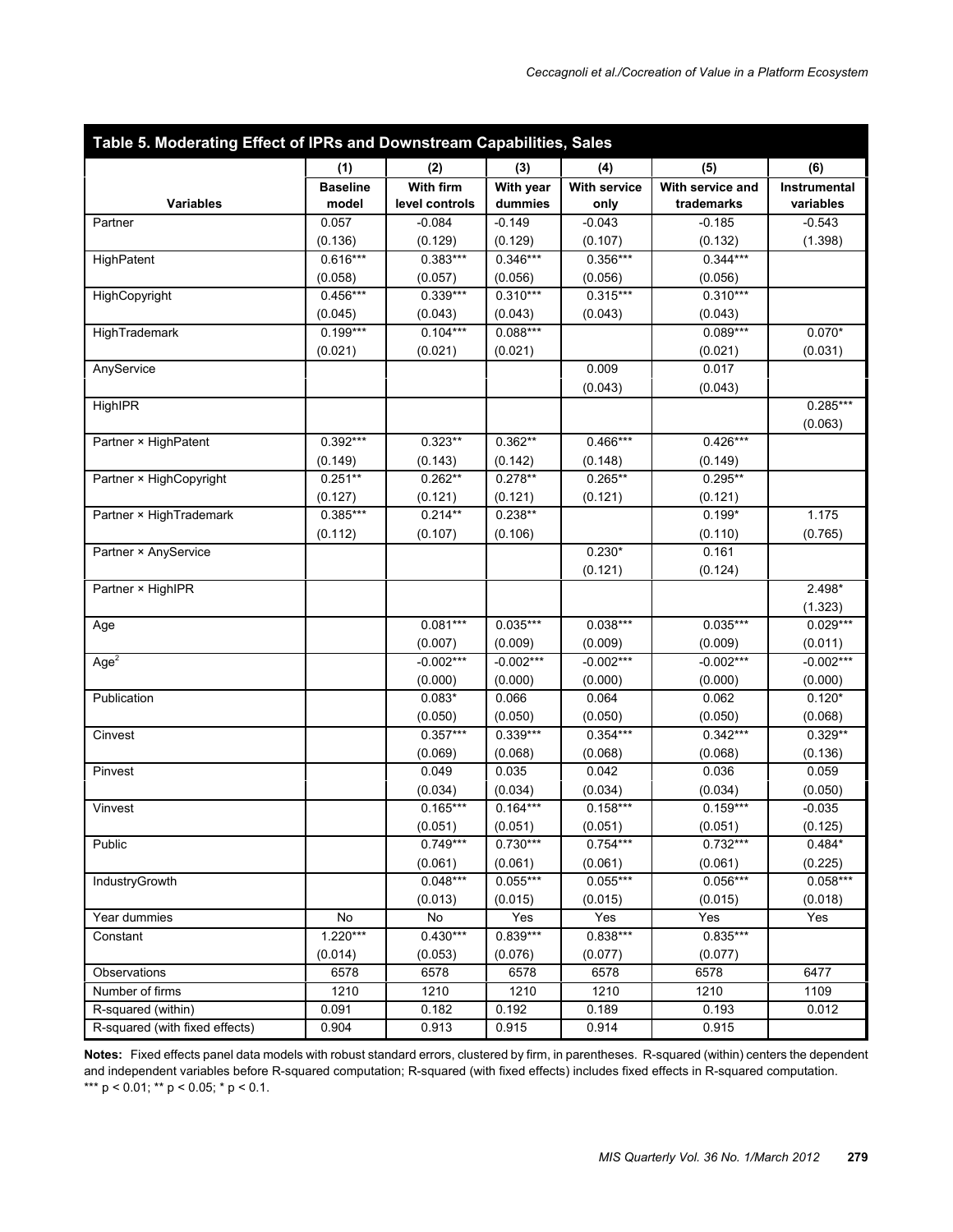

**Notes:** 1. Marginal effects on sales are measured by percent increase. 2. Marginal effects on IPO are measured by percentage point increase.

means of appropriation do not experience any significant improvement in sales. If anything, their sales performance is poorer (though not significantly so) than if they did not partner. We interpret this as a finding that such firms are unable to appropriate the value cocreated by partnership. For example, ISVs with weak marketing, distribution, or service capabilities may be unable to convert platform adopters into ISV customers, even after compatibility with the platform has been signaled. Moreover, to the extent that trademarks reflect a superior brand or reputation, it should not be surprising that signaling compatibility with, say, poorly distributed software solutions would not be associated with an increase in sales.

We present the results with *anyService*, the alternative measure of downstream capabilities that incorporates the extent of an ISV's software service, in columns 4 and 5 of Table 5. When *anyService* is substituted for *highTrademark*, it behaves very similar to the latter variable; the interaction

term of partner and *anyService* is positive and significant in column 4. However, when both *highTrademark* and *anyService* are included in the same regression (in column 5), we find that the latter variable is statistically insignificant. We take this as evidence that while both *highTrademark* and *anyService* capture downstream capabilities, *highTrademark* is more important than *anyService* in appropriating the returns from partnership. There may be several reasons for this result: trademarks may be a stronger appropriability mechanism because they are more difficult to imitate; further, in the case of a sales increase, the stock of trademarks can be scaled up at a much lower cost than services. Moreover, as suggested above, trademarks also reflect the ISV's brand and reputation. Regardless of the measure used, we find that the interactions between *partner* and *highPatent* and *highCopyright* are all positive and significant at conventional levels. In summary, the results lend support to Hypothesis 3a and 3b.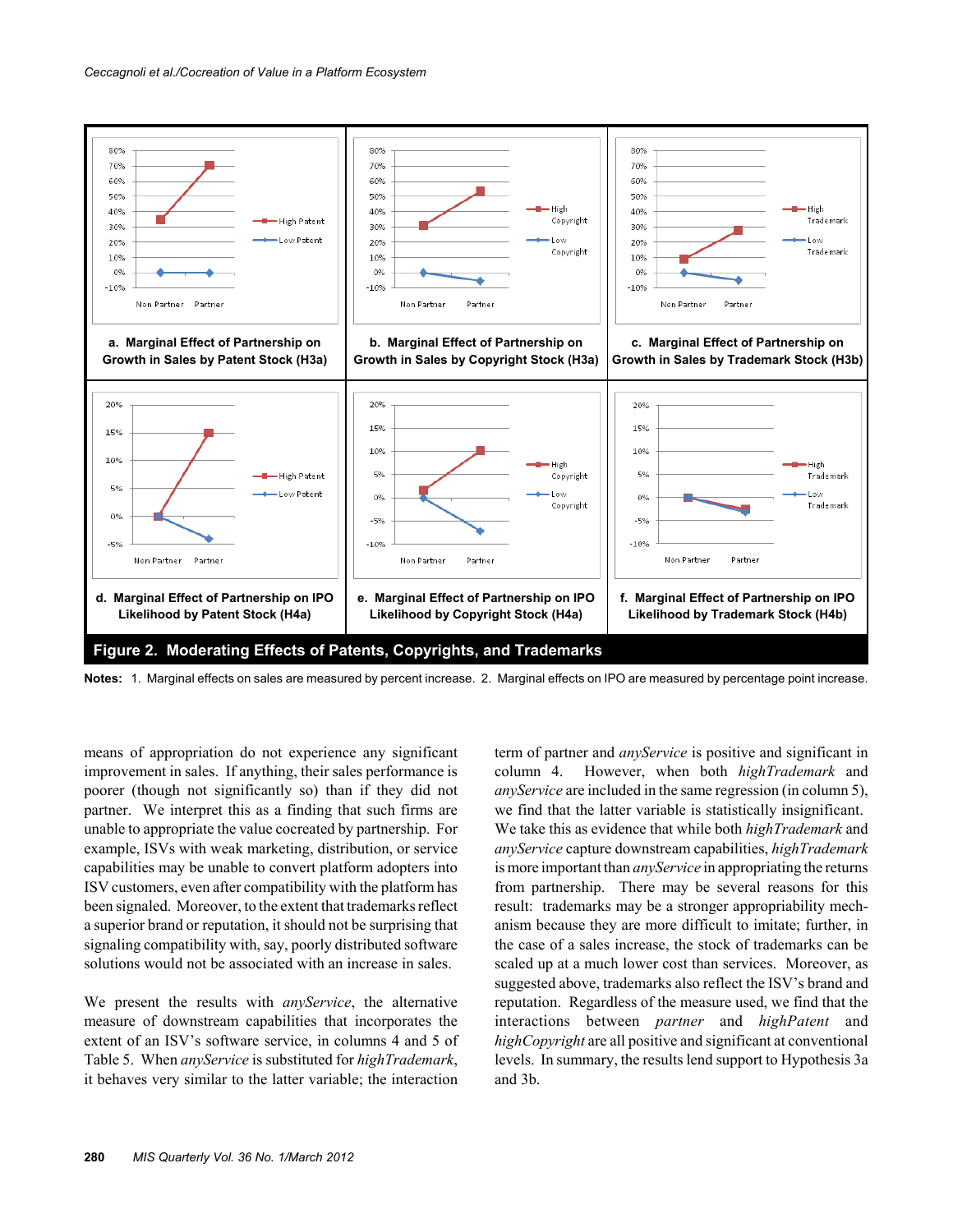| (1)<br>(2)<br>(3)<br>(4)<br><b>Baseline</b><br>With firm level<br>With year<br><b>With service</b><br><b>Variables</b><br>dummies<br>model<br>controls<br>only | (5)<br>With service and<br>trademarks |
|----------------------------------------------------------------------------------------------------------------------------------------------------------------|---------------------------------------|
|                                                                                                                                                                |                                       |
|                                                                                                                                                                |                                       |
|                                                                                                                                                                |                                       |
| $-0.077$<br>$-0.081$<br>$-0.083$<br>$-0.068$<br>Partner                                                                                                        | $-0.080$                              |
| (0.071)<br>(0.072)<br>(0.071)<br>(0.042)                                                                                                                       | (0.071)                               |
| 0.002<br>0.002<br>$-0.000$<br>$-0.001$<br>HighPatent                                                                                                           | $-0.001$                              |
| (0.008)<br>(0.010)<br>(0.009)<br>(0.009)                                                                                                                       | (0.009)                               |
| $0.016*$<br>HighCopyright<br>0.016<br>0.016<br>0.015                                                                                                           | 0.015                                 |
| (0.010)<br>(0.010)<br>(0.010)<br>(0.010)                                                                                                                       | (0.010)                               |
| 0.004<br>HighTrademark<br>0.000<br>$-0.000$                                                                                                                    | $-0.000$                              |
| (0.004)<br>(0.004)<br>(0.004)                                                                                                                                  | (0.004)                               |
| 0.006<br>AnyService                                                                                                                                            | $0.006*$                              |
| (0.004)                                                                                                                                                        | (0.004)                               |
| $0.194**$<br>$0.189*$<br>$0.190*$<br>$0.180*$<br>Partner × HighPatent                                                                                          | $0.179*$                              |
| (0.098)<br>(0.102)<br>(0.101)<br>(0.103)                                                                                                                       | (0.100)                               |
| $0.162**$<br>$0.160**$<br>$0.160**$<br>$0.158**$<br>Partner × HighCopyright                                                                                    | $0.163**$                             |
| (0.068)<br>(0.068)<br>(0.068)<br>(0.067)                                                                                                                       | (0.069)                               |
| Partner × HighTrademark<br>0.005<br>0.007<br>0.005                                                                                                             | 0.016                                 |
| (0.054)<br>(0.054)<br>(0.054)                                                                                                                                  | (0.053)                               |
| $-0.041$<br>Partner × AnyService                                                                                                                               | $-0.045$                              |
| (0.031)                                                                                                                                                        | (0.028)                               |
| 0.001<br>$-0.001$<br>$-0.001$<br>Age                                                                                                                           | $-0.001$                              |
| (0.000)<br>(0.001)<br>(0.001)                                                                                                                                  | (0.001)                               |
| Age <sup>2</sup><br>$-0.000*$<br>$-0.000$<br>$-0.000$                                                                                                          | $-0.000*$                             |
| (0.000)<br>(0.000)<br>(0.000)                                                                                                                                  | (0.000)                               |
| Publication<br>$-0.004*$<br>$-0.004*$<br>$-0.005*$                                                                                                             | $-0.005*$                             |
| (0.002)<br>(0.002)<br>(0.003)<br>$0.004***$                                                                                                                    | (0.003)                               |
| $0.004**$<br>$0.004**$<br>Employee                                                                                                                             | $0.004**$                             |
| (0.002)<br>(0.002)<br>(0.002)<br>0.041<br>Cinvest<br>0.041<br>0.041                                                                                            | (0.002)<br>0.041                      |
| (0.028)<br>(0.028)<br>(0.028)                                                                                                                                  | (0.028)                               |
| 0.004<br>0.004<br>0.004<br>Pinvest                                                                                                                             | 0.004                                 |
| (0.005)<br>(0.005)<br>(0.005)                                                                                                                                  | (0.005)                               |
| 0.027<br>0.024<br>0.026<br>Vinvest                                                                                                                             | 0.027                                 |
| (0.021)<br>(0.021)<br>(0.021)                                                                                                                                  | (0.021)                               |
| IndustryGrowth<br>0.002<br>$-0.001$<br>$-0.001$                                                                                                                | $-0.001$                              |
| (0.002)<br>(0.002)<br>(0.002)                                                                                                                                  | (0.002)                               |
| No<br>Yes<br>Yes<br>Year dummies<br>No                                                                                                                         | Yes                                   |
| $-0.026***$<br>$-0.001$<br>0.003<br>$-0.001$<br>Constant                                                                                                       | $-0.000$                              |
| (0.003)<br>(0.020)<br>(0.009)<br>(0.021)                                                                                                                       | (0.020)                               |
| 62661<br>62661<br>$6266^1$<br>62661<br>Observations                                                                                                            | 62661                                 |
| 1175 <sup>1</sup><br>1175 <sup>1</sup><br>1175 <sup>1</sup><br>1175 <sup>1</sup><br>Number of firms                                                            | $1175^1$                              |
| R-squared (within)<br>0.038<br>0.053<br>0.058<br>0.060                                                                                                         | 0.060                                 |
| R-squared (with fixed effects)<br>0.660<br>0.669<br>0.671<br>0.672                                                                                             | 0.672                                 |

**Notes:** Fixed effects panel data models with robust standard errors, clustered by firm, in parentheses. R-squared (within) centers the dependent and independent variables before R-squared computation; R-squared (with fixed effects) includes fixed effects in R-squared computation. \*\*\*p < 0.01; \*\*p < 0.05; \* p< 0.1.

<sup>1</sup>Only private companies are included. Post IPO observations are dropped.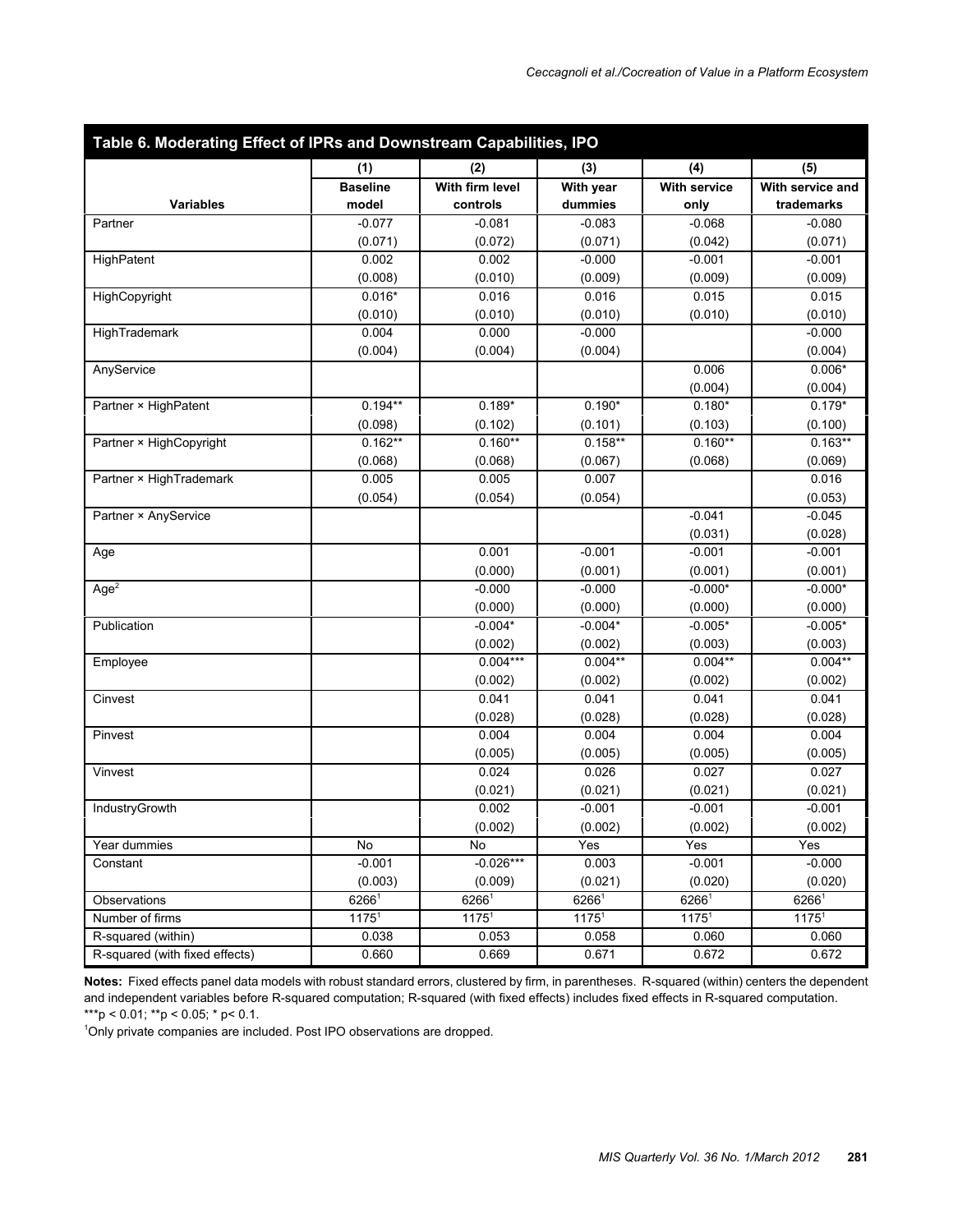#### *Moderating Effect of Appropriability Mechanisms for IPO*

We find that the marginal effect of joining a platform ecosystem on the ISVs' likelihood of issuing an IPO is also moderated by their appropriability mechanisms. Table 6 presents the results of this model. Confirming Hypothesis 4a (column 3 of Table 6), we find that the increase in the likelihood of obtaining an IPO will be 15.1 percentage points higher provided the ISV also has high patent stocks ( $p <$ 0.01) and 8.7 percentage points higher provided it also has high copyright stocks ( $p < 0.01$ ). These results are statistically significant at conventional levels. We do not find evidence that ISVs with high trademarks experience greater benefits from partnering. The moderating effects of IPRs are illustrated in the lower panel of Figure 2. In addition, we find that if the innovations of an ISV are not protected by any appropriability mechanism, there is no evidence that partnering will increase the likelihood of obtaining an IPO. This can be seen from the insignificant (and negative) coefficient of the *partner* variable.

We believe that the lack of result for the interaction of *partner* and *highTrademark* may be due to a feature of our data: the number of IPOs declines dramatically throughout our sample because of the deterioration of financial market conditions in the wake of the dot-com bust. At the same time, the fraction of firms with *highTrademark* increases from 22.0 percent (in 1996) to 38.0 percent (in 2004). Thus, it is difficult for us to separate the effects of increasing trademarks from deteriorating financial market conditions on the likelihood of an IPO. In a separate set of regressions, we interact our *partner* variable with a post-2001 dummy and find that the marginal effect of *partner* on IPO declines substantially post-2001 because of this change in external environment. Thus, we believe our coefficients for the *partner × highTrademark* variable are biased downward because of this change in economic and financial conditions. Another possibility is that this result may reflect differences in the effectiveness of trademarks as a short run and long run appropriability mechanism; if investors do not believe trademarks will improve appropriability in the long run, then that may also lead to an insignificant interaction between trademarks and partnership.<sup>22</sup> As a robustness check, we also use the alternative measure *anyService* (column 4 and column 5) but again find no evidence that this measure of downstream capabilities is complementary with partnership.

#### *Robustness Checks for Moderating Effects*

While we do use firm fixed effects in all of our models in Tables 5 and 6, one potential concern is that there may exist time-varying omitted variables that may be correlated with *partner* and its interaction with *highPatent*, *highCopyright*, and *highTrademark*. If that is the case, then our estimates of these parameters may be biased. However, use of instrumental variables for the complete set of endogenous variables is difficult in our setting: this would require a set of four separate instruments, which would compound the usual problems that fixed effects remove all of the useful crosssectional variation in the data and in the presence of measurement error give rise to attenuation bias (Angrist and Pischke 2009; Greene 2002). To reduce the number of endogenous variables that we must instrument for, we create a new variable called *highIPR* which equals to one if either *highPatent* or *highCopyright* is one. Since patents and copyrights are used as substitute forms of IPR protection in the software industry (Lerner and Zhu 2007), this variable is a combined measure of IPR protection for the ISV.

Thus, we have three endogenous variables: *partner, partner × highIPR,* and *partner × highTrademark*. Following prior literature on the use of instrumental variables in nonlinear (in variables) settings (Gallant 1987, p. 440), we instrument for these variables using the predicted values of partner using the method above, and the interaction of this variable with *highIPR, highTrademark,* and other exogenous variables such as age, age-squared, and sales growth. In total, we have eight instruments for three endogenous variables.

Instrumental variables estimates for our sales regressions are included in column 6 of Table  $5.^{23}$  Our results are qualitatively robust to the use of instrumental variables and fixed effects. The coefficient estimates show that partnership will only be associated with an increase in sales in the presence of *highIPR* and *highTrademark*. The coefficient for the interaction of *partner* with *highIPR* remains significant at the 10 percent level. The interaction of *partner* with *highTrademark*, while not significantly different than zero at conventional levels, remains statistically significant at the 12.5 percent level.

 $22$ We thank an anonymous reviewer for suggesting this interpretation.

 $23$ Instrumental variable results related to the IPO equation with interactions are not shown due to the poor fit of the model (negative R-squared) and the inability to identify the effects under study. We believe that this is due partly to the difficult data environment: In the IPO regressions, our dependent variable is binary, a particularly challenging setting to estimate via nonlinear IV (instrumenting for partnership and its interactions) using only the *within* firm variation (because of our use of firm fixed effects). Further, as noted above, the effect of *highTrademark* is inherently more difficult to identify in this setting because of the aggregate time series trend in *highTrademark* and *partner*.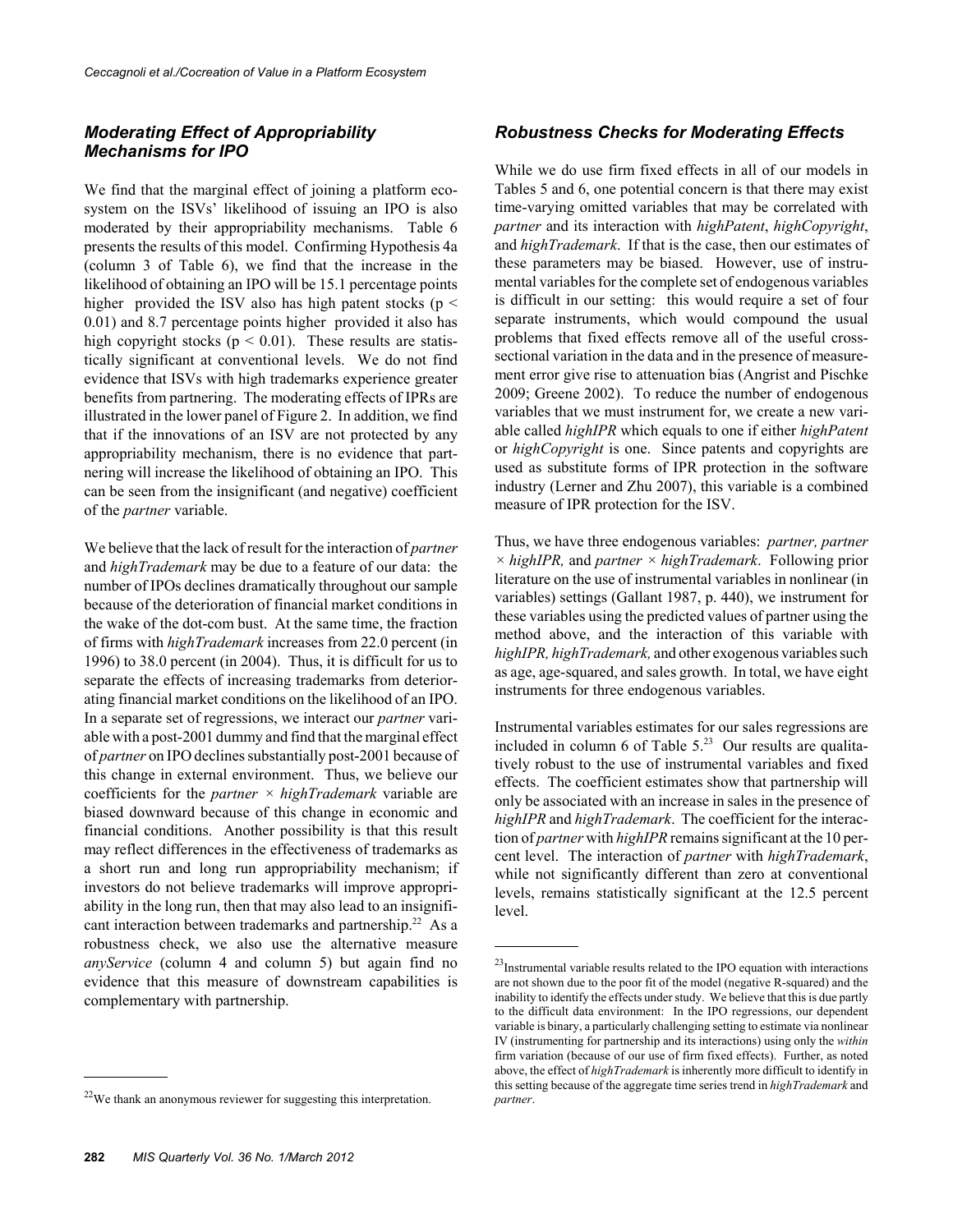| Table 7. Summary of Results and Implications                                                                                                                                                                 |                         |                                                                                                                                                                                                                                                                                |  |  |  |  |
|--------------------------------------------------------------------------------------------------------------------------------------------------------------------------------------------------------------|-------------------------|--------------------------------------------------------------------------------------------------------------------------------------------------------------------------------------------------------------------------------------------------------------------------------|--|--|--|--|
| <b>Hypothesis</b>                                                                                                                                                                                            | Inference               | <b>Implications</b>                                                                                                                                                                                                                                                            |  |  |  |  |
| (H1) An ISV's participation in an enterprise<br>software platform ecosystem is associated with an<br>increase in sales.                                                                                      | Supported               | • On average, ISVs can achieve significant benefits<br>through participation in a platform ecosystem.<br>• By joining the platform and enhancing compatibility<br>with the platform, ISVs avoid the duplication of costly<br>complementary assets (i.e., investments needed to |  |  |  |  |
| (H2) An ISV's participation in an enterprise<br>software platform ecosystem is associated with an<br>increase in the likelihood of issuing an IPO.                                                           | Supported               | integrate the software and effectively signal<br>compatibility to reach the installed base).<br>• Provides empirical evidence of cocreated value<br>through participation in a platform.                                                                                       |  |  |  |  |
| (H3a) The marginal effect of an ISV's participation<br>in a platform ecosystem on sales is greater when<br>the ISV is better protected by IPRs such as patents<br>and copyrights.                            | Supported               | • ISVs without downstream marketing or service<br>capabilities or without IPRs such as patents and                                                                                                                                                                             |  |  |  |  |
| (H3b) The marginal effect of an ISV's participation<br>in a platform ecosystem on sales is greater when<br>the ISV has stronger downstream capabilities.                                                     | Supported               | copyrights will appropriate less of the cocreated value<br>generated from compatibility with the platform.                                                                                                                                                                     |  |  |  |  |
| (H4a) The marginal effect of an ISV's participation<br>in a platform ecosystem on the likelihood of issuing<br>an IPO is greater when the ISV is better protected<br>by IPRs such as patents and copyrights. | Supported               | • Establishes a set of boundary conditions on the extent<br>to which cocreated value is captured by ISVs.<br>• Results suggest that strong IPRs will indirectly benefit                                                                                                        |  |  |  |  |
| (H4b) The marginal effect of an ISV's participation<br>in a platform ecosystem on the likelihood of issuing<br>an IPO is greater when the ISV has stronger<br>downstream capabilities.                       | <b>Not</b><br>Supported | the platform owner by nurturing the ecosystem.                                                                                                                                                                                                                                 |  |  |  |  |

## **Conclusions**

To summarize, we report participating in a platform ecosystem serves as a new and viable innovation commercialization strategy employed by small ISVs. Our results demonstrate that, on average, ISVs can achieve significant benefits through participation in a platform ecosystem—benefits that can translate into significant increases in sales and an increased likelihood of eventually attaining an IPO, a widely recognized measure of success for start-up firms. However, there exists considerable heterogeneity in the extent to which ISVs can capture the value cocreated by these partnerships. In particular, ISVs without downstream marketing or service capabilities or without IPRs such as patents and copyrights will appropriate less of the cocreated value generated from compatibility with the platform. These results are robust to a battery of robustness checks, including instrumental variables analysis and a falsification exercise. Table 7 summarizes our key results and their implications.

## *Limitations*

We believe that our study represents a careful analysis of the impact of platform participation on ISV business performance. However, like any empirical study, it does have several limitations. One potential issue arises from sample definition, in particular how to determine the "at-risk" set of potential participants in the ecosystem. As noted above, in this study, we identify the set of at-risk firms as those software firms producing manufacturing and warehousing/ distribution software. We chose not to extend our sample to firms producing other product types for two reasons. First, many of the software firms in our sample produce other types of products beyond manufacturing and warehousing/ distribution. Thus, our sample includes a much broader crosssection of software products than might appear at first glance. For example, among our sample of 1,210 ISVs, 474 also produce accounting software, 323 provide utility systems software, and 256 also provide sales/marketing software.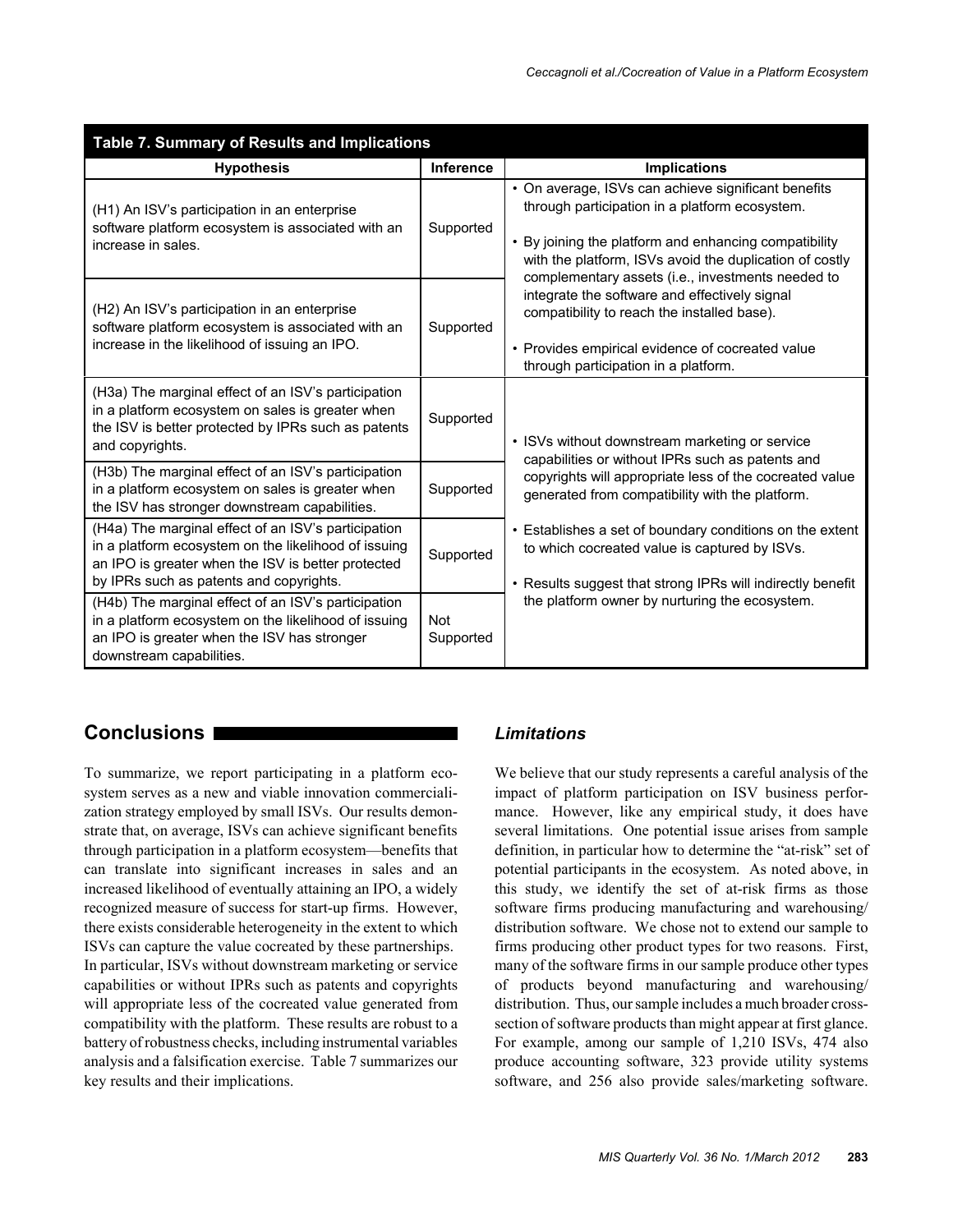Second, selecting on other software product types would introduce significant unobserved heterogeneity into our sample by adding many firms whose products are unrelated to SAP's software and for whom the benefits of partnership are likely to be extremely low. For example, if we add producers of accounting software to our list (SOF-AC, the group with the next highest hazard rate of partnership), it would increase our sample size by over 2,000 firms, but would add only 14 partners. Another limitation is that our study examines one particular setting, the SAP platform ecosystem. In the next subsection, we discuss implications for other industry environments, however leave it to future work to empirically study whether our findings generalize to other settings.

#### *Implications for Other Industry Environments*

Our study follows prior work that has used case studies of individual industries to examine the implications of platforms for producer and user behavior (Adomavicius et al. 2008; Nair et al. 2004). We believe this approach is appropriate for the study of platform industries insofar as it reduces unobserved heterogeneity across observations and improves internal validity. However, our focus on platform ecosystems is valid across a wide variety of settings. Large ecosystems have been fundamental to the success (in terms of platform sales and ultimate business survival) of IT platforms such as Ethernet (13 vendors supported Ethernet in 1982 compared to the 3 vendors supporting Token Ring; Von Burg 2001); Microsoft Windows (38,338 vendors, including 3,817 ISVs; Iansiti and Levien 2004); Palm Handhelds (that claimed over 140,000 developers for its standard in 2001; Nair et al. 2004); and iPhone (50,000 applications as of June 2009),<sup>24</sup> as well as real estate platforms like Multiple Listing Service (12,322 listings in the Madison, Wisconsin, area according to Hendel et al. 2009).

Moreover, the key platform issues that we study—the benefits of joining a platform from signaling technological compatibility and the risks of entry from the platform owner—also have widespread validity. For example, complementors benefit from compatibility with platforms such as Microsoft Windows, the Cisco Internetwork Operating System, and Intel microprocessors, however the threat of incursion from the platform owner into the complementor's market has been a focus of theoretical work and case studies in all three industries (Eisenmann et al. 2011; Gawer and Cusumano 2002; Gawer and Henderson 2007).

While our setting shares many features with other IT platforms, one key difference is that ISVs in our setting have the option to choose between joining a platform and selling platform-independent, stand-alone applications. In particular, in our setting, the platform plays the role of reducing compatibility costs among heterogeneous components, rather than providing an infrastructure that includes components required for complementary applications to run. In that way, our setting shares similarity with environments like Cisco's Internetwork Operating System platform (which reduces the costs of communication among heterogeneous routers and switches) rather than the Microsoft Windows or Xbox platforms (which includes key infrastructure required for complementors' applications to run). More empirical research is needed in this latter, important area.

It is important to state how ecosystem partnerships are distinct from other forms of IT value cocreation (Kohli and Grover 2008). Like other settings of IT value cocreation, in our setting IT is "instrumental in creating a product to cocreate business value" (Kohli and Grover 2008). However, in other settings IT is used to cocreate value by facilitating standardization of business processes or improving information flows between heterogeneous systems of individual firms (Markus et al. 2006). In this way, IT facilitates value cocreation by reducing transaction costs through interorganizational systems that, among other things, strengthen supply chain relationships (Bharadwaj et al. 2007; Clemons et al. 1993; Gerbauer and Buxmann 2000; Melville et al. 2004). In our setting, partnership aids in the standardization of interfaces between software products that are used to cocreate business value. In so doing, we add to the evolving work in Information Systems that seeks to understand how firms cocreate value through IT platforms (Dhar and Sundararajan 2007).

#### *Theoretical Implications*

Platform ecosystems present an interesting setting for studies on the dynamics of interorganizational collaboration and competition. An increasing body of theoretical work has examined firm strategies in platform markets, including decisions on the extent to which a platform should be opened (Eisenmann et al. 2009; Parker and Van Alstyne 2008; West 2003) and vendor reactions to open and closed platforms (Lee and Mendelson 2008; Mantena et al. 2007). However, there has been little research that measures the value cocreated through participation in such a platform. Our study takes initial steps to investigate these issues from the perspective of small, complementary solution providers in the enterprise software industry.

<sup>24</sup>http://tech.fortune.cnn.com/2009/06/10/apple-fact-check-50000-iphoneapps/.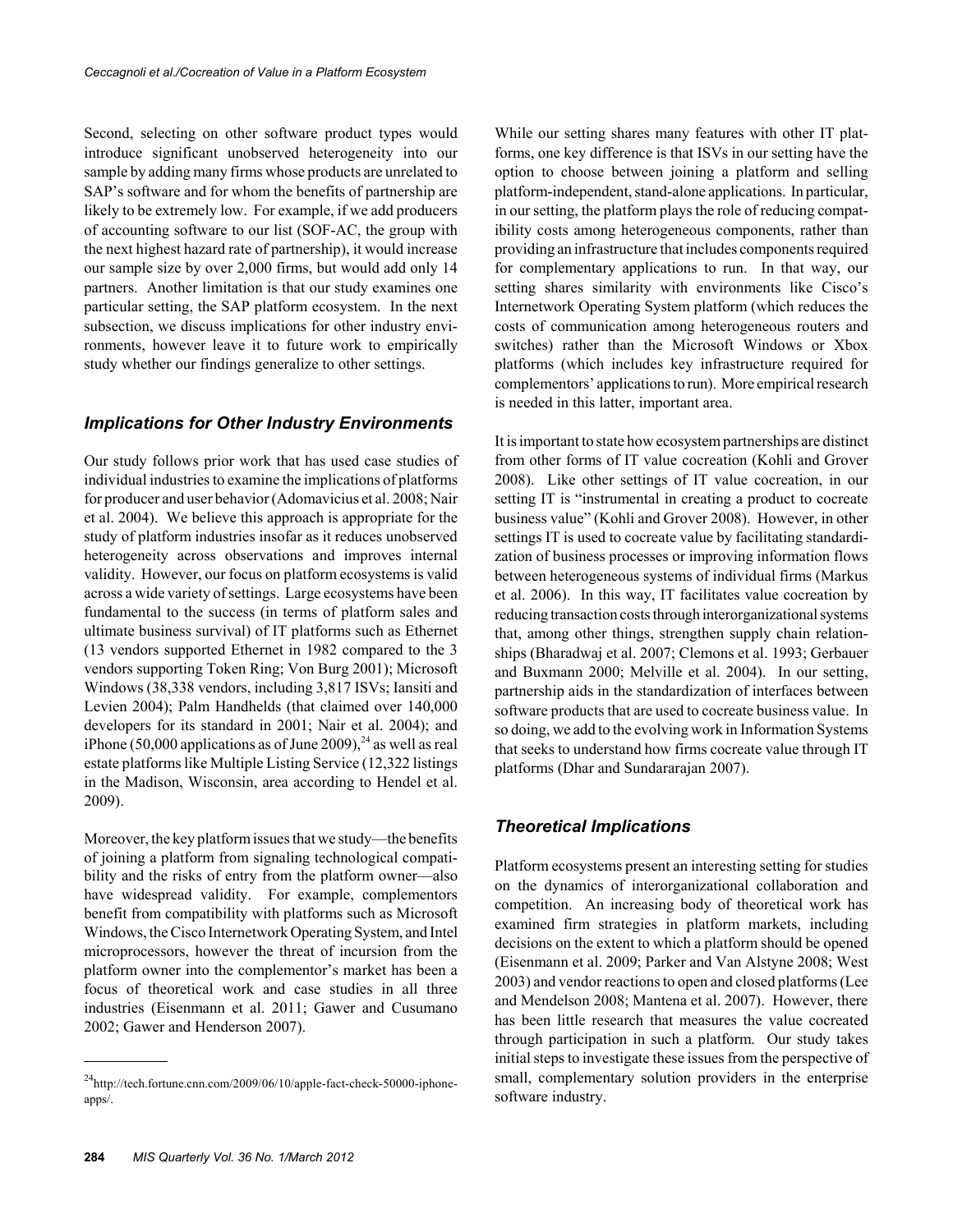Perhaps most significantly, we establish a set of boundary conditions on the extent to which this value is captured by small ISVs. These findings extend and complement Huang et al. (2009), who show that highly innovative ISVs are more likely to join a platform ecosystem. Interestingly, while this focus on establishing the conditions for appropriating value from IT investment has long been a focus on other ecosystems studied in the information systems literature such as supply chain relationships (Grover and Saeed 2007; Subramani 2004), it has drawn relatively little attention in empirical work on software platforms. We feel this is a fruitful area for future research.

Finally, our contributions to the markets for technology literature stems naturally from our focus on the enterprise software industry. In this setting, technology commercialization by entrepreneurial companies may be facilitated by joining the platform ecosystem. Such partnerships represent a natural setting for the identification of the effect of IPRs on technology commercialization and firm performance, a key objective of this paper and the markets for technology literature (Arora and Ceccagnoli 2006; Arora et al. 2001; Cockburn and MacGarvie 2006, 2009; Gans et al. 2002). Indeed, unintended knowledge spillovers are particularly salient during enterprise software certification, which requires partnering firms to closely integrate their product interface designs. This highlights a clear tradeoff for technology commercialization by ISVs. Our results imply that strong IPRs directly influence this tradeoff by affecting the likelihood of platform owner entry. Further, strong IPRs will indirectly benefit the platform owner by nurturing the platform ecosystem with innovative software solutions. In other words, IPRs appear to favor both value appropriation and value cocreation in the enterprise software industry.

#### *Managerial Implications*

Our findings have important implications both for platform sponsors as well as those who participate in the platform ecosystem. First, our results suggest that, under certain conditions, ISVs that join a platform ecosystem will see gains in operational performance. However, ISVs whose innovations are not protected by IPRs or downstream complementary capabilities should be cautious about initiating partnerships. To prevent entry from the platform owners, they should actively seek IPR protection, or secure complementary downstream capabilities first. Finally, we believe that it is critical for the platform owners to understand the incentives of complementary product providers. In particular, the appropriate management of the appropriability concerns of its smaller yet most innovative entrepreneurial partners represents a potential strategy to sustain their platform ecosystems.

Generally, our results suggest some conditions under which a "virtuous cycle" may be realized in a software platform ecosystem. As is well known, there is significant variation in the extent to which formal appropriability mechanisms like patents and copyrights are effective at protecting firms' intellectual property (Cohen et al. 2000). Our results suggest that ISVs that participate in markets for which appropriability mechanisms like patents are strong will see greater returns from partnership. These greater returns will in turn encourage new partners to join the ecosystem, and will also draw in additional customers (and, in turn, additional partners). Our results similarly suggest conditions under which this virtuous cycle is unlikely to occur, however. In environments where appropriability mechanisms are weak, our results suggest that the expected gains from partnership are relatively low, and under such conditions the platform ecosystems are most likely to be unsuccessful in attracting complementary innovation.

#### *Acknowledgments*

We gratefully acknowledge funding from a Kauffman Foundation/ Georgia Research Alliance grant for the Study of Entrepreneurship and Productivity, the NET (Networks, Electronic Commerce, and Telecommunications) Institute, and SAP Labs, LLC. Peng Huang thanks the Kauffman Foundation for providing funding for this research through a Kauffman Dissertation Fellowship. Chris Forman acknowledges funding from the Alfred P. Sloan Foundation through an Industry Studies Fellowship. The authors thank Erik Brynjolfsson, Shane Greenstein, Paul Hofmann, Robert Seamans, Sandra Slaughter, and participants at the 3<sup>rd</sup> Annual SAP Sponsored Academic Research Conference, the Workshop on Information Systems and Economics (2009), and the ICT & Economic Growth Conference Munich for their helpful comments. Finally, we thank the senior editors, the associate editor, and the reviewers for their constructive comments and insights in the development of our ideas. All errors are our own.

#### *References*

- Acemoglu, D., and Linn, J. 2004. "Market Size in Innovation: Theory and Evidence from the Pharmaceutical Industry," *Quarterly Journal of Economics* (119:3), pp. 1049-1090.
- Adomavicius, G., Bockstedt, J. C., Gupta, A., and Kauffman, R. J. 2007. "Technology Roles and Paths of Influence in an Ecosystem Model of Technology Evolution," *Information Technology and Management* (8:2), pp. 185-202.
- Adomavicius, G., Bockstedt, J. C., Gupta, A., and Kauffman, R. J. 2008. "Making Sense of Technology Trends in the IT Landscape: A Design Science Approach," *MIS Quarterly* (32:4), pp. 779-809.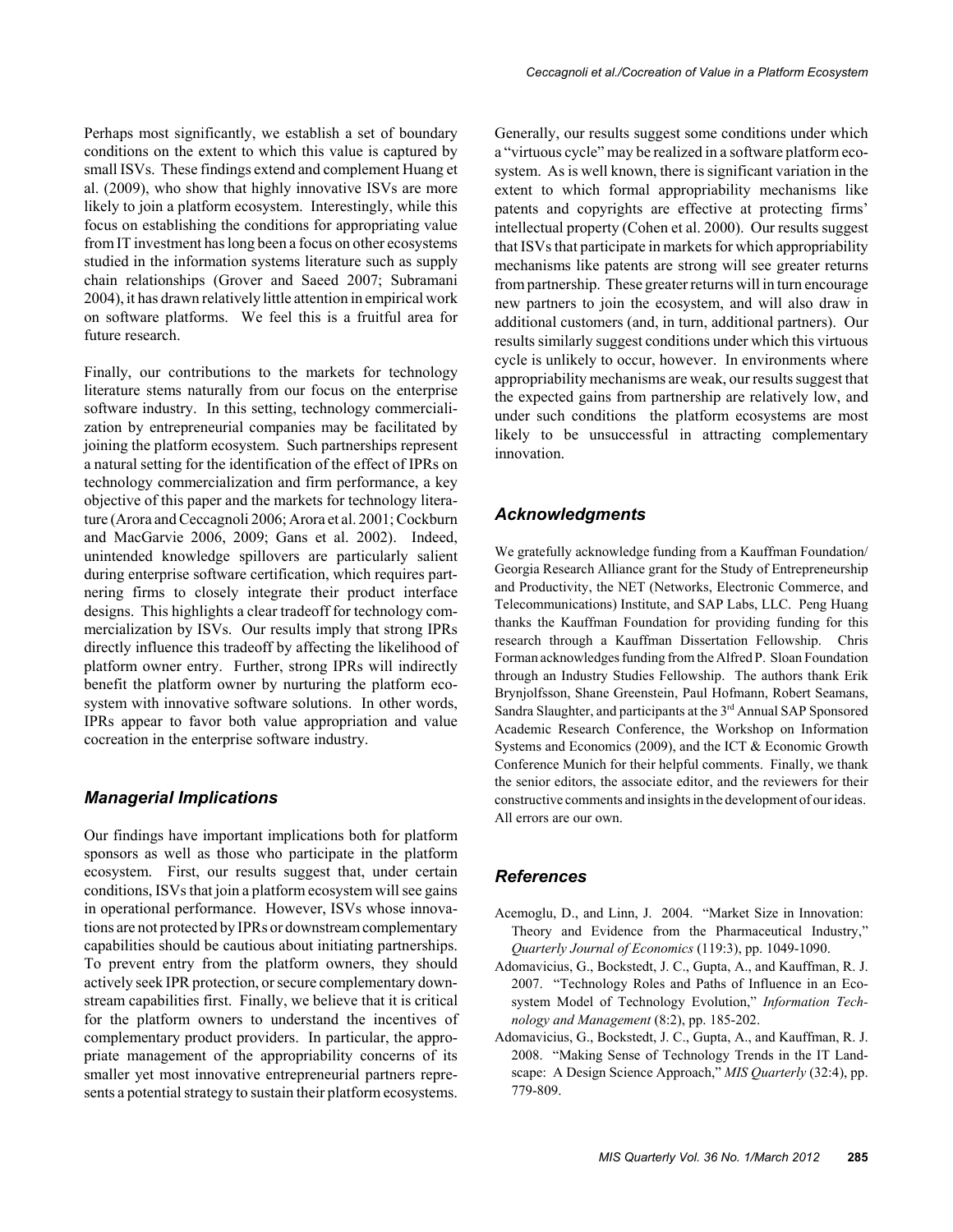- Agrawal, A., and Goldfarb, A. 2008. "Restructuring Research: Communication Costs and the Democratization of University Innovation," *American Economic Review* (98:4), pp. 1578-1590.
- Angrist, J. D. 2001. "Estimation of Limited Dependent Variable Models with Dummy Endogenous Regressors: Simple Strategies for Empirical Practice," *Journal of Business and Economic Statistics* (19:1), pp. 2-28.
- Angrist, J. D., and Pischke, J.-S. 2009. *Mostly Harmless Econometrics: An Empiricist's Companion*, Princeton, NJ: Princeton University Press.
- Arora, A., and Asundi, J. 1999. "Quality Certification and the Economics of Contract Software Development: A Study of the Indian Software Industry," NBER Working Paper No. 7260, National Bureau of Economic Research, Cambridge, MA.
- Arora, A., and Ceccagnoli, M. 2006. "Patent Protection, Complementary Assets, and Firms' Incentives for Technology Licensing," *Management Science* (52:2), pp. 293-308.
- Arora, A., Forman, C., and Yoon, J. W. 2008. "Software," in *Innovation in Global Industries: U.S. Firms Competing in a New World,* D. C. Mowery and J. Macher (eds.), Washington, DC: National Academies Press, pp. 53-100.
- Arora, A., Fosfuri, A., and Gambardella, A. 2001. *Markets for Technology: The Economics of Innovation and Corporate Strategy*, Cambridge, MA: MIT Press.
- Arora, A., and Gambardella, A. 2010. "Ideas for Rent: An Overview of Markets for Technology," *Industrial and Corporate Change* (19:3), pp. 775-803.
- Arora, A., and Nandkumar, A. 2008. "Securing Their Future? Markets for Technology and Survival in the Information Security Industry," Working Paper, Duke University, Durham, NC.
- Bae, J., and Gargiulo, M. 2004. "Partner Substitutability, Alliance Network Structure, and Firm Profitability in the Telecommunications Industry," *Academy of Management Journal* (47:6), pp. 843-859.
- Barney, J. 1991. "Firm Resources and Sustained Competitive Advantage," *Journal of Management* (17:1), pp. 99-120.
- Baum, J. A. C., and Oliver, C. 1991. "Institutional Linkages and Organizational Mortality," *Administrative Science Quarterly* (36), pp. 187-218.
- Bessen, J., and Hunt, R. M. 2007. "An Empirical Look at Software Patents," *Journal of Economics & Management Strategy* (16:1), pp. 157-189.
- Bharadwaj, S., Bharadwaj, A., and Bendoly, E. 2007. "The Performance Effects of Complementarities Between Information Systems, Marketing, Manufacturing, and Supply Chain Processes," *Information Systems Research* (18:4), pp. 437-453.
- Boudreau, K. 2007. "Does Opening a Platform Stimulate Innovation? The Effect on Systemic and Modular Innovations," MIT Sloan Research Paper No. 4611-05, Massachusetts Institute of Technology, Cambridge, MA.
- Bresser, R. K. F. 1988. "Matching Collective and Competitive Strategies," *Strategic Management Journal* (9:4), pp. 375-385.
- Brown, J. S., and Duguid, P. 2001. "Knowledge and Organization: A Social-Practice Perspective," *Organization Science* (12:2), pp. 198-213.
- Brynjolfsson, E., and Kemerer, C. F. 1996. "Network Externalities in Microcomputer Software: An Econometric Analysis of the Spreadsheet Market," *Management Science* (42:12), pp. 1627-1647.
- Business Wire Inc. 1998. "TIBCO Receives SAP Interface Certification for its TIB/Adapter for SAP R/3; Company Becomes a Member of the SAP Complementary Software Partner Program," Palo Alto, CA.
- Business Wire Inc. 1999. "TIBCO Software Inc. Announces Initial Public Offering," Palo Alto, CA.
- Business Wire Inc. 2006. "LogicTools Accelerates Growth in 2005 Strengthening Its Position as the Standard for Network Design and Inventory Optimization Software," Chicago.
- Casadesus-Masanell, R., and Yoffie, D. 2007. "Wintel: Cooperation and Conflict," *Management Science* (53:4), pp. 584-598.
- Ceccagnoli, M., and Rothaermel, F. T. 2008. "Appropriating the Returns from Innovation," in *Technological Innovation: Generating Economic Results,* G. D. Libecap and M. C. Thursby (eds.), Amsterdam: Elsevier, pp. 11-34.
- Chellappa, R. K., and Saraf, N. 2010. "Alliances, Rivalry and Firm Performance in Enterprise Systems Software Markets: A Social Network Approach," *Information Systems Research* (21:4), pp. 849-871.
- Clemons, E. K., Reddi, S. P., and Row, M. C. 1993. "The Impact of Information Technology on the Organization of Economic Activity: The 'Move to the Middle' Hypothesis," *Journal of Management Information Systems* (10:2), pp. 9-35.
- Cockburn, I. M., and MacGarvie, M. 2006. "Entry, Exit and Patenting in the Software Industry," NBER Working Paper 12563, National Bureau of Economic Research, Cambridge, MA.
- Cockburn, I. M., and MacGarvie, M. J. 2009. "Patents, Thickets and the Financing of Early-Stage Firms: Evidence from the Software Industry," *Journal of Economics & Management Strategy* (18:3), pp. 729-773.
- Cohen, W. M. 1995. "Empirical Studies of Innovative Activity," in *Handbook of the Economics of Innovation and Technological Change,* P. Stoneman (ed.), Oxford, UK: Basil Blackwell.
- Cohen, W. M., Nelson, R. R., and Walsh, J. P. 2000. "Protecting Their Intellectual Assets: Appropriability Conditions and Why U.S. Manufacturing Firms Patent (or Not)," NBER Working Paper No. 7552, National Bureau of Economic Research, Cambridge, MA.
- Colombo, M. G., Grilli, L., and Piva, E. 2006. "In Search of Complementary Assets: The Determinants of Alliance Formation of High-Tech Start-Ups," *Research Policy* (35:8), pp. 1166-1199.
- Cotteleer, M. J., and Bendoly, E. 2006. "Order Lead-Time Improvement Following Enterprise Information Technology Implementation: An Empirical Study," *MIS Quarterly* (30:3), pp. 643-660.
- Dhar, V., and Sundararajan, A. 2007. "Information Technologies in Business: A Blueprint for Education and Research," *Information Systems Research* (18:2), pp. 125-141.
- Dierickx, I., and Cool, K. 1989. "Asset Stock Accumulation and Sustainability of Competitive," *Management Science* (35:12), pp. 1504-1511.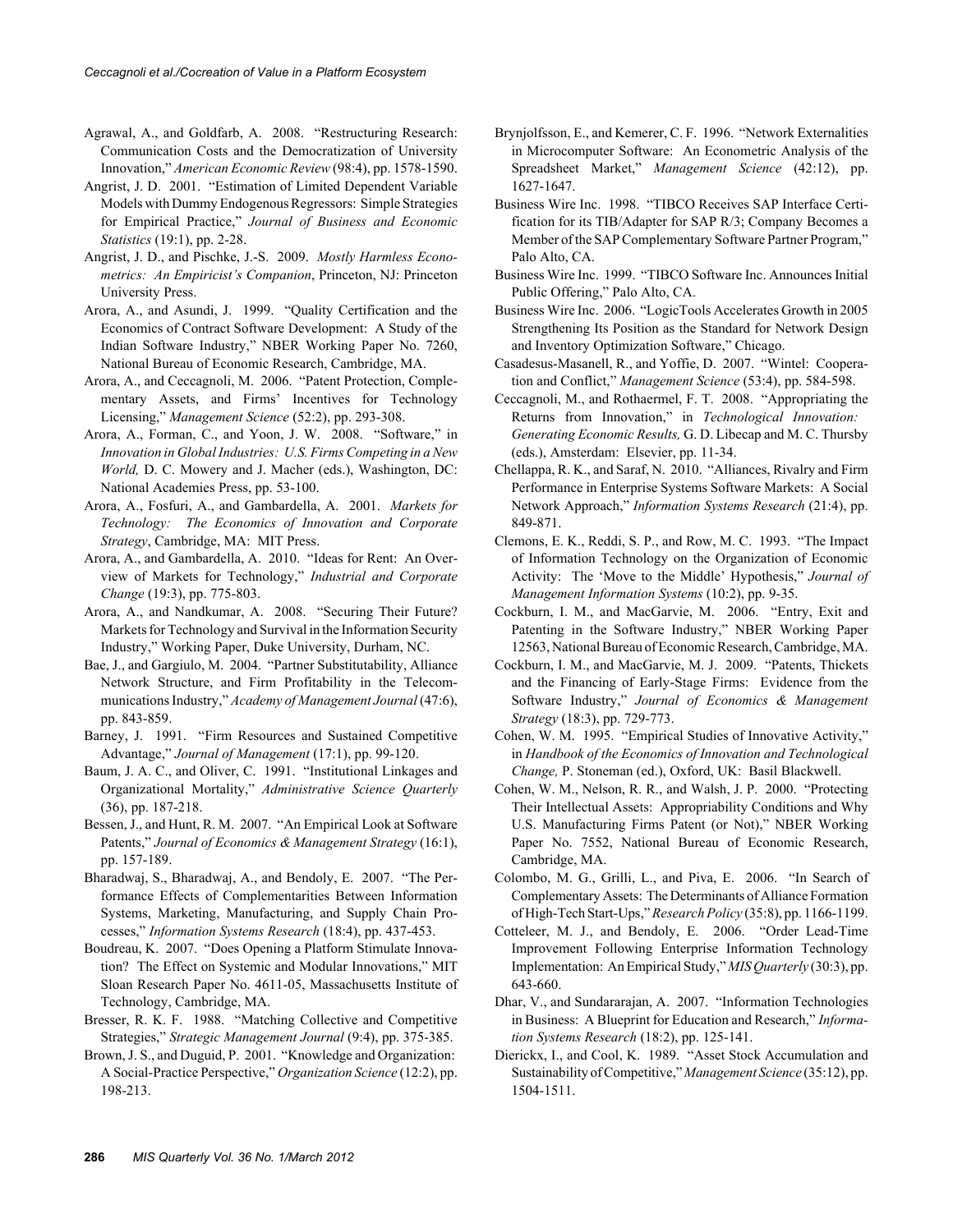- DiMaggio, P. J., and Powell, W. W. 1983. "The Iron Cage Revisited: Institutional Isomorphism and Collective Rationality in Organizational Fields," *American Sociological Review* (48:2), pp. 147-160.
- Eisenmann, T. R., Parker, G., and Van Alstyne, M. W. 2009. "Opening Platforms: How, When and Why?," in *Platforms, Markets and Innovation*, A Gawer (ed.), Northampton, MA: Edward Elgar, pp. 131-162.
- Eisenmann, T. R., Parker, G., and Van Alstyne, M. W. 2011. "Platform Envelopment," *Strategic Management Journal*, (32:12), pp. 1270-1285.
- Evans, D. S., Hagiu, A., and Schmalensee, R. 2006. *Invisible Engines: How Software Platforms Drive Innovation and Transform Industries*, Cambridge, MA: MIT Press.
- Forman, C., Ghose, A., and Goldfarb, A. 2009. "Competition Between Local and Electronic Markets: How the Benefit of Buying Online Depends on Where You Live," *Management Science* (55:1), pp. 47-57.
- Fosfuri, A., Giarratana, M. S., and Luzzi, A. 2008. "The Penguin Has Entered the Building: The Commercialization of Open Source Software Products," *Organization Science* (19:2), pp. 292-305.
- Gallant, A. R. 1987. *Nonlinear Statistical Models*, New York: John Wiley & Sons.
- Gambardella, A., and Giarratana, M. S. 2006. "Innovations for Products, Innovations for Licensing: Patents and Downstream Assets in the Software Security Industry" (available at SSRN: http://ssrn.com/paper=935210).
- Gans, J. S., Hsu, D. H., and Stern, S. 2002. "When Does Start-Up Innovation Spur the Gale of Creative Destruction?," *RAND Journal of Economics* (33:4), pp. 571-586.
- Gans, J. S., and Stern, S. 2003. "The Product Market and the Market for 'Ideas': Commercialization Strategies for Technology Entrepreneurs," *Research Policy* (32:2), pp. 333-350.
- Gao, G., and Hitt, L. M. 2004. "Information Technology and Product Variety: Evidence from Panel Data," in *Proceedings of the 25th International Conference on Information Systems*, R. Agarwal, L. Kirsch, and J. I. DeGross (eds.), Washington, DC, December 12-15, pp. 365-378.
- Gawer, A., and Cusumano, M. A. 2002. *Platform Leadership: How Intel, Microsoft, and Cisco Drive Industry Innovation*, Boston: Harvard Business School Press.
- Gawer, A., and Henderson, R. 2007. "Platform Owner Entry and Innovation in Complementary Markets: Evidence from Intel," *Journal of Economics & Management Strategy* (16:1), pp. 1-34.
- Gerbauer, J., and Buxmann, P. 2000. "Assessing the Value of Interorganizational Systems to Support Business Transactions," *International Journal of Electronic Commerce* (4:4), pp. 61-82.
- Goerzen, A., and Beamish, P. W. 2005. "The Effect of Alliance Network Diversity on Multinational Enterprise Performance," *Strategic Management Journal* (26:4), pp. 333-354.
- Gowrisankaran, G., and Stavins, J. 2004. "Network Externalities and Technology Adoption: Lessons from Electronic Payments," *RAND Journal of Economics* (35:2), pp. 260-276.
- Graham, S. J. H., Merges, R. P., Samuelson, P., and Sichelman, T. M. 2009. "High Technology Entrepreneurs and the Patent System: Results of the 2008 Berkeley Patent Survey," Working Paper, Georgia Institute of Technology, Atlanta, GA.
- Graham, S. J. H., and Mowery, D. C. 2005. "Software Patents: Good News or Bad News," in *Intellectual Property Rights in Frontier Industries: Software and Biotechnology*, R. W. Hahn (ed.), Washington, DC: AEI Press, pp. 45-80.
- Greene, W. H. 2002. *Econometric Analysis* (5<sup>th</sup> ed.), Upper Saddle River, NJ: Prentice Hall.
- Griliches, Z., and Hausman, J. A. 1986. "Errors in Variables in Panel Data," *Journal of Econometrics* (31:11), pp. 93-118.
- Grover, V., and Saeed, K. A. 2007. "The Impact of Product, Market, and Relationship Characteristics on Interorganizational System Integration in Manufacturer–Supplier Dyads," *Journal of Management Information Systems* (23:4), pp. 185-216.
- Gulati, R., and Higgins, M. C. 2003. "Which Ties Matter When? The Contingent Effects of Interorganizational Partnerships on IPO Success," *Strategic Management Journal* (24:2), pp. 127-144.
- Hall, B. H., Jaffe, A. B., and Trajtenberg, M. 2001. "The NBER Patent Citations Data File: Lessons, Insights and Methodological Tools," CEPR Discussion Paper No. 3094, Centre for Economic Policy Research, London.
- Hall, B. H., and MacGarvie, M. 2006. "The Private Value of Software Patents," NBER Working Paper No. W12195, National Bureau of Economic Research, Cambridge, MA.
- Hamel, G., Doz, Y. L., and Prahalad, C. K. 1989. "Collaborate with Your Competitors–and Win," *Harvard Business Review* (67:1), pp. 133-139.
- Heiman, B. A., and Nickerson, J. A. 2004. "Empirical Evidence Regarding the Tension Between Knowledge Sharing and Knowledge Expropriation in Collaborations," *Managerial and Decision Economics* (25:6-7), pp. 401-420.
- Hendel, I., Nevo, A., and Ortalo-Magné, F. 2009. "The Relative Performance of Real Estate Marketing Platforms: MLS Versus FSBOMadison.com," *American Economic Review* (99:5), pp. 1878-1898.
- Hitt, L. M., Wu, D. J., and Zhou, X. 2002. "Investment in Enterprise Resource Planning: Business Impact and Productivity Measures," *Journal of Management Information Systems* (19:1), pp. 71-98.
- Hsu, D. H. 2006. "Venture Capitalists and Cooperative Start-Up Commercialization Strategy," *Management Science* (52:2), pp. 204-219.
- Huang, P., Ceccagnoli, M., Forman, C., and Wu, D. J. 2009. "When Do ISVs Join a Platform Ecosystem? Evidence from the Enterprise Software Industry," in *Proceedings of the 30<sup>th</sup> International Conference on Information Systems*, Phoenix, AZ, December 15-18
- Iansiti, M., and Levien, R. 2004. *The Keystone Advantage: What the New Dynamics of Business Ecosystems Mean for Strategy, Innovation, and Sustainability*, Boston: Harvard Business School Press.
- Kaplan, S. N., and Ruback, R. S. 1995. "The Valuation of Cash Flow Forecasts: An Empirical Analysis," *The Journal of Finance* (50:4), pp. 1059-1093.
- Katz, M. L., and Shapiro, C. 1994. "Systems Competition and Network Effects," *Journal of Economic Perspectives* (8:2), pp. 93-115.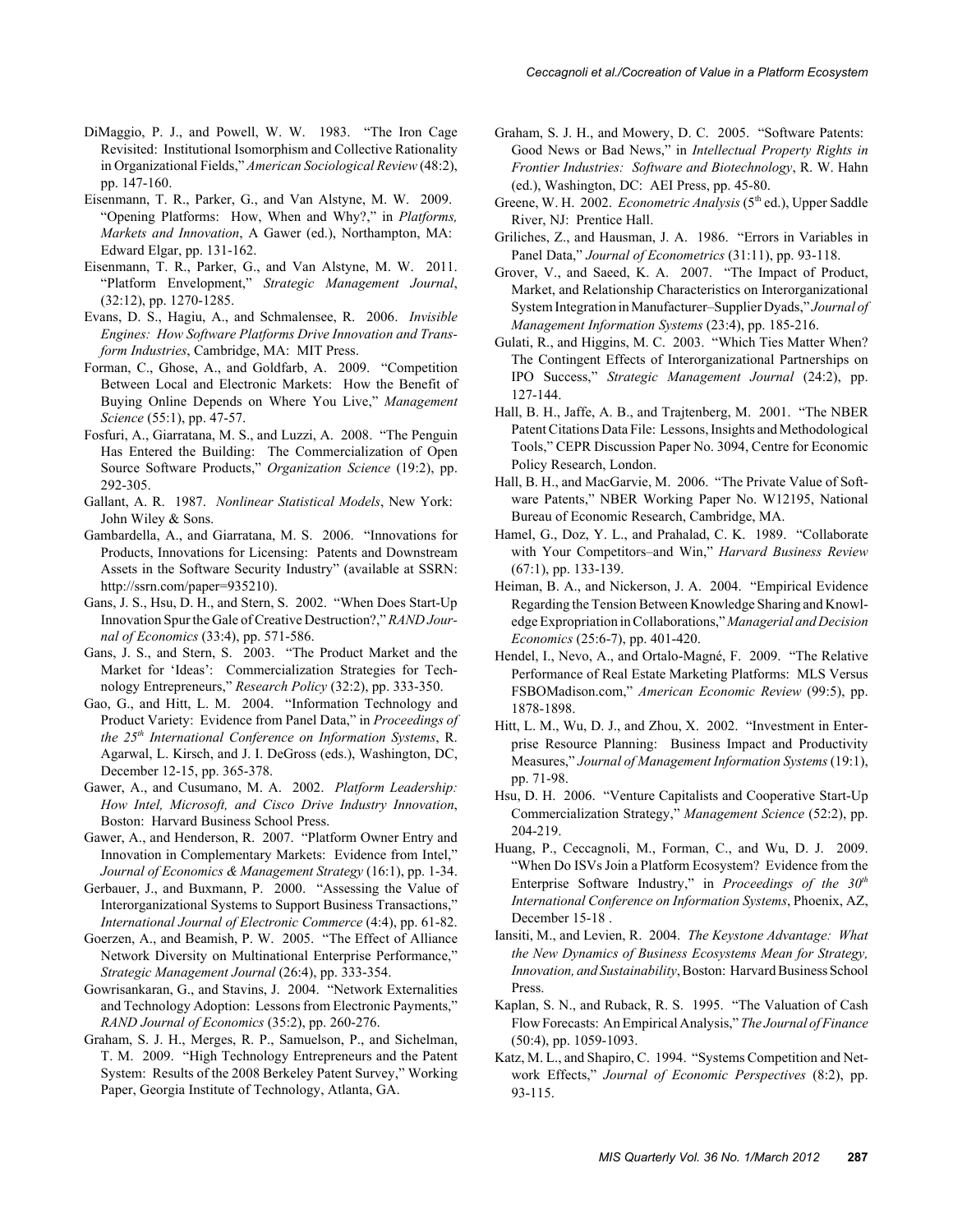- Kauffman, R. J., McAndrews, J., and Wang, Y.-M. 2000. "Opening the `Black Box' of Network Externalities in Network Adoption," *Information Systems Research* (11:1), pp. 61-82.
- Khanna, T., Gulati, R., and Nohria, N. 1998. "The Dynamics of Learning Alliances: Competition, Cooperation, and Relative Scope," *Strategic Management Journal* (19:3), pp. 193-210.
- Kleis, L., Chwelos, P., Ramirez, R., and Cockburn, I. 2009. "Information Technology and Intangible Output: The Impact of IT Investment on Innovation Productivity," Working Paper, Sauder School of Business, University of British Columbia.
- Ko, D.-G., Kirsch, L. J., and King, W. R. 2005. "Antecedents of Knowledge Transfer from Consultants to Clients in Enterprise System Implementations," *MIS Quarterly* (29:1), pp. 59-85.
- Kohli, R., and Grover, V. 2008. "Business Value of IT: An Essay for Expanding Research Directions to Keep Up with the Times," *Journal of the Association for Information Systems* (9:1), pp. 23-39.
- Lavie, D. 2007. "Alliance Portfolios and Firm Performance: A Study of Value Creation and Appropriation in the U.S. Software Industry," *Strategic Management Journal* (28:12), pp. 1187-1212.
- Lee, D., and Mendelson, H. 2008. "Divide and Conquer: Competing with Free Technology Under Network Effects," *Production and Operations Management* (17:1), pp. 12-28.
- Lerner, J., and Zhu, F. 2007. "What Is the Impact of Software Patent Shifts? Evidence from Lotus v. Borland," *International Journal of Industrial Organization* (25:3), pp. 511-529.
- Linder, J. C., Jarvenpaa, S., and Davenport, T. H. 2003. "Toward an Innovation Sourcing Strategy," *MIT Sloan Management Review* (44:4), pp. 43-49.
- Mantena, R., Sankaranarayanan, R., and Viswanathan, S. 2007. "Exclusive Licensing in Complementary Network Industries," NET Institute Working Paper No. 07-04, NET Institute, New York, NY.
- Markus, M. L., Steinfeld, C. W., Wigand, R. T., and Minton, G. 2006. "Industry-Wide Information Systems Standardization as Collective Action: The Case of the U.S. Residential Mortgage Industry," *MIS Quarterly* (30:Special Issue), pp. 439-465.
- Matutes, C., and Regibeau, P. 1988. "'Mix and Match': Product Compatibility Without Network Externality," *Rand Journal of Economics* (19:2), pp. 221-234.
- Melville, N., Kraemer, K., and Gurbaxani, V. 2004. "*Review*: Information Technology and Organization Performance: An Integrative Model of IT Business Value," *MIS Quarterly* (28:2), pp. 283-322.
- Mitchell, W., and Singh, K. 1996. "Survival of Businesses Using Collaborative Relationships to Commercialize Complex Goods," *Strategic Management Journal* (17:3), pp. 169-195.
- Mowery, D. C., Oxley, J. E., and Silverman, B. S. 1996. "Strategic Alliances and Interfirm Knowledge Transfer," *Strategic Management Journal* (17:Winter Special Issue), pp. 77-91.
- Nair, H., Chintagunta, P., and Dube, J.-P. 2004. "Empirical Analysis of Indirect Network Effects in the Market for Personal Digital Assistants," *Quantitative Marketing & Economics* (2), pp. 23-58.
- Nalebuff, B. J., and Brandenburger, A. M. 1997. "Co-opetition: Competitive and Cooperative Business Strategies for the Digital Economy," *Strategy & Leadership* (25:6), pp. 28-35.
- Newey, W. K. 1990. "Semiparametric Efficiency Bounds," *Journal of Applied Econometrics* (5:2), pp. 99-135.
- Oxley, J. E. 1999. "Institutional Environment and the Mechanisms of Governance: The Impact of Intellectual Property Protection on the Structure of Interfirm Alliances," *Journal of Economic Behavior & Organization* (38:3), pp. 283-309.
- Parker, G., and Van Alstyne, M. W. 2008. "Managing Platform Ecosystems," in *Proceedings of the 29<sup>th</sup> International Conference on Information Systems*, Paris, France, December 14-17.
- Petersen, M. A., and Rajan, R. G. 1994. "The Benefits of Lending Relationships: Evidence from Small Business Data," *The Journal of Finance* (49:1), pp. 3-37.
- Pollock, T. G., and Rindova, V. P. 2003. "Media Legitimation Effects in the Market for Initial Public Offerings," *The Academy of Management Journal* (46:5), pp. 631-642.
- Porter, M. E., and Fuller, M. B. 1986. "Coalitions and Global Strategy," in *Competition in Global Industries,* M. E. Porter (ed.), Boston: Harvard Business School Press, pp. 315-344.
- Puranam, P., Singh, H., and Zollo, M. 2006. "Organizing For Innovation: Managing the Coordination–Autonomy Dilemma in Technology Acquisitions," *The Academy of Management Journal* (49:2), pp. 263-280.
- Rao, A. R., and Ruekert, R. W. 1994. "Brand Alliances as Signals of Product Quality," *Sloan Management Review* (36:1), pp. 87-97.
- Rothaermel, F. T., and Hill, C. W. L. 2005. "Technological Discontinuities and Complementary Assets: A Longitudinal Study of Industry and Firm Performance," *Organization Science* (16:1), pp. 52-70.
- SAP. 2005. "SAP Annual Report 2005," SAP AG, Walldorf, Germany (available at http://www.sap.com/about/investor/ reports/annualreport/2005/pdf/2005\_SAP\_Annual\_Report.pdf).
- SAP. 2009. "SAP Facts and Figures," SAP AG, Walldorf, Germany (available at http://www.sap.com/about/investor/pdf/ SAP\_FactSheet.pdf).
- Schmookler, J. 1966. *Invention and Economic Growth*, Cambridge, MA: Harvard University Press.
- Shan, W. 1990. "An Empirical Analysis of Organizational Strategies by Entrepreneurial High-technology Firms," *Strategic Management Journal* (11:2), pp. 129-139.
- Shane, S., and Stuart, T. 2002. "Organizational Endowments and the Performance of University Start-Ups," *Management Science* (48:1), pp. 154-170.
- Shapiro, N. L. 2005. "Memorandum and Order, AMC Technology vs. SAP AG," The United States District Court for the Eastern District of Pennsylvania.
- Simchi-Levi, D., Simchi-Levi, E., and Watson, M. S. 2006. "White Paper: LogicTools Suite Complements SAP Solutions," Logic Tools, Inc., Chicago, IL (available at http://www.scdigest.com/ assets/Reps/LogicTools\_Complements\_SAP\_SCM.pdf?cid=990).
- Sine, W. D., David, R. J., and Mitsuhashi, H. 2007. "From Plan to Plant: Effects of Certification on Operational Start-Up in the Emergent Independent Power Sector," *Organization Science* (18:4), pp. 578-594.
- Stuart, T. E., Hoang, H., and Hybels, R. C. 1999. "Interorganizational Endorsements and the Performance of Entrepreneurial Ventures," *Administrative Science Quarterly* (44:2), pp. 315-349.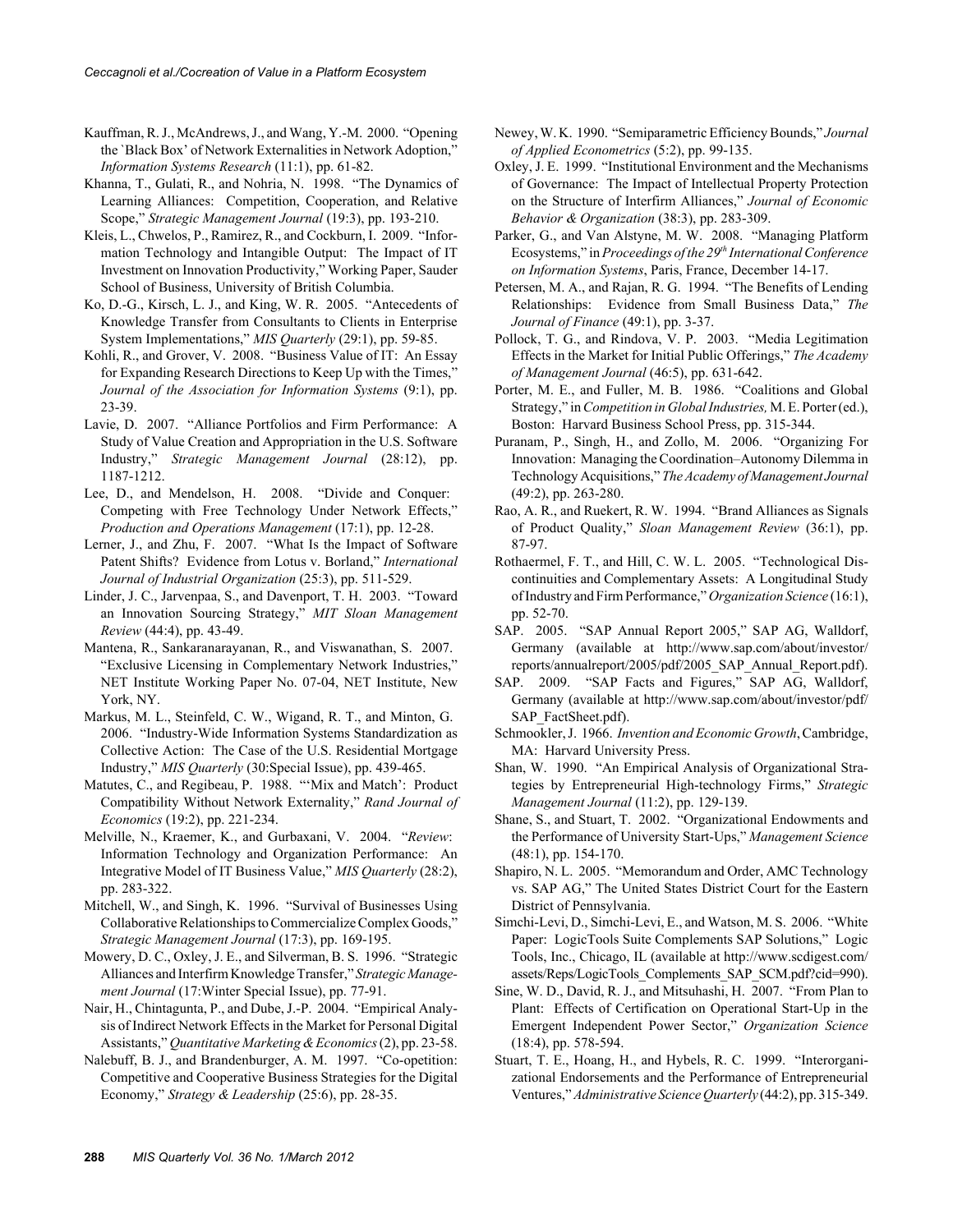- Subramani, M. 2004. "How Do Suppliers Benefit from Information Technology Use in Supply Chain Relationships?," *MIS Quarterly* (28:1), pp. 45-73.
- Tassey, G. 2000. "Standardization in Technology-Based Markets," *Research Policy* (29:4-5), pp. 587-602.
- Teece, D. J. 1986. "Profiting from Technological Innovation: Implications for Integration, Collaboration, Licensing and Public Policy," *Research Policy* (15:6), pp. 285-305.
- Teece, D. J. 1992. "Competition, Cooperation, and Innovation: Organizational Arrangements for Regimes of Rapid Technological Progress," *Journal of Economic Behavior & Organization* (18:1), pp. 1-25.
- Teece, D. J. 1998. "Capturing Value from Knowledge Assets: The New Economy, Markets for Know-How, and Intangible Assets," *California Management Review* (40:3), pp. 55-79
- Tucker, C. 2008. "Identifying Formal and Informal Influence in Technology Adoption with Network Externalities," *Management Science* (54:12), pp. 2024-2039.
- Tushman, M., and Rosenkopf, L. 1992. "On the Organizational Determinants of Technological Change: Toward a Sociology of Technological Evolution," in *Research in Organizational Behavior,* B.Staw and L.Cummings (eds.), Greenwich, CT: JAI Press, pp. 311-347.
- Verbeek, M. 2008. *A Guide to Modern Econometrics* (3rd ed.), New York: Wiley.
- Von Burg, U. 2001. *The Triumph of Ethernet*, Stanford, CA: Stanford University Press.
- Von Hippel, E. 1994. "'Sticky Information' and the Locus of Problem Solving: Implications for Innovation," *Management Science* (40:4), pp. 429-439.
- West, J. 2003. "How Open Is Open Enough? Melding Proprietary and Open Source Platform Strategies," *Research Policy* (32:7), pp. 1259-1285.
- Williamson, O. E. 1991. "Comparative Economic Organization: The Analysis of Discrete Structural Alternatives," *Administrative Science Quarterly* (36:2), pp. 269-296.
- Wooldridge, J. M. 2002. *Econometric Analysis of Cross Section and Panel Data*, Cambridge, MA: MIT Press.
- Wooldridge, J. M. 2008. *Introductory Econometrics: A Modern Approach* (4<sup>th</sup> ed.), Boston: South-Western College Publishing.
- Zaheer, A., and Bell, G. G. 2005. "Benefitting from Network Position: Firm Capabilities, Structural Holes, and Performance," *Strategic Management Journal* (26:9), pp. 809-825.

#### *About the Authors*

**Marco Ceccagnoli** is an assistant professor of Strategic Management at the College of Management, Georgia Institute of Technology. He received his Ph.D. from the Heinz College, Carnegie Mellon University. His research interest focuses on the economics and management of innovation and intellectual property. Marco's work has appeared in journals such as *Management Science*, *Strategic Management Journal*, *Journal of Industrial Economics*, *International Journal of Industrial Organization*, and *Industrial and Corporate Change*. His research has received international awards, such as the William W. Cooper Doctoral Dissertation Award in Management or Management Science, the European Association for Research in Industrial Economics Award, the Best Doctoral Dissertation Award (runner-up) of the Academy of Management (TIM Division), and the best paper award (runner-up) at the International Conference on Information Systems.

**Chris Forman** is the Robert and Stevie Schmidt Associate Professor of Information Technology Management at the College of Management, Georgia Institute of Technology. He received his Ph.D. from the Kellogg School of Management, Northwestern University. His research interests include the geography of IT use, electronic commerce, diffusion of IT innovations, and IT strategy. His research has appeared or is forthcoming in *Management Science, MIS Quarterly, Information Systems Research*, *American Economic Review*, *Journal of Economics and Management Strategy*, and elsewhere. He is an associate editor at *Management Science, Information Systems Research*, and *Information Economics and Policy*. He has received the Alfred P. Sloan Industry Studies Fellowship, and his research was the recipient of a best paper award at the 5<sup>th</sup> Annual Conference on Electronic Commerce, and received the Runner Up Best Paper Award at the 2009 International Conference on Information Sytems. He was a visiting scholar at the Federal Reserve Bank of San Francisco in 2004.

**Peng Huang** is an assistant professor of Information Systems at Robert H. Smith School of Business, University of Maryland. He has a Ph.D. from the College of Management, Georgia Institute of Technology. His research interests include platform technologies and innovation ecosystems, as well as electronic commerce. His recent work has appeared in journals such as *Journal of Marketing*. His research was awarded the Kauffman Dissertation Fellowship from the Ewing Marion Kauffman Foundation, and received the runner-up best conference paper award at the 2009 International Conference on Information Systems.

**D. J. Wu** is the Thomas R. Williams Wachovia Associate Professor of Information Technology Management at the College of Management, Georgia Institute of Technology. He received his Ph.D. from the Wharton School, University of Pennsylvania. His research interests include electronic markets and economics of enterprise software. D.J.'s work has appeared in journals such as *Management Science*, *Journal of Management Information Systems*, *European Journal of Operational Research*, and *Decision Support Systems*, among others. His work won the "Best Paper in Valuing IT Opportunities" award, the "Best Paper in Web-Based Information Systems and Applications" award at the 2006 International Conference on Information Systems, and the Runner-Up Best Conference Paper Award at the 2009 ICIS. D. J. currently serves as an associate editor for *Management Science* and *Manufacturing and Service Operations Management*, and as a senior editor for *Production and Operations Management*.